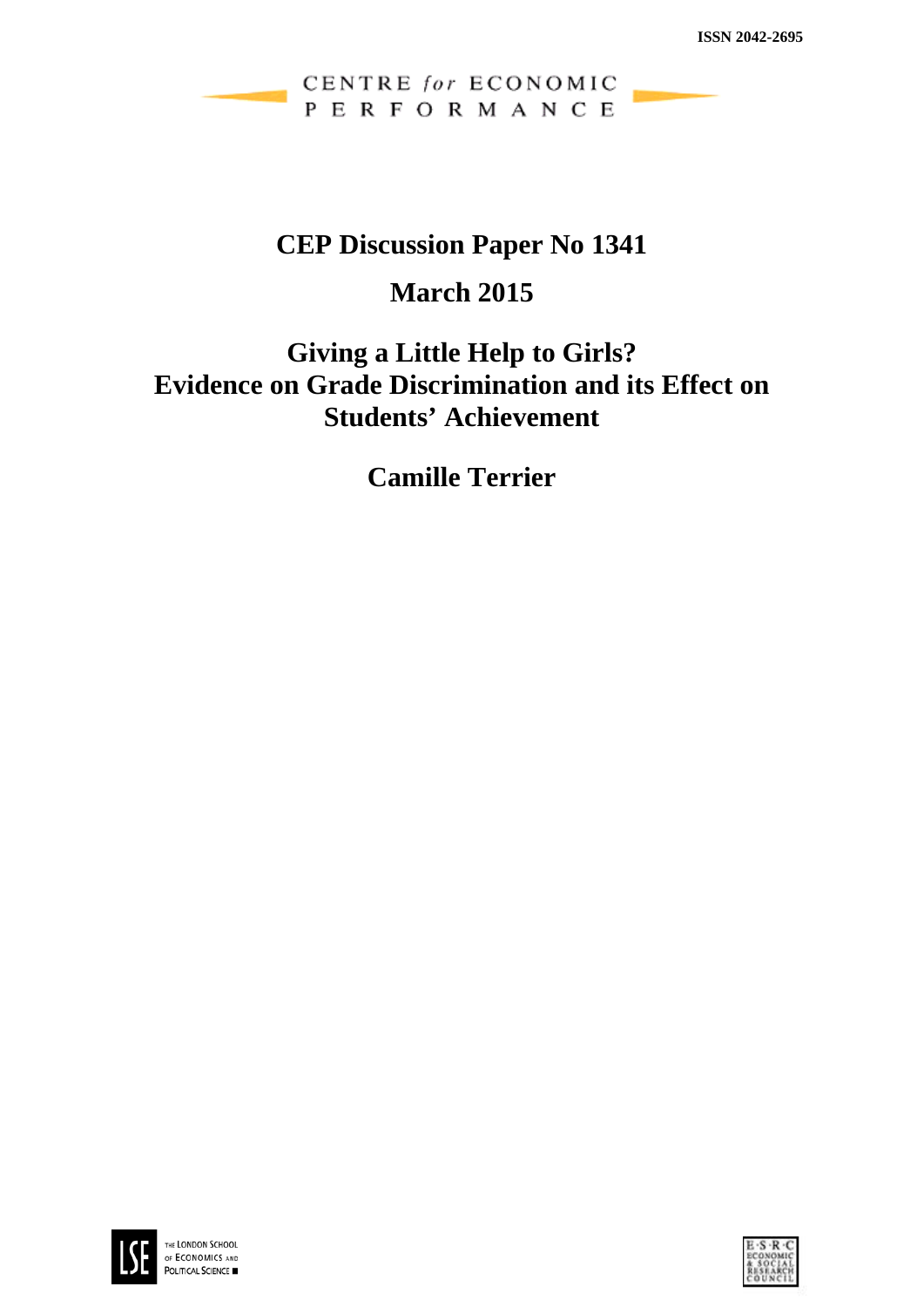### **Abstract**

This paper tests if gender-discrimination in grading affects pupils' achievements and course choices. I use a unique dataset containing grades given by teachers, scores obtained anonymously by pupils at different ages, and their course choice during high school. Based on double-differences, the identification of the gender bias in grades suggests that girls benefit from a substantive positive discrimination in math but not in French. This bias is not explained by girls' better behavior and only marginally by their lower initial achievement. I then use the heterogeneity in teachers' discriminatory behavior to show that classes in which teachers present a high degree of discrimination in favor of girls are also classes in which girls tend to progress significantly more than boys, during the school year but also during the next four years. Teachers' biases also increase the relative probability that girls attend a general high school and chose science courses.

Keywords: Gender, grading, discrimination, progress JEL codes: I21, I24, J16

This paper was produced as part of the Centre's Education Programme. The Centre for Economic Performance is financed by the Economic and Social Research Council.

I would especially like to thank my advisor Marc Gurgand. This paper also benefited from discussions and helpful comments from Elizabeth Beasley, Anne Boring, Thomas Breda, Ricardo Estrada, Julien Grenet, Alexis Le Chapelain, Eric Maurin, Sandra McNally, Thomas Piketty, Steve Pischke, Corinne Prost, as well as participants at the Paris School of Economics Applied Economics Seminar, Third Lisbon Research Workshop on Economics, Statistics and Econometrics of Education, University College London RES PhD Conf, University of Southern Denmark Applied Micro Workshop, Sciences-Po Paris LIEPP Education Seminar, French Ministry of Education Workshop and European Doctoral Program in Quantitative Economics Jamboree. I am especially grateful to Francesco Avvisati, Marc Gurgand, Nina Guyon and Eric Maurin for sharing their dataset, as well as to the Direction de l'évaluation, de la prospective et de la performance (DEPP) of the French Ministry of Education for giving me access to complementary data used in this paper.

Camille Terrier , Paris School of Economics and Centre for Economic Performance, London School of Economics.

Published by Centre for Economic Performance London School of Economics and Political Science Houghton Street London WC2A 2AE

All rights reserved. No part of this publication may be reproduced, stored in a retrieval system or transmitted in any form or by any means without the prior permission in writing of the publisher nor be issued to the public or circulated in any form other than that in which it is published.

Requests for permission to reproduce any article or part of the Working Paper should be sent to the editor at the above address.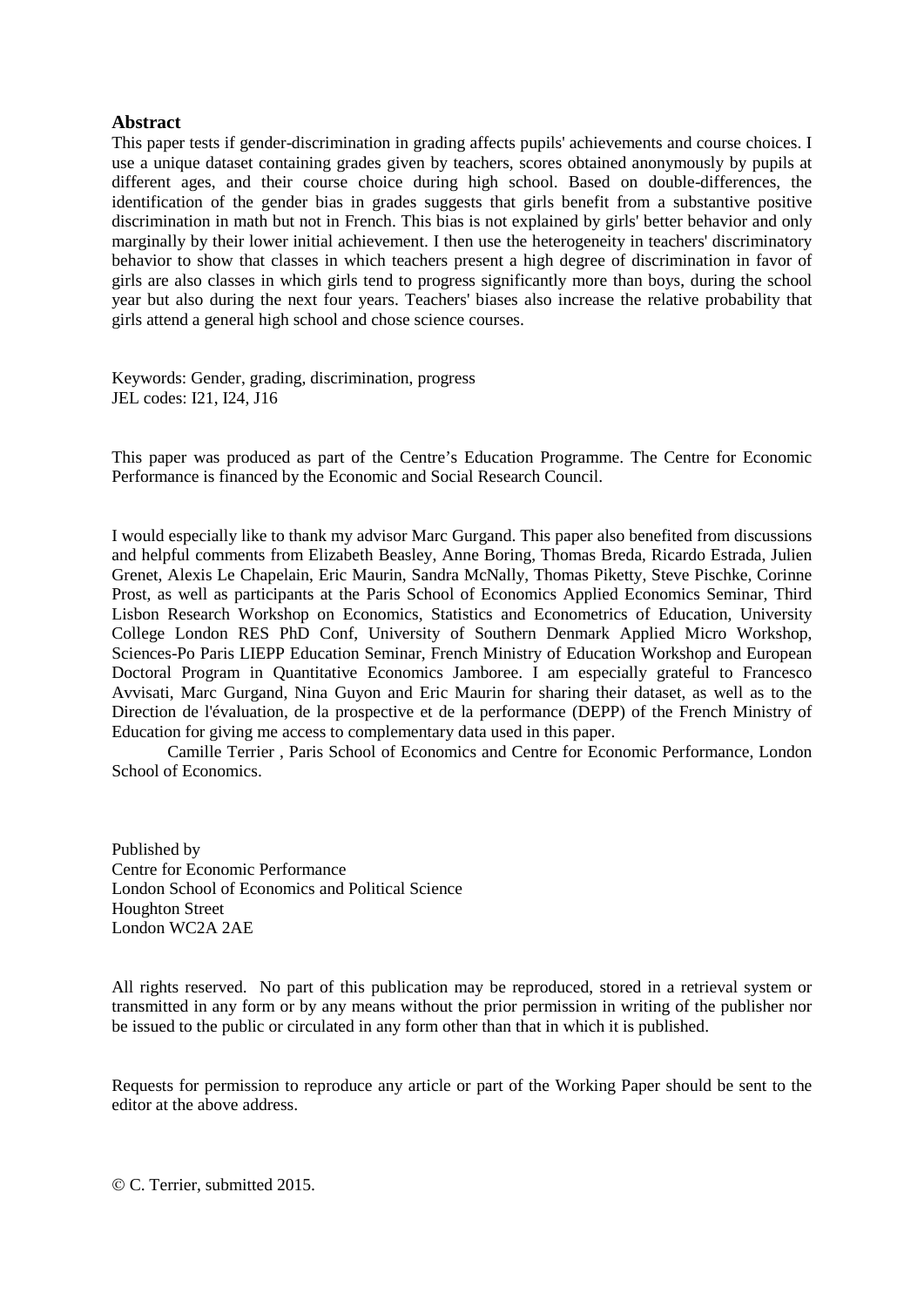# 1 Introduction

This paper is related to two puzzles in pupils' success at school. First, in most OECD countries, a persistent achievement gap exists between boys and girls at the earliest stage of schooling. Boys tend to outperform girls in mathematics, whilst the opposite is observed in languages (Fryer and Levitt 20[1](#page-2-0)0, OECD 2009)<sup>1</sup>. Second, in many countries girls catch up with boys in mathematics over the years, so that the aforementioned achievement gap vanishes. In French however, boys do not catch up and girls tend to keep their advance. This opposite pattern implies that in many countries, by the end of secondary school, girls outperform boys at school<sup>[2](#page-2-1)</sup>. These puzzles raise two questions: how to explain the early achievement gap between boys and girls ? Why does it seem to vanish in math but persist in humanities?

This paper sheds new light on gender biases in teachers' grades and provides evidence on the impact of such biases on pupils' progress. Gender gaps in achievement are of particular concern since they might cause greater subsequent inequalities in tracks chosen, subjects of study at university, and wages (Heckman et al. 2006). In an effort to understand the origins of these gender inequalities, research has proven that teachers' stereotypes affect their pupils' success. notably because stereotypes can bias teachers' assessment and grades (Bar and Zussman 2012, Burgess and Greaves 2009, Hanna and Linden 2012). In mathematics, teachers have often been thought to have negative stereotypes towards girls. Girls would be less competitive than boys, less logical, less adventurous and would rely more on effort than on ability to succeed (Tiedemann 2000, Fennema and Peterson 1985, Fennema et al. 1990).

A number of papers have shown that girls benefit from grade discrimination (Lindhal 2007, Lavy 2008, Robinson and Lubienski 2011, Falch and Naper 2013, Cornwell et al. 2013). Most of these results are based on a comparison between blind scores and teachers grades, a methodology introduced in a seminal paper by Lavy (2008). Yet, there is no clear consensus in the existing literature. Some papers find no gender discrimination (Hinnerich et al. 2011). Ouazad and Page (2013) and Dee (2007) observe that gender discrimination depends on teachers' gender, while Breda and Ly  $(2012)$  find that discrimination depends on the degree to which the subject is "male-connoted". Besides the inconclusive nature of this literature, most previous papers are not able to disentangle a pure gender bias from a discrimination related to pupils' behavior. Hence the risk of biased estimates due to omitted variables. A contribution of this paper is to

<span id="page-2-0"></span><sup>&</sup>lt;sup>1</sup>International comparative studies of educational achievement provide evidence of this early gender gap. In the 2011 TIMSS assessment of mathematical knowledge of 4th grade pupils, of the 24 countries with a statistically significant gender difference, 20 had differences favoring boys - among which the United States, Finland, Norway, Austria, Korea, Germany and Italy. Regarding reading and writing, in nearly all of the 45 countries participating to the PIRLS assessment, 4th grade girls outperformed boys in the reading achievement in 2011.

<span id="page-2-1"></span> $^{2}$ In math, TIMSS assessments have shown gender differences in achievement to favor boys on average at the fourth grade, but to disappear or favor girls at the eighth grade, although the situation varies considerably from country to country. On the contrary, recent research in the United States finds that girls have an advantage in reading at all grades from kindergarten through the eighth grade (Robinson and Lubienski 2011,), and PISA 2009 reports that 15-year-old girls perform consistently better in reading than boys (Machin and Pekkarinen 2008, OECD 2009).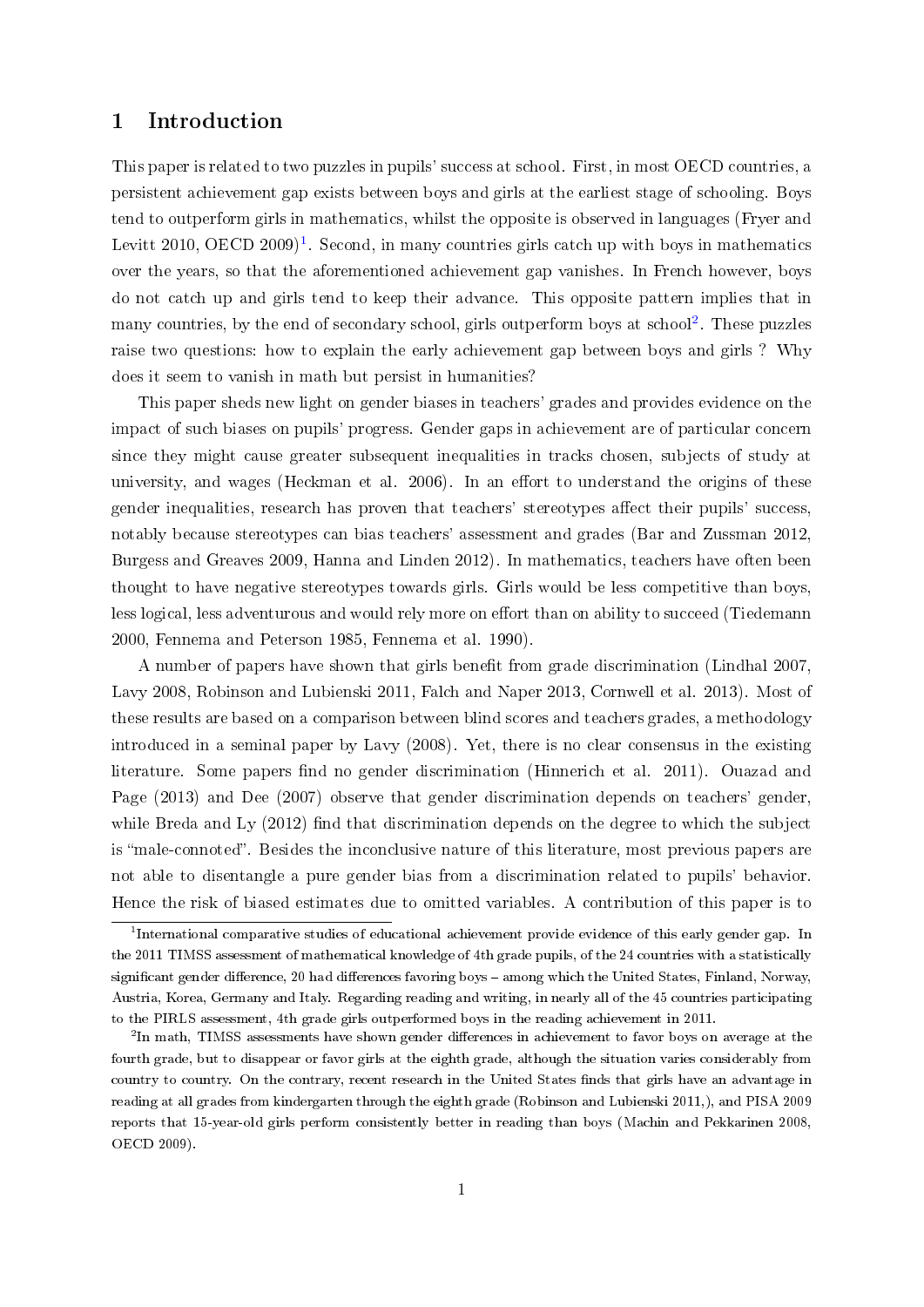address this concern.

Another key question is whether grade discrimination affects pupils' progress. There is very little research measuring the effects of gender biases on pupils' subsequent progress. All prior research have focused on potential mechanisms through which discrimination could affect progress. Jussim and Eccles (1992) study how teachers' expectations influence student achievement through self-fulfilling prophecies. Positive biases could also reduce 'stereotype threats'. The latter arise when girls or minority groups perform poorly for the sole reason that they fear confirming the stereotype that their group performs poorly (Steele and Aronson 1995, Hoff and Pandey 2006). The apprehension it causes might disrupt women's math performance (Spencer et al. 1999). Therefore, over-grading girls can reduce their anxiety to be judged as poor performers when they undergo a math exam. Additionally, teacher-assigned grades have been proven to affect students' math self-concept and interest (Trautwein et al. 2006, Marsh and Craven, 1997). which can affect their achievement (Bonesronning, 2008). Finally, Mechtenberg (2009) provides a theoretical model of how biased grading at school can explain gender differences in achieve-ments<sup>[3](#page-3-0)</sup>. The link between biased grading and pupils' achievement has long been an important research question in education sciences, but not in economics. To my knowledge, this is the first paper to provide empirical evidence on how grade discrimination affects pupils' progress over the short and long-term, along with a contemporaneous and independent study by Lavy and Sand  $(2015)^4$  $(2015)^4$ .

I use a rich student-level dataset produced by Avvisati et al. (2014). Three features make this dataset unique. Firstly it includes two different measures of a pupil's ability: a 'blind' score and a 'non-blind' score. This enables me to identify the gender bias. 4490 pupils in 6th grade were required to take a standardized test at the beginning and at the end of the year. These tests were graded anonymously by an external corrector. They can be considered as blind scores free of any teachers' stereotypes. In addition to these blind scores, grades attributed by teachers were collected during the school year  $-$  hence non-blind and potentially affected by teachers stereotypes. As long as both blind and non-blind scores measure the same skills, the blind score can be considered as the counterfactual measure to the non-blind score. A second advantage of this dataset is that it contains extensive information on pupils' behavior in the classroom. This allows me to disentangle grade favoritism related to gender from favoritism related to pupils' behavior. Finally, the third key feature of these data is that we can follow pupils over time. Blind scores are available at three different periods: beginning and end of the 6th grade, and end of the 9th grade. Information is also available on pupils' course choice during high school. This gives me the unique opportunity to study the impact of gender discrimination on pupils' progress (over the short and long-term) and course choice.

<span id="page-3-0"></span> $3$ School results are defined as a combination of talent and effort, the latter being the channel through which grade discrimination could affect future cognitive achievement.

<span id="page-3-1"></span><sup>&</sup>lt;sup>4</sup>Lavy and Sand (2015) analyze a similar question by using the difference between teachers in the degree of stereotypical attitude, and the conditional random assignment of pupils to classes to identify the effect of teachers attitudes on boys and girls progress separately.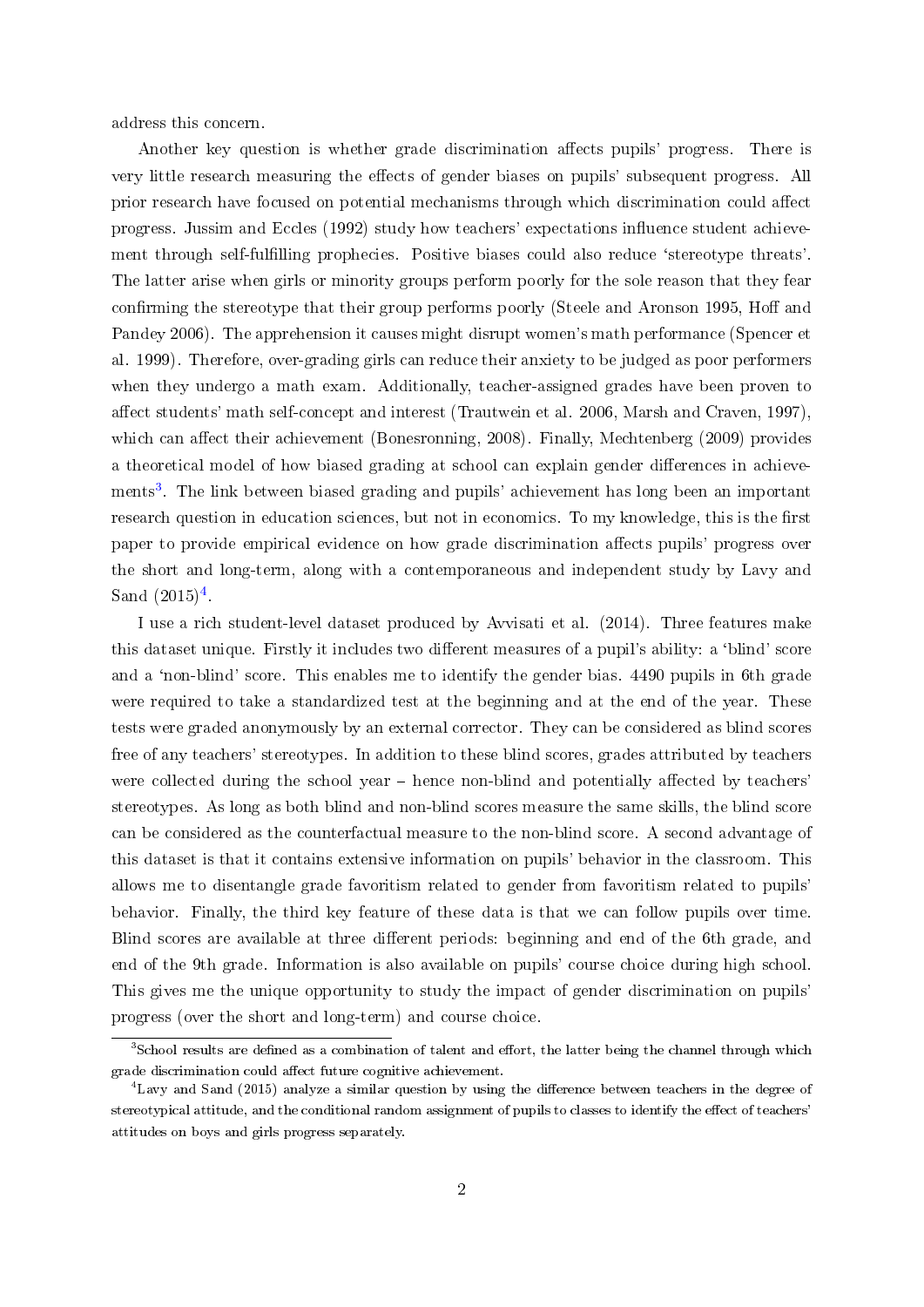I use a double-differences (DiD) strategy to identify the existence of gender biases in grades. Discrimination is defined as the average gap between non-blind and blind scores for girls, minus this same gap for boys. Prior research has used this method to estimate gender discrimination (Falch and Naper 2013, Breda and Ly 2012, Lavy 2008, Goldin and Rouse 2000, Blank 1991). Overall I find strong evidence for a substantial bias in favor of girls in math, representing 0.31 points of the s.d. No discrimination is observed in French. Controlling for pupils' punishment does not affect significantly the estimate so that the gender discrimination does not capture a "good behavior bias". However, controlling for pupils' achievement at the beginning of the year slightly decreases the gender bias in math, due to the fact that girls perform lower than boys in this subject, and that low performers tend to be favored by teachers. These results are robust to a variety of alternative specifications that account for the fact that the blind and the non-blind scores might not measure the same abilities, that they are not filled in at the same date, and finally that girls might be more stressed than boys for national evaluations. These findings shed new light on the role of girls' behavior in teachers' gender bias. They tend to confirm existing studies which find that girls are favored by teachers in math (Falch and Naper 2013, Breda and Ly 2012).

Then, based on the preceding robust estimation of teachers' biases, I focus my analysis on the effect of these biases on girls' progress and course choice, compared to boys. The identification strategy, based on class level data, exploits the high variation in teachers' discriminatory behavior: not all teachers favor girls, and among those who have a biased assessment of girls relative to boys, some are more biased than others. Taking advantage of both this heterogeneity and the quasi-random assignment of pupils to teachers who discriminate, the identification stems from a comparison of the relative progress of girls (as compared to boys) in classes where the teacher displays a high degree of discrimination, to the progress of girls in classes where the teacher does not discriminate much.

The key finding is that classes in which girls benefit from a high degree of positive discrimination are also classes in which girls progress more (relative to boys) during the 6th grade and over the long term. Girls perform initially lower than boys in math but catch up during the 6th grade. I find that the reduction of this achievement gap between boys and girls is entirely driven by teachers discriminatory behavior. Over the longer term, half of catching up is explained by teachers' biases. Additionally, I find that gender discrimination affects girls course choice compared to boys. Girls are relatively more likely to attend a general high school (rather than a professional or technical one), and to chose scientific courses in high school. All together, these results show that positively rewarding pupils has the potential to affect their progress and course choice. This is consistent with two mechanisms mentioned in prior literature. In math, favoring girls can reduce the stereotype threat they suffer from, and hence reduce their apprehension when filling in an exam. This could explain why, over the short term, biases affect girls' relative progress in math but not in French, a subject in which girls might suffer less from stereotypes threats. Positive biases can also affect girls' interest and self-confidence in a subject. However,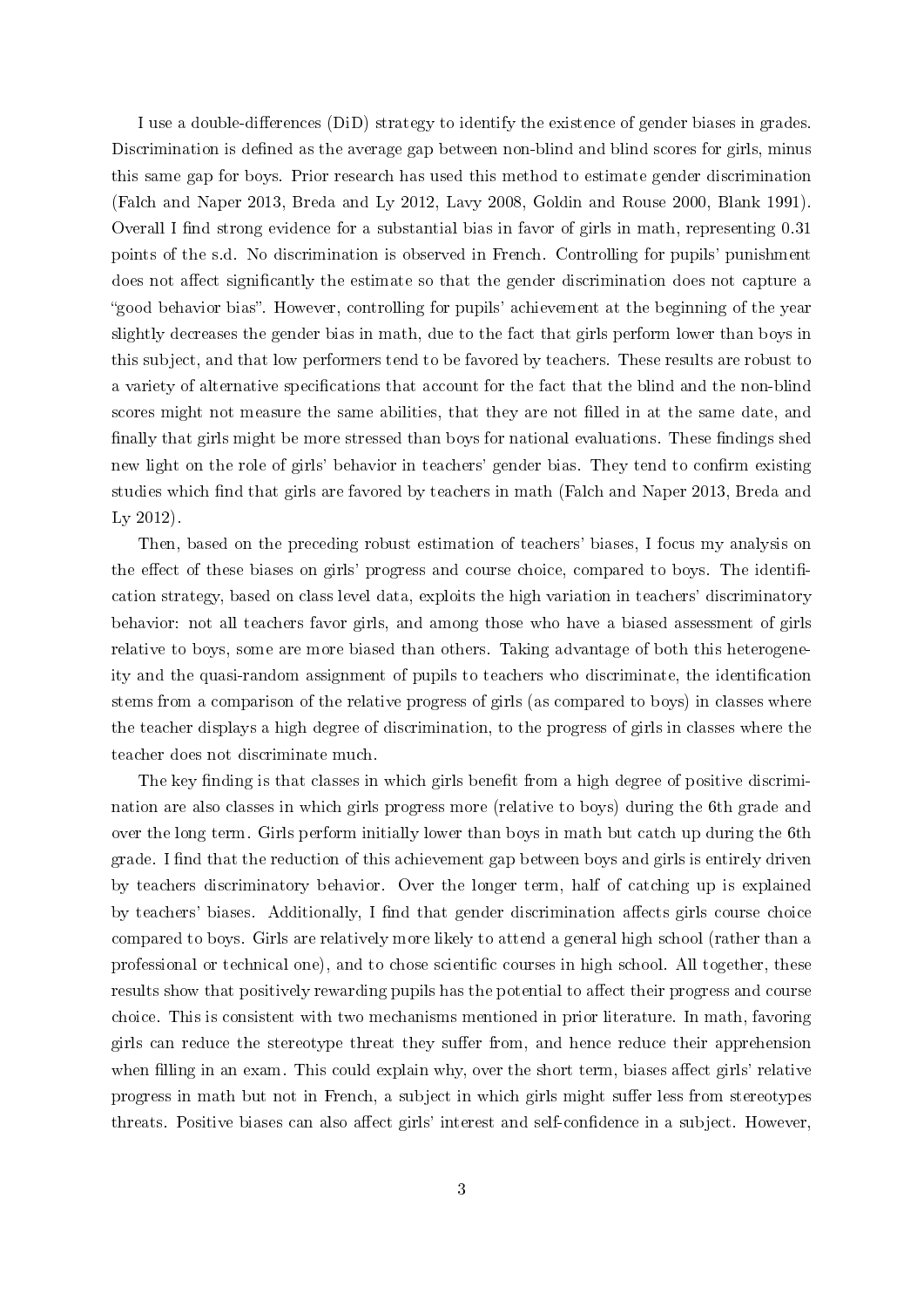my results tend to challenge Mechtenberg's (2009) theoretical predictions according to which, due to their awareness of receiving biased grading, girls would be reluctant to internalize good grades in math.

Taken together, these results build upon an important literature suggesting that teachers' grades are biased. My findings confirm the existence of such biases, but more importantly they highlight that gender discrimination can have long-lasting effects on girls' human capital accumulation relative to boys. I provide a new explanation for the fact that the achievement gap vanishes in math but persists in French. This is particularly relevant for the ongoing debate about policies aimed at promoting gender equality at school. Advocates of such policies usually focus their argumentation on the fact that teachers' grades can be a source of inequalities at school. My findings bring this argument one step further by highlighting that, over the long term. teachers' biases can also play a large and lasting role in the reduction of the gender achievement gap at school.

The article proceeds as follows. Section 2 presents the dataset and gives some descriptive statistics. Section 3 defines a simple model of grade attribution, discusses the identification of gender discrimination in grades, and presents the results. Section 4 presents a model of pupils' progress, discusses the identification of the causal effect, and presents the results. Section 5 concludes.

## 2 Data

#### 2.1 The dataset

I address the question of teachers' assessment bias by using a French dataset which contains 35 secondary schools, 191 classes, and 4490 pupils in 6th grade, hence 11 years old. Three features of this dataset are particularly interesting for this study. First, this dataset provides two different sources of information on pupils' achievements. The first one is the score obtained by students to a standardized test they complete at the beginning of the school year. This test has been created by the French Education Ministry and is taken every year by all French pupils who enter the 6th grade in order to assess their cognitive skills. It is identical across schools and tests knowledge on French and mathematics. The important feature of this test is that it is externally graded so that the grader has no information on the name, gender, social background or school attended by pupils. Hence, these scores may safely be assumed to be free of any bias caused by stereotypes from an external examiner. The second source of information on children' achievement is provided by teachers' assessment of their own pupils. A pupil has a different teacher in each subject and all teachers report pupils' average grade on end-of-term report cards. In this study, I focus on mathematics and French grades given during the first and last term of the school year. In so far as teachers have permanent contacts with the pupils they teach, these average grades may reflect biases from teachers' gender stereotypes. Thus, I have two different scores that measure students' knowledge. I use the term "blind scores" to describe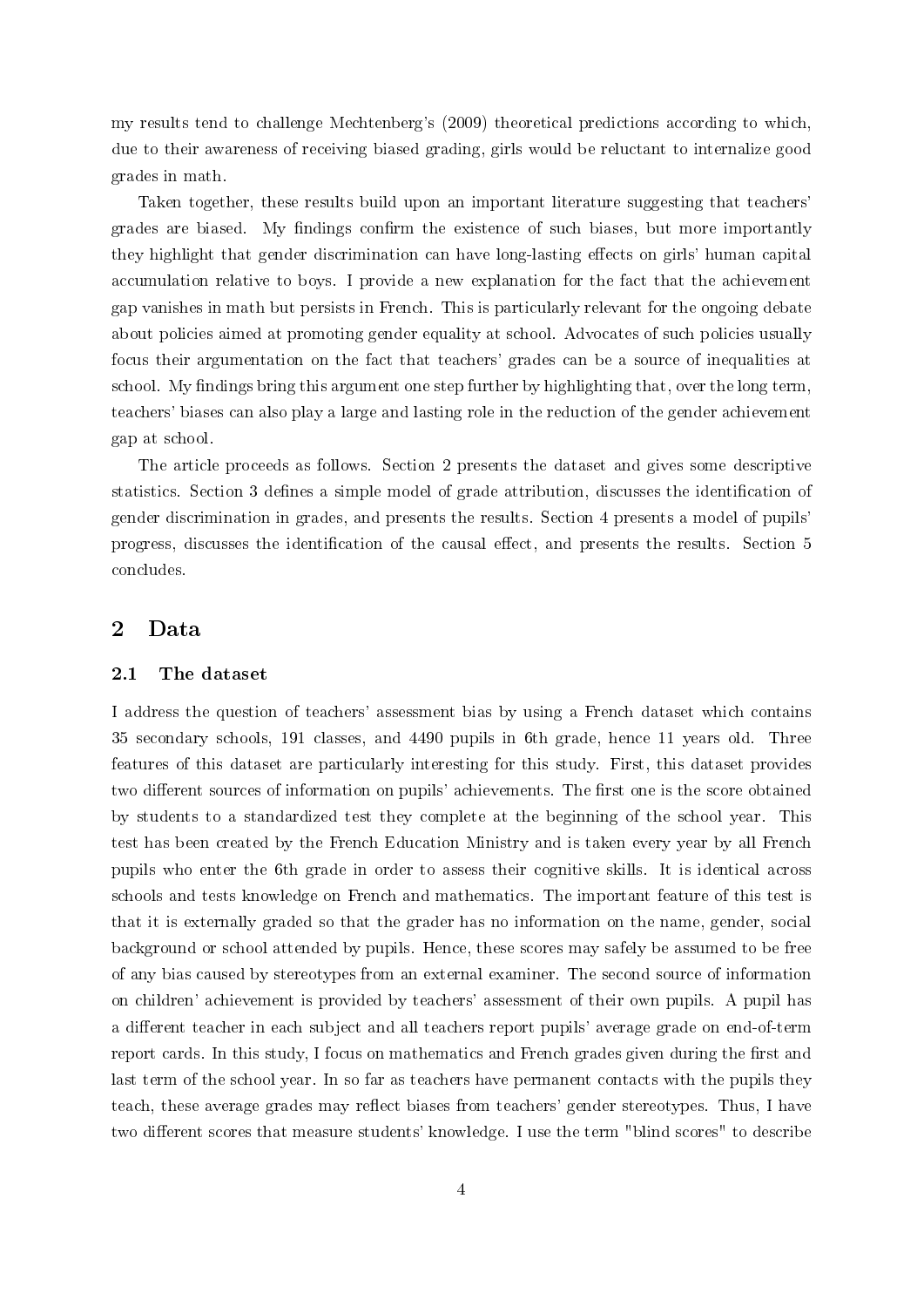test scores that have been anonymously graded. When grades have been given by teachers who know pupils' gender and identity, I describe them as "non-blind scores"<sup>[5](#page-6-0)</sup>.

The second interesting feature of this dataset is that it contains a rich set of measures of pupils' behavior for each of the three school terms. I have information on whether pupils were given an official "disciplinary warning", whether they were definitively excluded from the school, temporarily excluded from the school or from the class, whether they were put in detention or received blâmes<sup>[6](#page-6-1)</sup>. Temporary exclusions signal violent behavior or repeated transgressions of the rules. They are decided by the school head. All these sanctions can be cumulated by pupils.

The third key aspect of this dataset is that we can follow pupils over time: blind scores and schooling decisions are available several years after the sixth grade. This enables me to estimate the effect of the gender bias on pupils' progress and course choice. Regarding progress, a pupil's achievement is measured by blind scores at the end of the 6th grade and at end of the 9th grades (on top of the blind score given at the entrance of grade 6). The test completed at the end of grade 6 is extremely similar to the one pupils take when they enter grade 6. The knowledge tested are similar and the properties of this test are the same as described above : created by the French Education Ministry, identical across schools, externally graded. Then, at the end of grade 9, which is also the end of lower secondary school, all pupils have to take a national exam to obtain the 'Diplome national du brevet'. This externally graded score constitutes the final blind measure of pupils' ability in this study<sup>[7](#page-6-2)</sup>. Finally, additionally to these scores, information is available on pupils' schooling decisions and course choice in high school. The 9th grade corresponds to the last grade of the lower (and compulsory) secondary school. After this grade, pupils can chose between the vocational, technical or general training. For those who decide to follow a general training, pupils have to specialize when they enter the 11th grade, by choosing one of the three following options: sciences, humanities or economics and social sciences. I use this information to estimate the effect of teachers' gender biases on three outcomes : pupils' probability to undergo a general training, to follow scientific courses, and to repeat a grade. Information on pupils' long-term outcomes comes from the statistical department of the French ministry of education. It has been merged to the initial dataset. An analysis of the attrition is done in section [4.4.](#page-21-0) Overall, respectively 18.9% and 19.6% of the French and math scores are missing at the end of the 9th grade. For 20.9% of the pupils, we do not have information on their course choice during the 11th grade.

<span id="page-6-0"></span> $5$ It is worth mentioning that the standardized tests are high-stakes for neither the students nor the teachers. For students, they are a pure administrative evaluation aimed at reporting pupils' average achievement by schools to the Ministry. For teachers, their evaluations or salaries do not depend on their pupils' results to these tests so that they have no incentive to 'teach to the test'. The standardized tests are also taken in the same conditions as ordinary class exams: pupils fill in the test in their usual classroom and their teacher gives the instructions. Only the content of the tests differ, an issue that I will discuss further in the paper.

<span id="page-6-1"></span> $6B$ lâmes are official warnings given by the school's administration when a pupil behaves badly in a repeated way.

<span id="page-6-2"></span><sup>&</sup>lt;sup>7</sup>It is worth mentioning that contrary the 6th grade blind scores, the 9th grade score is high-stake for the pupils.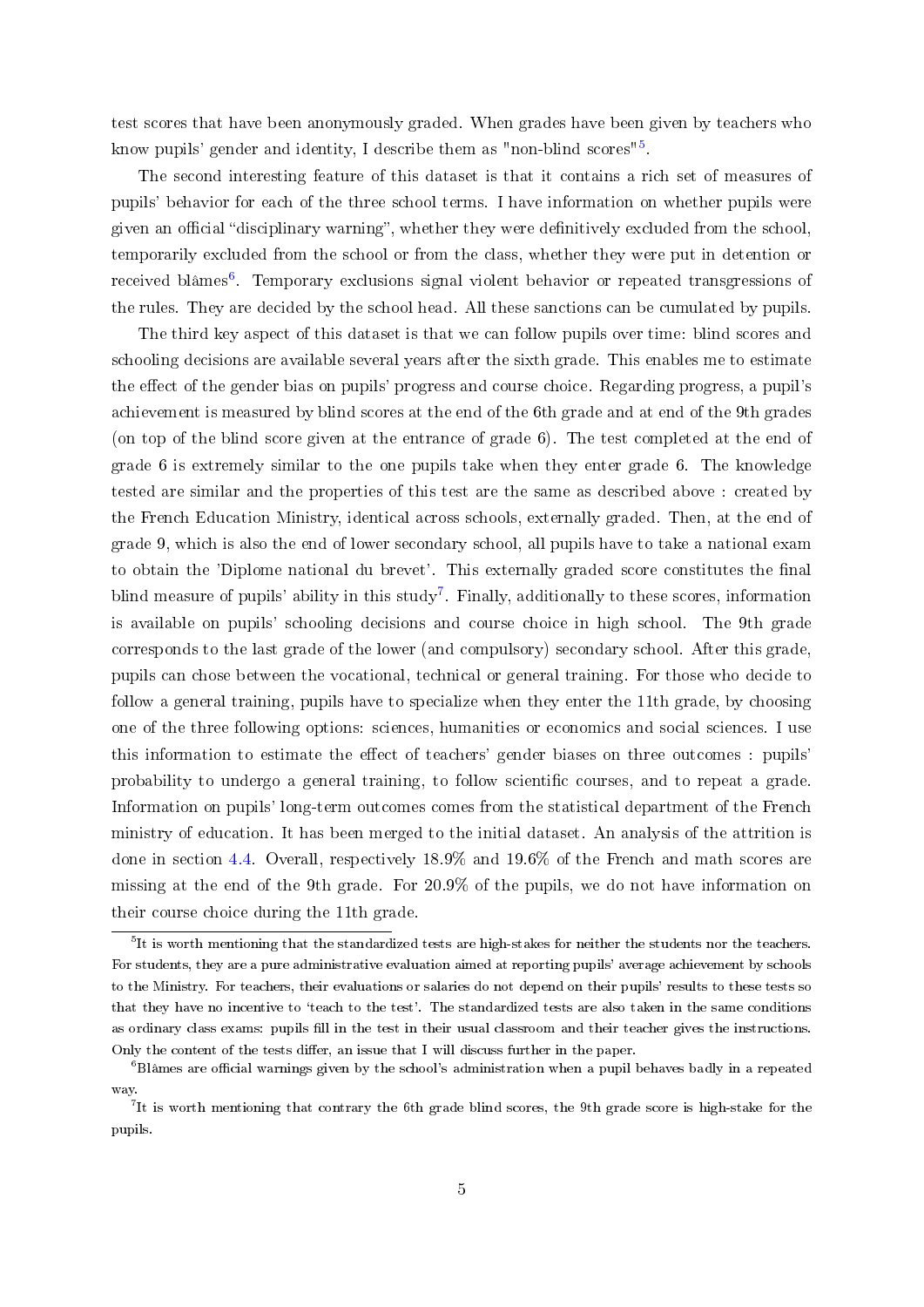Finally, the dataset contains information on teachers' gender, birth date and years of experience, as well as administrative information on children: gender, parents' profession, grade retention and birth date. The schools included in this dataset are mostly located in deprived areas. Therefore they are not representative of all French pupils, an issue that I will discuss in a further section.

#### 2.2 Descriptive statistics and balance check of attrition

The dataset contains  $4490$  pupils. The first column of table [1](#page-31-0) presents descriptive statistics. 48.1% of the pupils in this sample are girls and 68.6% have low SES parents, which is consistent with the fact that most schools in this study are located in the deprived administrative area of Creteil. Regarding attrition, for 526 pupils (11.7%), one or more test score is missing during first term so that the sample is unbalanced. Missing scores might be blind or non-blind scores, in math or French. The sample of pupils with no missing grades in math and French contains  $3964$  observations  $-4068$  in math only and  $4058$  in French. In order to test if pupils with one or more missing variables are different from those with no missing variables, I implement a balance check of the attrition and compare several characteristics across both groups of pupils. Results are presented in table [1.](#page-31-0)

Pupils for which one or more test score is [mis](#page-31-0)sing have different characteristics from pupils with no variable missing. They have systematically lower test scores in both blind and non-blind scores. For instance, in French during first term, their blind score is on average 0.283 points lower. There are also 7.9 percentage points fewer girls in the sample with missing variables, and pupils' seem to have a slightly worst behavior. Parents belong less to high or low SES, hence we can expect parents being more middle class.

Considering these differences, analyzing discrimination with the sole balanced sample is not satisfactory. Although this sample allows comparing results obtained with the same subset of pupils, it might yield results that suffer from a selection bias, hence being non-representative of the whole sample. In the remaining of the paper, I systematically run regressions on both samples: the sample of 3964 observations with no missing variable and the one with the maximum number of observations (4490) but some variables missing. Every time results differ, I will point it out.

#### 2.3 Descriptive statistics

Table [2](#page-32-0) and density graphics present statistical differences between boys' and girls' scores. In the remaining of the paper, all descriptive statistics and analysis are performed on standardized test scores - mean zero and variance equal one. Standardization is done within score (blind and non-blind), subject and term.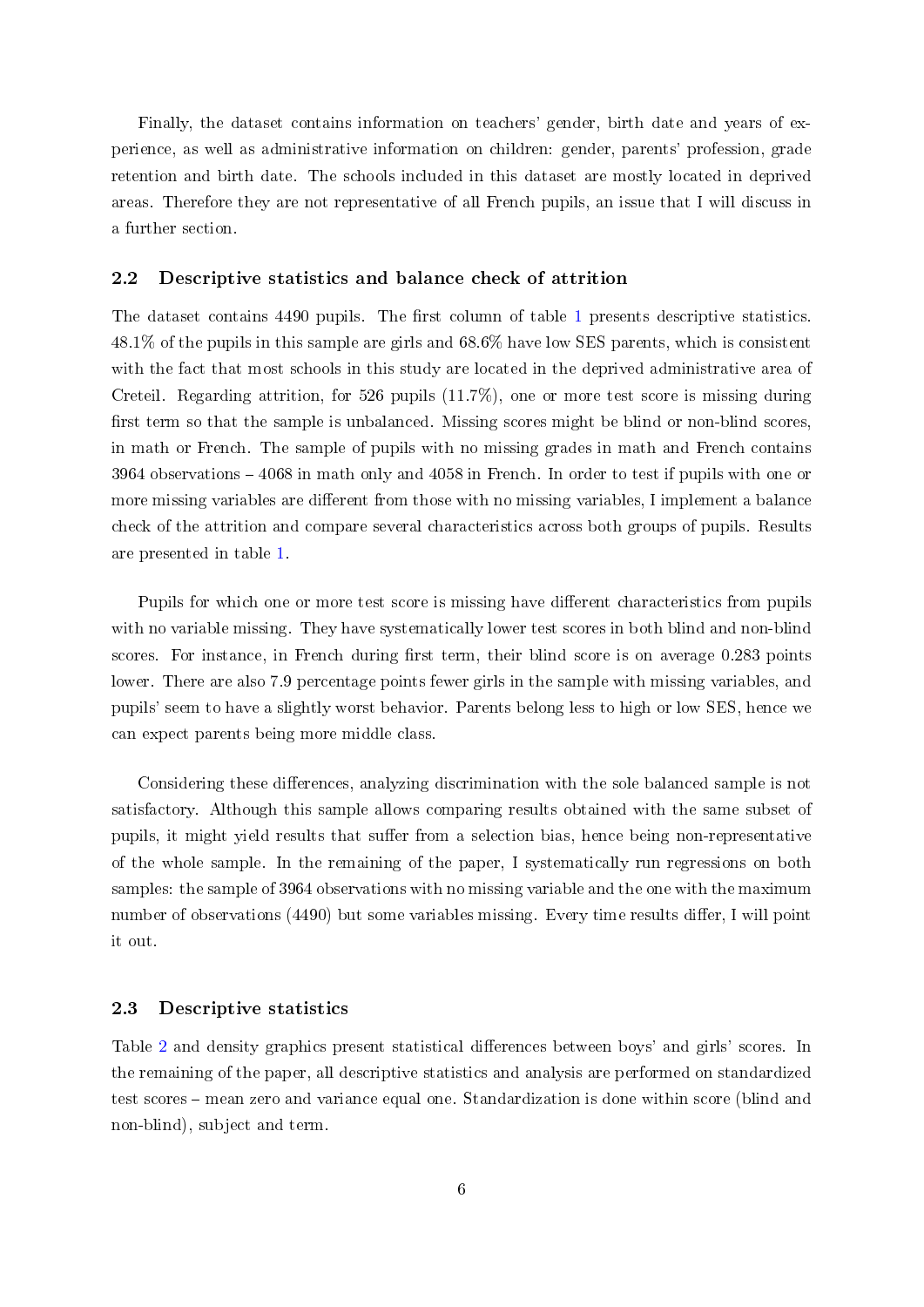Graphics [1](#page-32-1) and [2](#page-32-1) display distributions of blind and non-blind scores during the first term in French. In this subject, girls strongly outperform boys, and this premium is not affected by the nature of the grade (blind or non-blind). As reported in table [2,](#page-32-0) girls' average score is 0.434 points higher than boys when the score is blind and 0.460 when it is non-blind. However, the story is different in mathematics. Figures  $3$  and  $4$  show that boys outperform girls when grades are blind, but the opposite is observed when teachers assess their pupils. Hence, girls' average score during first term is 0.147 points lower than boys when the score is blind but it is 0.170 points higher when it is non-blind. Graphically, a clear shift to the right of girls' score distribution is observed (relative to boys) when comparing blind and non-blind scores in math.

Graphics [5](#page-33-1) to [10](#page-33-2) present girls' and boys' evolution of blind scores between the beginning and the end of the 6th grade, hence capturing their relative progress. In math, the initial boys' premium vanishes between the first and last term of the 6th grade. Girls progress more than boys so that, by the end of the year, the average gap between boys' and girls' scores in math is no more statistically signicant. Three years later, by the end of 9th grade, girls at the bottom of the distribution are even performing better than boys. The average achievement gap represents 0.058 points and is in favor of girls. One of the objectives of this paper is to determine whether part of this catching up is the result of encouragement generated by grade bias in favor of girls. In French, no clear difference in progress between boys and girls is observed.

# 3 Gender discrimination in grades

#### <span id="page-8-0"></span>3.1 Model of grade attribution

I define a simple model to describe how blind and non-blind scores are attributed. The main assumption of this model is that blind scores are free of any bias, and should only measure pupils' ability, whereas non-blind scores can be affected by teacher's stereotypes towards boys or girls. Hence, blind scores are modeled as a function of a pupil's ability only:

$$
B_i = \theta_{1i} + \epsilon_{iB} \tag{1}
$$

Here  $\theta_{1i}$  is a pupil's ability,  $B_i$  is a noisy measure of a pupil's ability, and  $\epsilon_{iB}$  corresponds to an individual random shock specific to blind scores. This might capture any effect that makes a pupil overperform or underperform the day of the exam and can be interpreted as measurement error. Non-blind scores can be affected by teachers' beliefs towards pupils' gender. Hence, they can be modeled as a function of both ability and pupils' gender:

$$
NB_i = \alpha_0 + \theta_{2i} + \alpha_2 G_i + \epsilon_{iNB}
$$
\n<sup>(2)</sup>

Here  $\theta_{2i}$  is the pupil's ability that is measured by the non-blind test.  $G_i$  is a dummy variable that takes the value 1 for girls.  $\alpha_2$  is the coefficient representing the potential gender related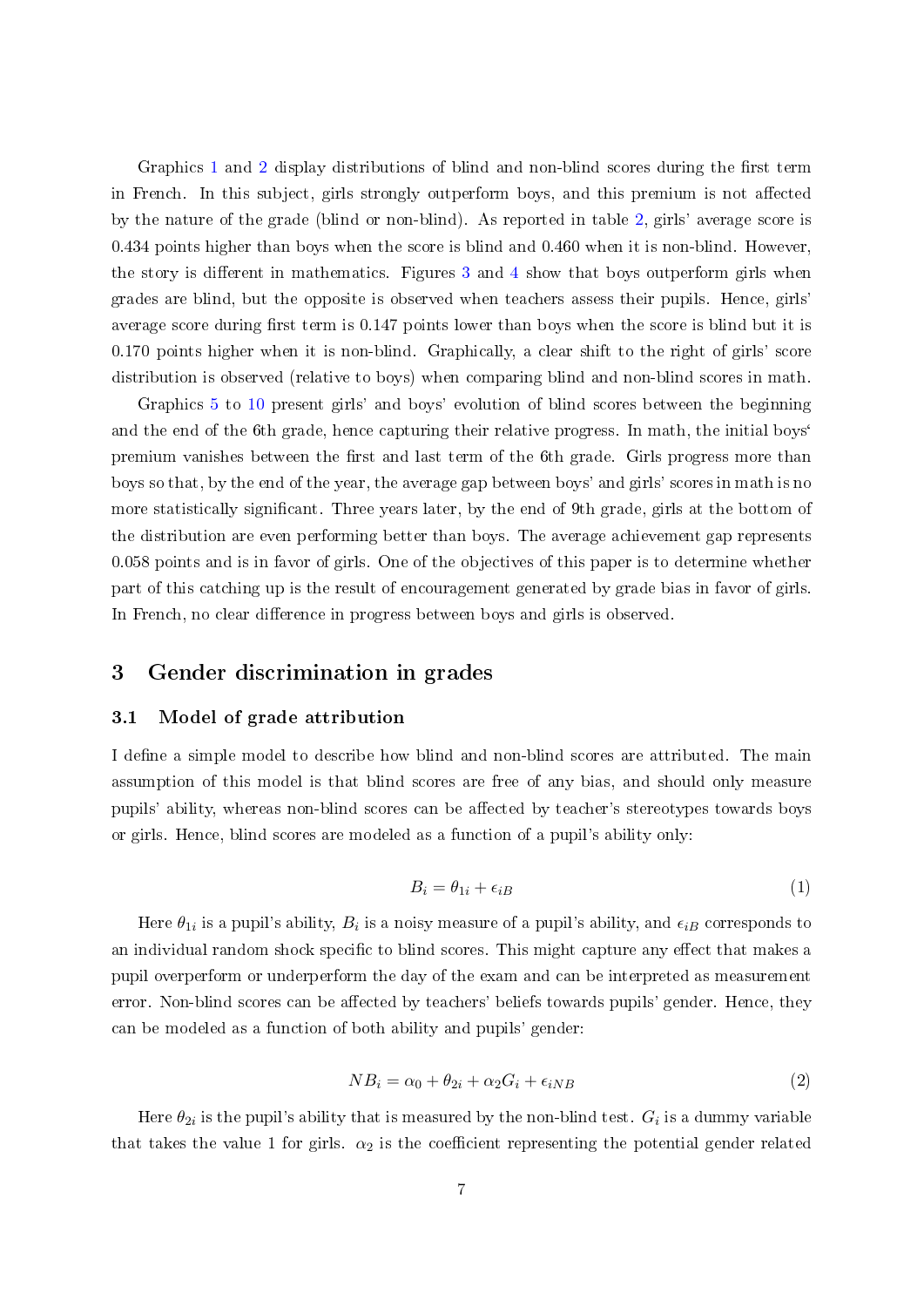discrimination. The constant  $\alpha_0$  represents the average gap for boys between the non-blind score and the ability  $(NB_i - \theta_{2i})$ .  $\epsilon_{iNB}$  is an individual shock specific to grades attributed by teachers. This noise might capture pupils' behavior for instance. Finally, I allow  $\theta_{1i}$  and  $\theta_{2i}$  to differ, meaning that abilities measured by blind and non-blind scores might differ. The relationship between both abilities can be modeled as follows:

<span id="page-9-1"></span>
$$
\theta_{2i} = \rho \theta_{1i} + v_i \tag{3}
$$

Where  $v_i$  captures variables that potentially affect ability measured by class exams  $\theta_{2i}$ , once controlled for ability measured by blind score  $\theta_{1i}$ . Any specific ability measured by class exams but not by standardized tests, would be captured by  $v_i$ . I discuss further in the next section the importance of differentiating abilities measured by both tests. Ability measured by blind scores  $(\theta_{1i})$  might include pupils' long-term memory and their ability to synthesize knowledge acquired in the last few months, while ability measured by non-blind scores  $(\theta_{2i})$  might integrate more short-term skills such as learning an exercise by heart and replicating it the day after for the class exam. Any difference between  $\theta_{1i}$  and  $\theta_{2i}$  could bias the identification of discrimination. If the blind and the non-blind scores measure slightly different abilities, and if boys or girls are more endowed in one of these abilities, then the coefficient  $\alpha_2$  of gender would not only measure a potential discrimination, but also the difference in ability distribution between boys and girls.

This way of modeling blind and non-blind scores is highly simplified and relies on two important hypotheses. Firstly, I suppose a linear relation between non-blind scores, ability and gender. Secondly, I assume that non-blind scores do not depend on blind scores in this specification. This hypothesis is likely to be satisfied in our context because blind tests were not corrected by teachers but by independent correctors.

The reduced form of this structural model is obtained by replacing  $\theta_{2i}$  by its formula in equation (2):

$$
NB_i = \alpha_0 + \rho \theta_{1i} + \alpha_2 G_i + (\epsilon_{iNB} + v_i)
$$
\n
$$
\tag{4}
$$

Replacing  $\theta_{1i}$  by  $(B_i - \epsilon_{iB})$  gives the final reduced form:

<span id="page-9-0"></span>
$$
NB_i = \alpha_0 + \rho B_i + \alpha_2 G_i + (\epsilon_{iNB} + v_i - \rho \epsilon_{iB})
$$
\n
$$
(5)
$$

It is worth mentioning that this model could be used to study other sources of discrimination. For instance, biases in grades related to pupils' behavior, their academic level or their social background could be studied by replacing  $G_i$  by other interesting variables in equation (5).

#### 3.2 Identification strategy for discrimination

To identify a potential gender bias in grades, I first use a double-differences strategy. This methodology has been introduced in a seminal paper by Lavy (2008) and widely used by later papers to estimate discrimination: Falch and Naper (2013), Breda and Li (2012), Goldin and Rouse  $(2000)$  and Blank  $(1991)$ . The strategy consists of estimating the difference between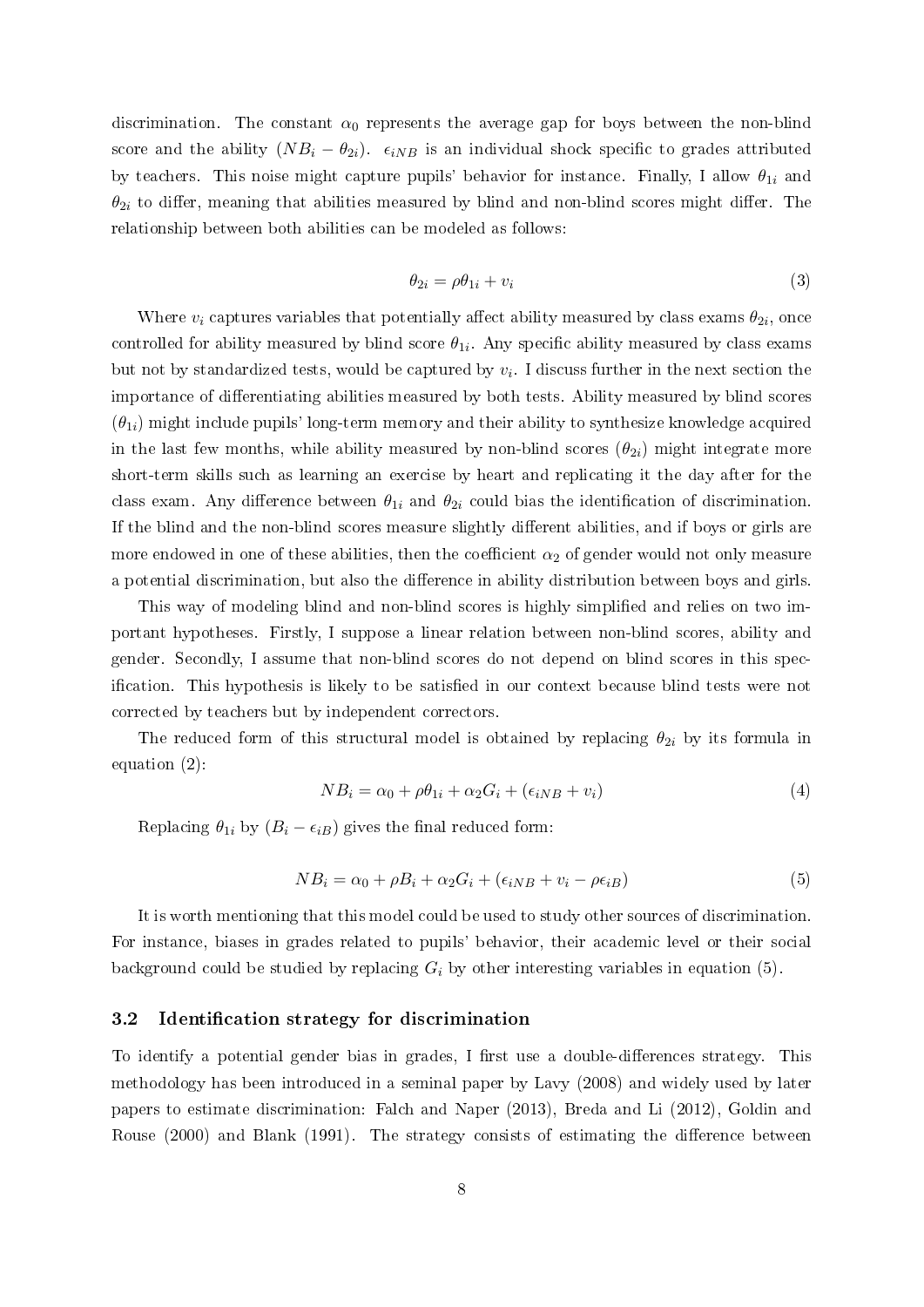boys' and girls' average gap between the non-blind and the blind scores. In the absence of teachers' biases in grades, and under the assumption that both tests measure the same abilities, the difference between the non-blind score and the blind score should be the same for boys and girls. This corresponds to the common trend identication hypothesis. Implementing a double difference controls for the average effect of non-blind grading on scores, for the average effect of being a girl on score, so that what the double difference captures is the specific effect of the grade being non-blind on girls scores, relative to boys.

One of the advantages of the reduced form equation (5) is that it is compatible with an identification based on double-differences, provided that the following assumptions are made: blind and non-blind scores are assumed to measure the same abilities, so that  $\theta_{2i} = \theta_{1i} = \theta_i$ . In equation (5) this is equivalent to  $\rho = 1$  and  $v_i = 0$ . This hypothesis is often implicitly made in other papers. I make it clear here, and will discuss its robustness in a further section, by analyzing the identification of discrimination in the more general setup where both tests do not measure the same abilities. To begin with, I consider this assumption as valid, so that equation  $(5)$  is equivalent to the usual double-differences equation:

<span id="page-10-0"></span>
$$
NB_i - B_i = \alpha_0 + \alpha_2 G_i + (\epsilon_{iNB} - \epsilon_{iB})
$$
\n
$$
(6)
$$

A more common formulation of this DiD specification is written below. The estimates obtained for discrimination are similar but equation  $(7)$  has the advantage of providing coefficients for the gender effect and the non-blind effect:

$$
Sco_{in} = \alpha + \beta G_i + \gamma NB_i + \alpha_2 (G_i * NB_i) + \pi_c + \epsilon_{in}
$$
\n<sup>(7)</sup>

Here  $Sco_{in}$  is the grade received by a pupil when the nature of scoring is n (n=1 for nonblind and 0 for blind). Hence, for each pupil, this dependent variable is a vector of both blind and non-blind grades received.  $G_i$  is a dummy variable equal to 1 if the pupil is a girl.  $NB_i$ is a dummy variable equal to 1 if the score has been given non-anonymously by a teacher. The coefficient I am interested in is the coefficient  $\alpha_2$  of the interaction term which identifies gender discrimination. Finally,  $\pi_c$  is a class fixed-effect aimed at capturing elements affecting grades in a given class: teachers' severity for instance, or student/teacher ratio, peers effects... In further specifications, additional control variables will be added such as pupils' behavior, parents' profession, or pupils' initial level.

#### 3.3 Empirical results on discrimination

Table 3 presents the coefficient estimates [of](#page-34-0) equation  $(7)$ . Two different regressions are run in m[ath](#page-34-0) (columns 1 and 3) and French (columns 2 and 4). In all specications, standard errors are estimated with school level clusters to take into account common shocks at the school level. I find that in math, the coefficient of the interaction term  $Girl*Non-Blind$  is high and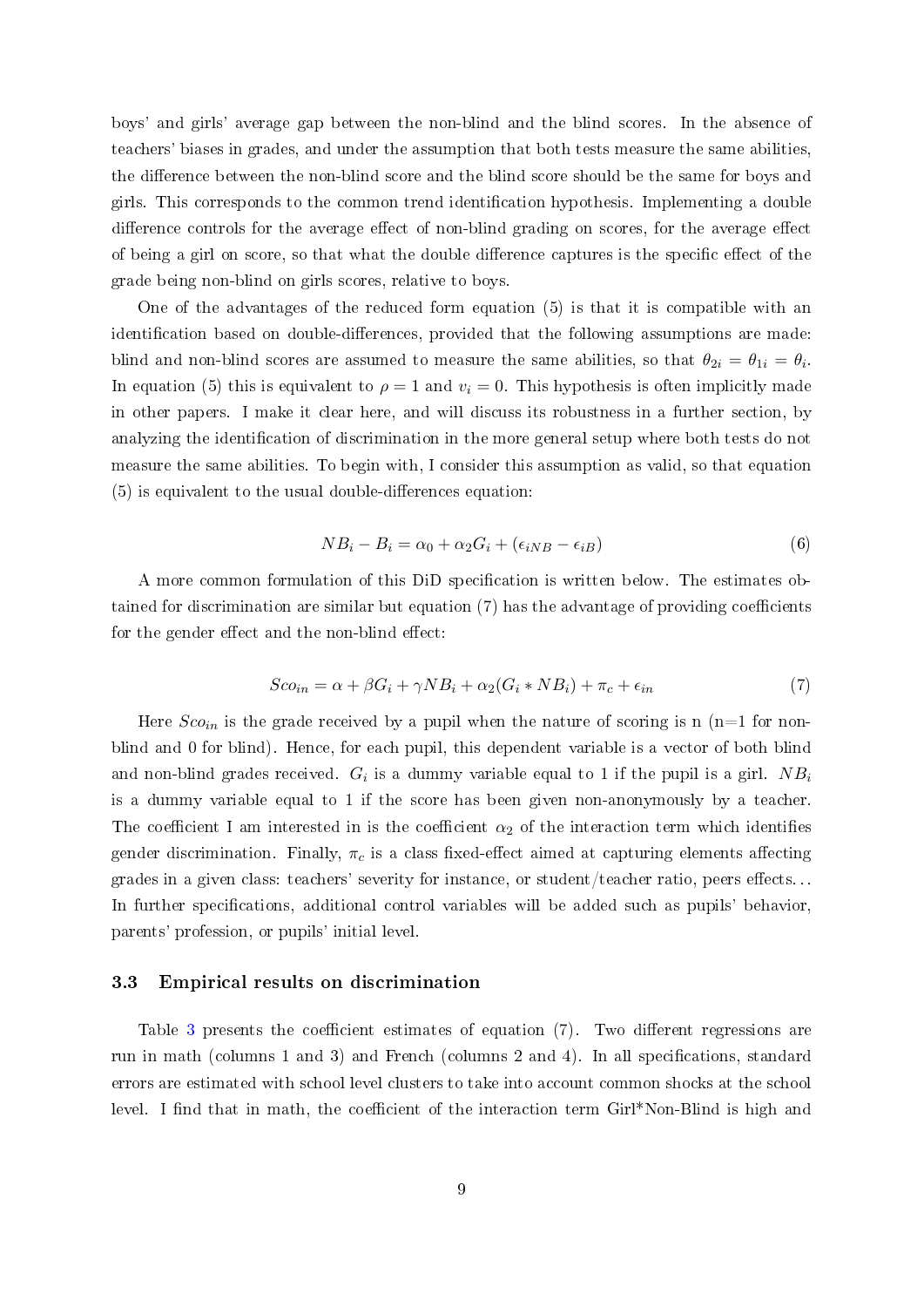significant - 0.31 points of the s.d - meaning that girls benefit from a positive discrimination in this subject. This result suggests that the extent of the bias is important: girls' non-blind scores are on average  $6.2\%$  higher than boys in math during first term due to discrimination. Using the balanced sample or the full sample does not change the results much. In addition, in French the coefficient of the interaction term is neither high nor significant, meaning that no gender bias is observed in this subject.

These results confirm up to a point what Lavy (2008) observes in his analysis: in opposition to what common beliefs about girls' discrimination would predict, the biases observed are in favor of girls. Similarly, Robinson and Lubienski (2011) find that teachers in elementary and middle schools consistently rate females higher than males in both math and reading, even when cognitive assessments suggest that males have an advantage. Contrary to both previous studies, I find a bias only in math and not in all subjects. The results of Breda and Ly (2012) are also consistent with my estimates. They find that discrimination goes in favor of females in more "male-connoted" subjects (e.g Math). Results decomposed by teachers' characteristics are provided in Appendix [A.](#page-41-0)

I try now to understand why the gender bias is in favor of girls. Any characteristics of pupils that would influence teachers' grades and would not be equally distributed between boys and girls, could potentially explain teachers' bias in favor of girls. Typically, pupils' behavior in the class, pupils' initial achievement or having repeated a grade are three characteristics that could (consciously or not) influence teachers' attributed grades and are different for boys and girls. I successively test if each of these three characteristics explains the bias in favor of girls.

Controlling for pupils' behavior. If a bad behavior influences teachers' assessment (con-sciously or not), since boys behave worse than girls, this could affect the gender bias.<sup>[8](#page-11-0)</sup> As far as I know, previous studies were not able to disentangle the `pure' gender discrimination from a discrimination related to girls' better behavior than boys.<sup>[9](#page-11-1)</sup> This is one of the contributions of this paper.

I create a variable "Punishment" that is a proxy for a pupil's bad behavior. It takes the value 1 if a pupil has received a disciplinary warning from the class council during first term or if he/she was temporarily excluded from the school. During the first term  $8\%$  of pupils received at least one sanction: 6.2% received a disciplinary warning and 3.6% were temporarily excluded from the school. Boys are punished more than girls: among pupils having at least one sanction during the first term, 85% are boys. Several schools did not provide information on their pupils' behavior, so that the punishment variable is missing for many pupils. Therefore, following regressions will

<span id="page-11-0"></span> ${}^{8}$ In equation (6), without any controls for pupils' punishment, the latter would enter the error term, and would be correlated with the gender variable.

<span id="page-11-1"></span><sup>9</sup>Cornwell et al. (2013), using data from the 1998-99 ECLS-K cohort of primary school pupils, take into account pupils' non cognitive skills to explain why "boys who perform equally as well as girls on reading, math and science tests are graded less favorably by their teachers." More specifically, the authors use teachers' reported information on how well a pupil is "engaged in the classroom" and find that controlling for this variable significantly reduces or completely removes the bias in teachers' grades, depending on pupils' ethnicity and the grade considered.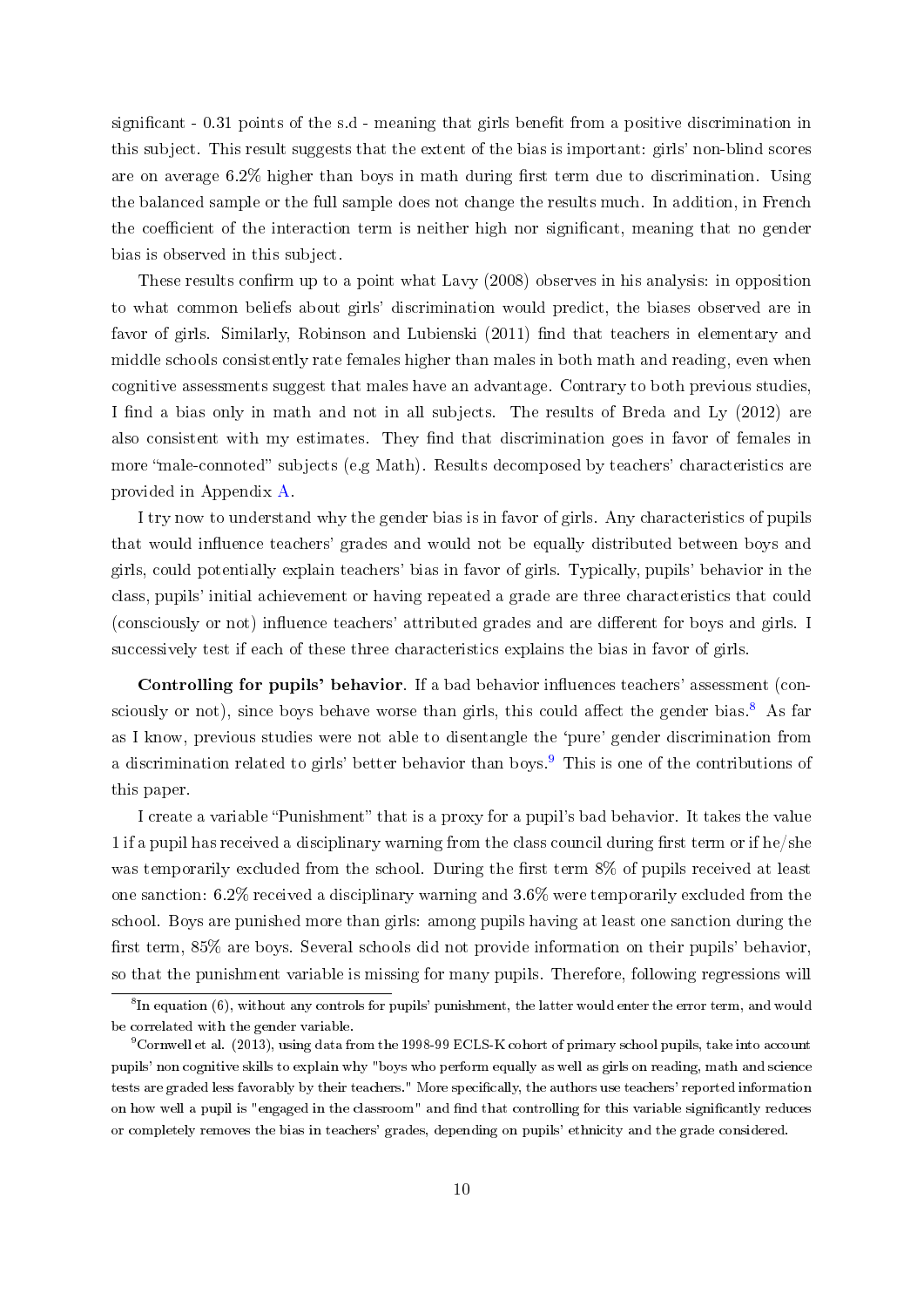focus on the sample of 2269 pupils for which punishments are non-missing<sup>[10](#page-12-0)</sup>. This sample being different from the previous one. I run a balance check to verify if pupils' characteristics differ. No significant differences are found regarding the blind score, non-blind score, gender and parents' profession.[11](#page-12-1)

Results are presented in table 4, column 2. [Reg](#page-35-0)ressions are run in math only, where gender discrimination is observed. To e[ns](#page-35-0)ure that coefficient comparisons are based on the same sample, column 1 presents results of the standard DiD regression implemented on the new sample. The coefficient for discrimination decreases when I control for pupils' behavior, but the drop is very small: the point estimate goes from 0.327 to 0.317. This suggests that in math, the gender discrimination I observe cannot be explained by girls' better behavior than boys.<sup>12</sup>

Controlling for pupils' initial achievement. The second hypothesis I test [is w](#page-12-2)hether discrimination in favor of girls partially captures two potentially related effects:  $(1)$  some teachers' might give more favorable grades to low-achievers and (2) in some classes the variance of teachers' grades might be smaller than the variance of the standardized scores. Firstly, some teachers might behave differently towards low-performers, and potentially give them higher grades than expected by their ability. If this is the case, since girls perform lower than boys in math, what I interpret as gender discrimination could partially capture a `low-achiever' positive discrimination. Secondly, some teachers might have a lower dispersion of their grades than the dispersion of the standardized scores. For a given dispersion of blind scores in a classroom, reducing the dispersion of non-blind scores will improve the non-blind score of the weakest in the class, relatively to the scores of the best pupils. Again, since girls have initially lower scores than boys in math, a teacher who prefers a reduced dispersion of his grades will advantage girls compared to boys.

To test these hypotheses, I first add controls for pupils' initial position in the blind grade distribution. The new specification includes dummy variables indicating whether pupils belong to the lowest or highest decile of the blind score distribution. Scores are decomposed into deciles within each subject and within class, meaning that pupils are ranked relatively to other children in their class. Column 4 in table 4 presents results when a variable controlling for low achievers is included (pupils below the 1st [de](#page-35-0)cile) and column 5 presents results with variables controlling for both low and high achievers (pupils above the 9th decile). The point estimate of the gender bias decreases by  $7.5\%$  when controls for low achievers are added to the regression – from  $0.318$ 

<span id="page-12-1"></span><span id="page-12-0"></span> $10$ The sample is the full sample, minus the pupils with a missing punishment

 $11$ Even if schools which do not provide information on sanctions are the one with the worst behaved students, my results will be a lower bound of the effect of pupils' behavior on the gender bias.

<span id="page-12-2"></span> $12A$  variable that controls for pupils' bad behavior is included but girls' behavior might also affect non-blind scores through more diffuse aspects (Cornwell et al. 2013): how they behave in the classroom, how often they answer questions, the diligence they show in their work. I consider that these elements will not bias the results as long as they are a component of my definition of girls. In this case, the coefficient for gender discrimination captures some characteristics that are intrinsically linked to girls.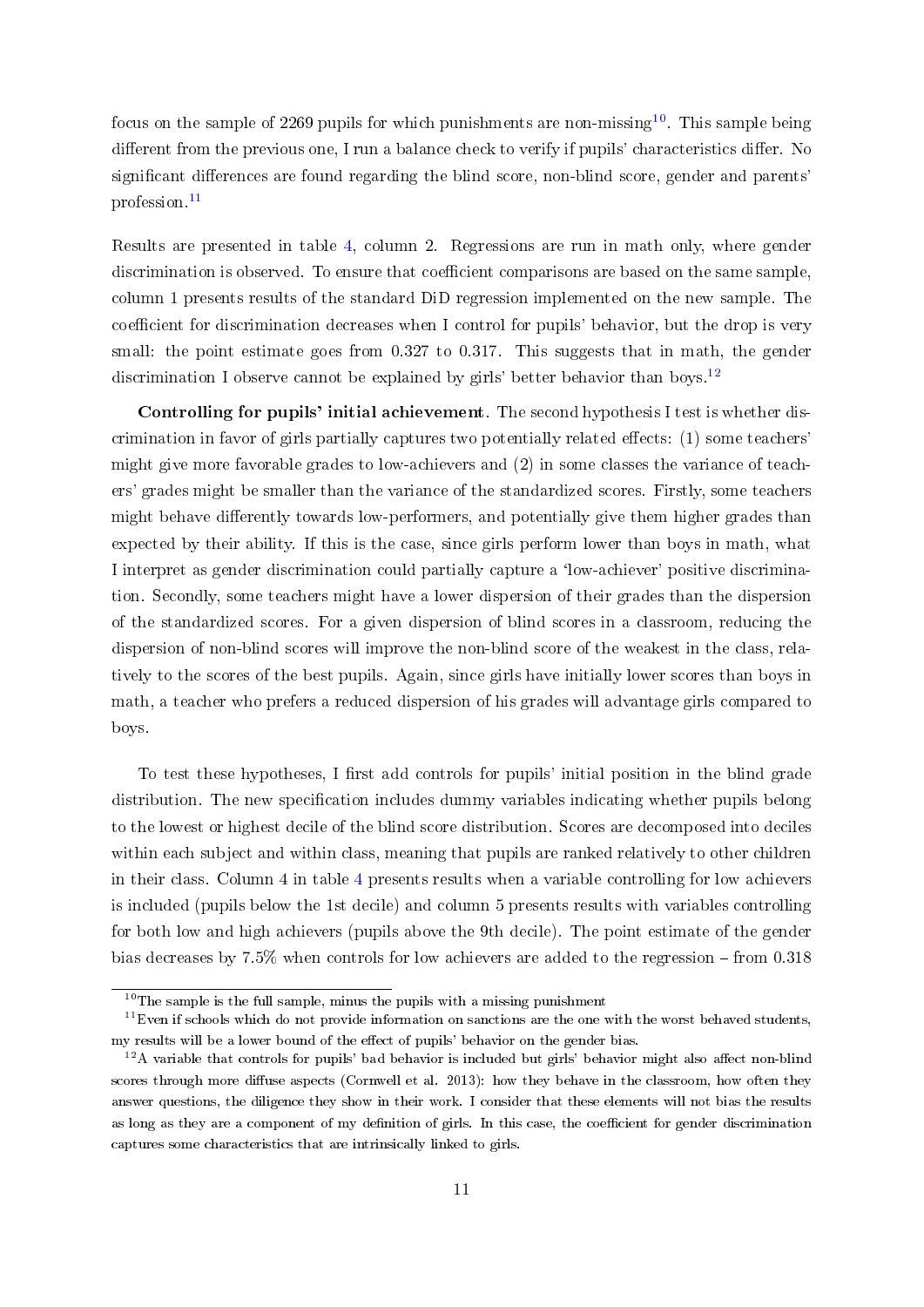to 0.294 - suggesting that part of the gender bias in math captures an encouragement towards low-achiever. The gender bias coefficient further decreases (by  $9.1\%$  in total) when a dummy variable for high achievers is added.<sup>[13](#page-13-0)</sup>

Controlling for pupils' grade repetition. The third characteristic which might influence teachers' grades and is not equally distributed for boys and girls is grade repetition. Among pupils who have repeated a grade, 62.2% are boys. As previously, I include a dummy for grade repetition in the regression. Results are presented in column 6 of table [4,](#page-35-0) and suggest that grade repetition does not explain the positive bias in favor of  $girls^{14}$  $girls^{14}$  $girls^{14}$ .

### 3.4 Robustness checks

#### 3.4.1 Are both tests measuring the same abilities?

The DiD specification discussed above rests on the restrictive assumption that both tests measure the same abilities. However, if blind and non-blind scores do not measure exactly the same abilities, and if these skills are not equally distributed between boys and girls, then failing to take it into account will yield biased DiD estimates of gender discrimination. In equation [\(6\)](#page-10-0), the coefficient  $\alpha_2$  which I interpret as discrimination would partly capture girls or boys specific ability in blind or non-blind scores. In this paper, I am careful about this concern since blind tests are standardized tests created by the French Education Ministry, while non-blind grades correspond to the average mark given every term by the teacher. They might measure slightly different abilities.

A way to test if both scores measure the same abilities is to directly estimate the reduced form equation [\(5\)](#page-9-0) in which no restrictive assumption is imposed on abilities, and to verify if the coefficient  $\rho$  is significantly different from one. If not, both tests can be assumed to measure abilities which are perfectly correlated and DiD estimates can safely be assumed to be unbiased. Due to measurement error, instrumental variables are used for this estimation. The method is fully detailed in Appendix [B.](#page-42-0)

As reported in table [13](#page-44-0) of Appendix [B,](#page-42-0) the IV estimate of the coefficient of interest  $\alpha_2$ equals  $0.339$  in math and  $0.080$  in French, which is very similar to the coefficient obtained by implementing DiD on the balanced sample  $-0.323$  and 0.043 respectively. This confirms my results suggesting a bias in teachers' grades in favor of girls. Additionally, the purpose of this estimation is to check whether both tests measure abilities which are perfectly correlated,

<span id="page-13-0"></span><sup>&</sup>lt;sup>13</sup>As a second test, I run the regression on pupils' rank instead of pupils' test scores. Teachers' narrower or larger dispersion of their grades does not affect their pupils' ranking within the class. Hence running DiD regressions with pupils' rank as a dependent variable is a mean to control for teachers' smaller/larger variance of grades. Table [5](#page-36-0) displays the coefficients of these regressions, which I run on the initial whole sample containing 8329 observations in math and 8315 in French. Coecients are consistent with previous conclusions: the interaction term equals -2.2 in math, meaning that girls' average rank decreases by 2.2 when they are assessed by their teacher  $-$  going from 22 to 19.8 for instance.

<span id="page-13-1"></span> $14$ Finally, I test whether parents' profession has an impact on discrimination and find no significant effect of pupils' social background.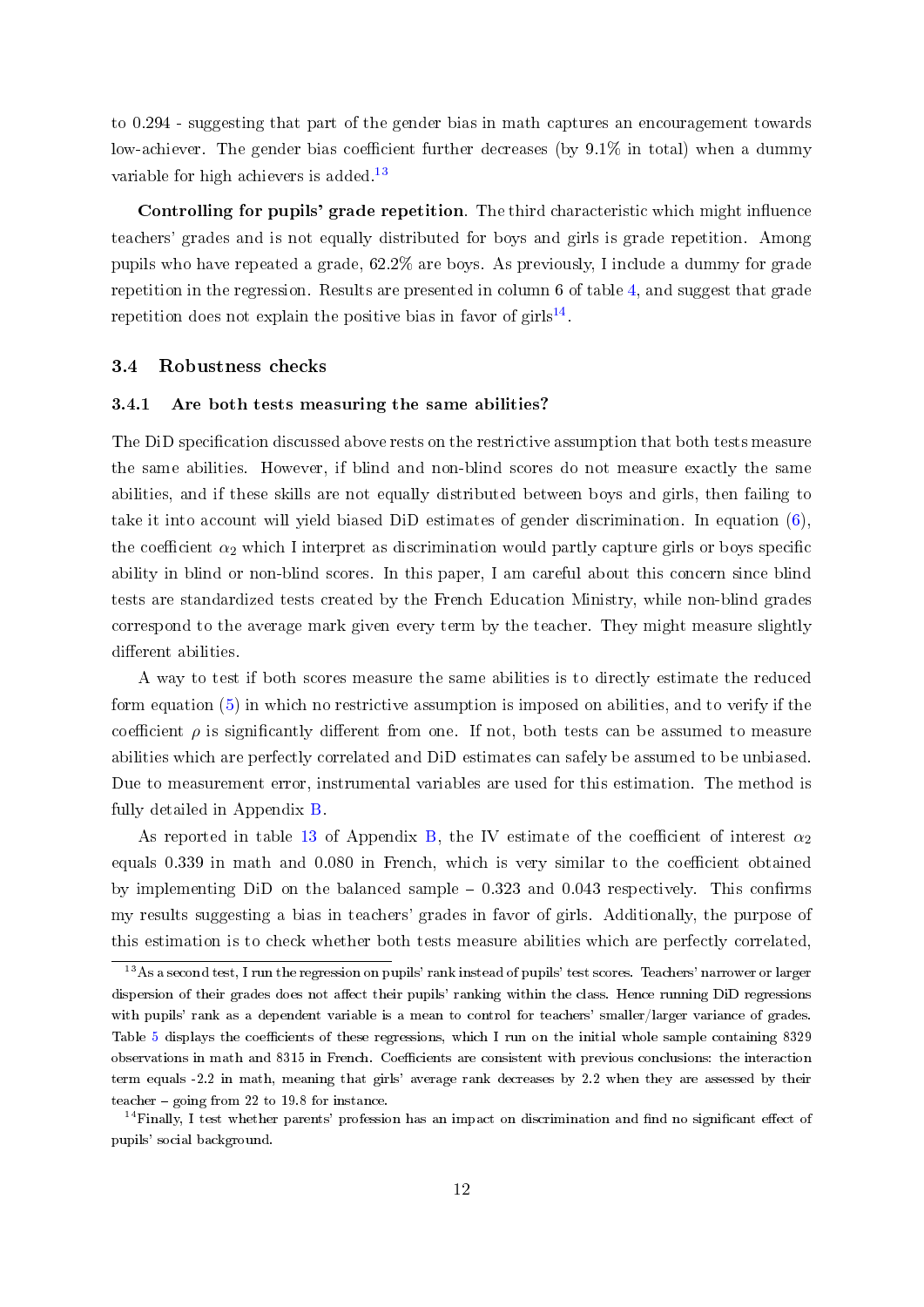in other words if the IV coefficient of the blind score is equal to one. This coefficient ranges from 0.964 in French to 1.090 in math and in both cases I cannot reject the hypothesis that  $\rho = 1$ . This result suggests that the blind and non-blind tests measure skills that are perfectly correlated, and hence that implementing double-differences gives unbiased estimates of a gender bias. Hence, for further analysis, the DiD specification will be used.

Finally, in the reduced form presented above:  $NB_i = \alpha_0 + \rho B_i + \alpha_2 G_i + (\epsilon_{iNB} + v_i - \rho \epsilon_{iB})$ , I show in Appendix [C](#page-45-0) that we can estimate how the OLS downward bias on  $\rho$  affects the estimation of our coefficient of interest  $\alpha_2$ . Using the omitted variable bias formula, we can easily show that the OLS downward bias on  $\rho$  creates a downward bias on  $\alpha_2$  in math, but an upward bias on  $\alpha_2$  in French. This implies that the OLS estimate of  $\alpha_2$  is a lower bound in math. It remains high and significant (equal to 0.264 in math and 0.172 in French) as reported in table  $13$ . This confirms that in math a substantial bias exists in favor of girls. In French the coefficient should be interpreted more carefully. The OLS estimate is an upper bound of the gender bias. It suggests a positive effect, but any other method aimed at reducing the bias  $(IV)$ or DiD) do not find any significant gender bias.

# 3.4.2 Could girls progress more than boys between the date of the blind test and the date of the non-blind?

Pupils take the standardized blind test during one of the first days of the school year whereas teachers' assessment is an average of several grades given by teachers during the first term. Since the first term lasts three months, this average of several grades measures a pupils' average ability about one and a half month after the beginning of the school year. This time lag between the date of the blind and non-blind scores might be problematic if girls tend to progress more than boys during this period. In particular, if teachers' biases in math appear early in the school year it might affect girls' progress from the first weeks of the school year. In this case, the coefficient which I interpret as a gender bias in math would be an upper bound for the true gender bias.

To address this concern, I use the data that have been collected at the end of the academic year. Fortunately, the same scores have been collected - standardized tests and teachers' given grades – but the time lag is reversed during the last term. Pupils take the standardized blind test during one of the last days of the school year, while teachers' assessment is an average of several grades given by teachers during the three last months. Hence, the blind test is taken after the non-blind test. Under the same assumption that girls tend to progress more than boys during this period, my estimates of gender discrimination during the third term would be a lower bound. Computing the lower and upper bound of the estimates enables us to find a plausible interval for the gender bias.

I run the same DiD regression as before but [w](#page-36-1)ith the third term scores. Then I compare the estimates obtained during first term (upper-bound) and last term (lower bound). The results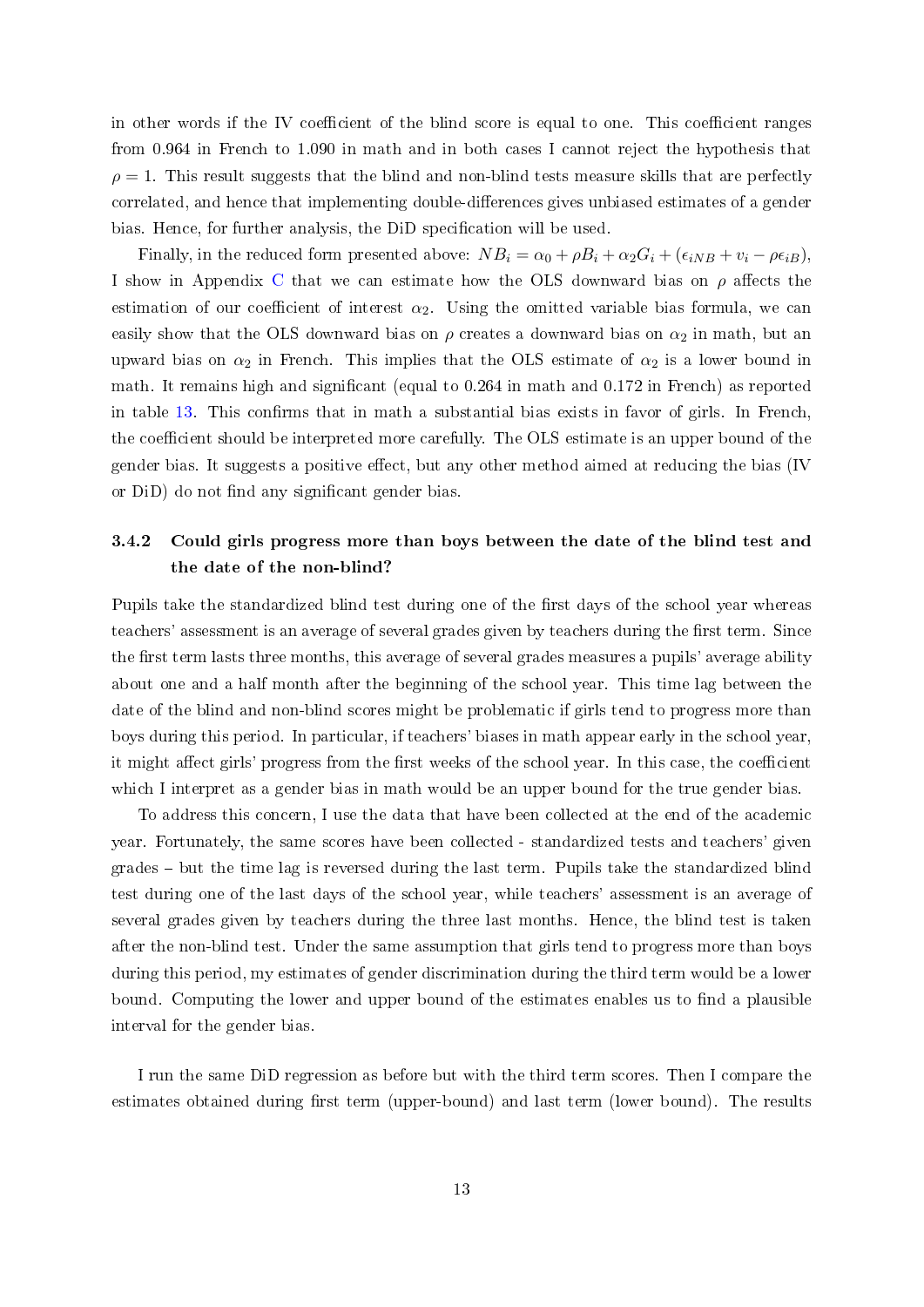are displayed in table [6.](#page-36-1) The same full sample is used for both regressions. Consistent with the hypothesis that girls progress more than boys in math, the third term coefficient  $(0.259)$  is lower than the first term coefficient  $(0.318)$ . The true value of gender discrimination is likely to be between 0.259 and 0.318.

#### 3.4.3 Could girls be more affected by some unobserved shocks?

The simple model defined in section 3 contains three unobserved shocks: (1)  $\epsilon_{iB}$  corresponds to an individual shock specific to blind scores, (2)  $\epsilon_{iNB}$  corresponds to an individual shock specific to non-blind scores and (3)  $v_i$  captures any specific ability measured by class exams but not by standardized tests. The DiD estimates rest on the assumption that these shocks are equally distributed for boys and girls<sup>[15](#page-15-0)</sup>. However, if girls are systematically more stressed than boys for standardized tests<sup>[16](#page-15-1)</sup>, if they tend to be less effective than boys in environments that they perceive as more competitive (Gneezy et al 2003), if they tend to attach more importance to national evaluations, or if they are more endowed in specific abilities measured by class  ${\rm exams}^{17},$  ${\rm exams}^{17},$  ${\rm exams}^{17},$ the restrictive assumption would be violated and the DiD estimates could be biased.

To take these shocks into account, I run triple-differences (Breda et al, 2013) which rest on the following intuition: if girls systematically under-perform (or over-perform) for standardized tests because of an unobserved shock and if this shock is equally distributed between subjects, then girls should also have a lower blind than non-blind score in French. I do not observe this. In French, the gap between the blind and non-blind score for girls is the same as the one for boys. Comparing the coefficient for discrimination in math and French, as I do here, is equivalent to implementing within-gender between-subjects regressions – or triple differences. This is a mean to control for any unobserved shock or characteristics that differ across gender but are assumed to be constant between subjects. Typically, triple differences allow  $v_i$  to be distributed differently for boys and girls, but within gender  $v_i$  must be constant between French and math<sup>[18](#page-15-3)</sup>. The coefficient for relative discrimination obtained with this method corresponds to the coefficient in math minus the one in French, hence 0.291 for the whole sample. I still

<span id="page-15-0"></span><sup>&</sup>lt;sup>15</sup>In mathematical terms, this means that  $E(\epsilon_{iNB}|G_i = 1) = E(\epsilon_{iNB}|G_i = 0), E(\epsilon_{iB}|G_i = 1) = E(\epsilon_{iB}|G_i = 0)$ and  $E(v_i|G_i = 1) = E(v_i|G_i = 0)$ .

<span id="page-15-1"></span> $^{16}$ If girls are more stressed than boys for standardized tests, they would tend to under-perform in this kind of examination. My coefficient of discrimination would be an upper bound for true gender discrimination. However, a higher stress is unlikely because both tests are taken in the same conditions. Pupils take the standardized test and their class exam in the same classroom where they sit usually, and it is their teacher who gives the instructions. What is more, standardized tests are not high-stakes for the students. A pupil's test result is not accounted for to compute his/her end of term average score.

<span id="page-15-2"></span><sup>&</sup>lt;sup>17</sup>These abilities could recover short-term memory or learning an exercise by heart and replicating it the day after for the class exam. McNally and Machin (2003) also suggest that the mode of assessment could affect the gender achievement gap.

<span id="page-15-3"></span><sup>&</sup>lt;sup>18</sup>In mathematical terms, this means that  $E(v_{i,french}|G_i = 1) = E(v_{i,math}|G_i = 1)$  and  $E(v_{i,french}|G_i = 0) =$  $E(v_{i,math} | G_i = 0)$ . This within-pupil between-subjects method controls for any characteristic specific to girls that potentially affect teachers' biases: the fact that girls behave better, might be more attentive, more serious, more diligent.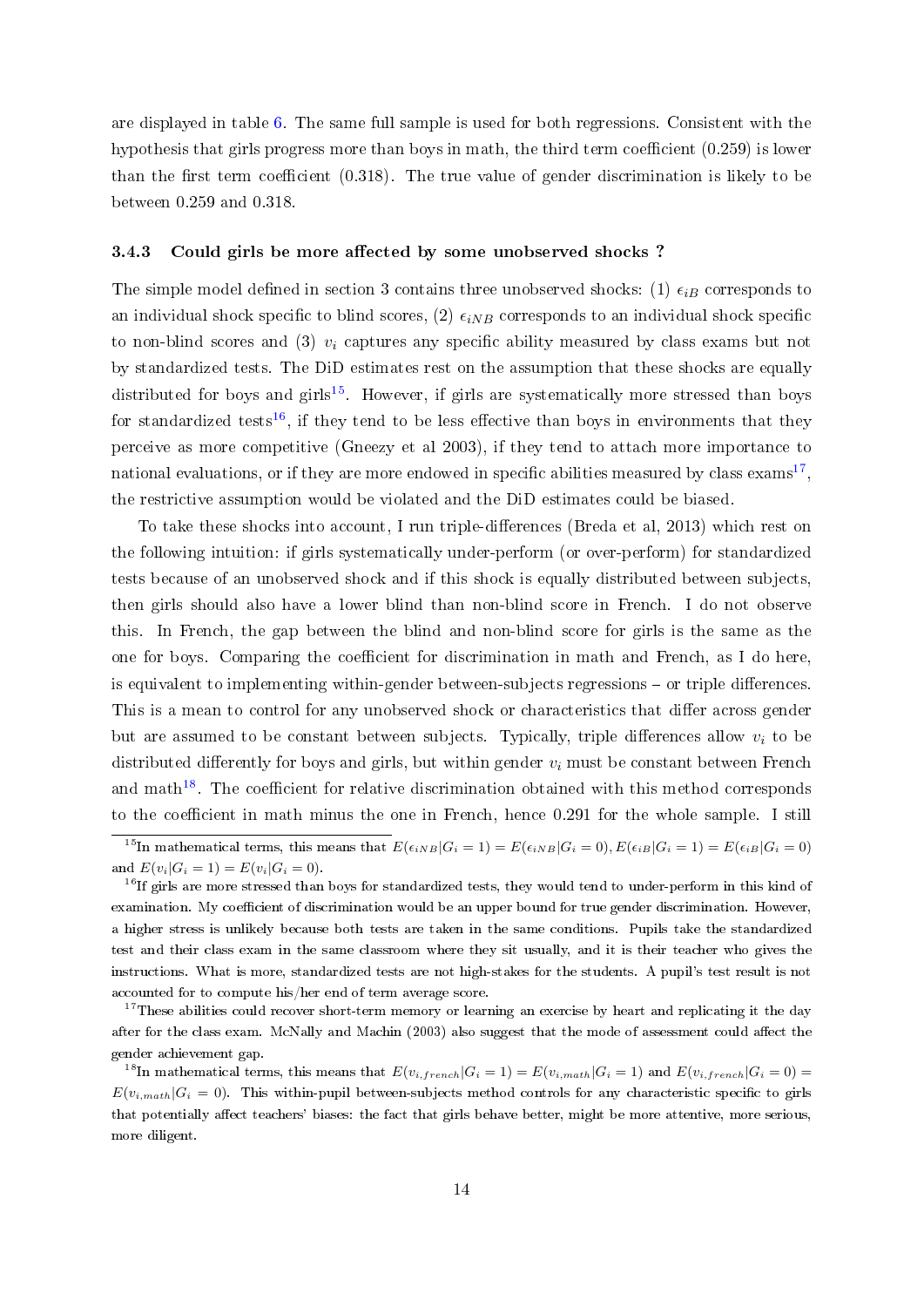conclude that a positive bias exists in math in favor of girls.

# 4 Impact of discrimination on pupils' progress

The results on gender discrimination pave the way for a new set of questions related to the impact of discrimination on pupils' subsequent achievement and subject choices at school. Positively discriminating students might encourage them to make more of an effort, and hence to increase their scores. Reversely, if achievement and efforts are substitutes, some students benefiting from positive discrimination could provide less effort, as they consider that they are good enough (Benabou and Tirole,  $2002$ ). The dataset I use has the benefit of containing blind scores at three different periods in time - at the beginning and at the end of the 6th grade, and at the end of 9th grade - as well as information on pupils' subject choices during 11th grade.

#### 4.1 Comparisons of girls and boys progress

Figures 11 and 12 plot the distr[ibu](#page-37-0)tion [of](#page-38-0) boys and girls pr[og](#page-37-1)ress between the first and the last term of [gra](#page-37-0)de [6, w](#page-37-0)hile graphics 13 and 14 plot the progress between 6th grade and 9th grade - over the entire lower secondary s[cho](#page-38-0)ol. [I d](#page-38-0)efine progress as the difference between the blind score at the final period and the blind score at the beginning of 6th grade<sup>19</sup>.

Graphically, there is clear evidence that girls progress more than [boy](#page-16-0)s in mathematics, whereas progress in French is similar. As reported in table  $7$ , in math during the first term of 6th grade, girls' average score was 0.075 points below the [mea](#page-37-1)n. It is only 0.021 points below the mean during the last term, and becomes 0.029 points above the mean by the end of the 9th grade - hence a total increase of 0.104 points of the s.d. Since girls' blind scores were lower than boys' at the beginning of 6th grade, the fastest progress experienced by girls reduces the gap between boys and girls blind scores. This catching up of girls in math raises the question of the link between the positive bias in grades I observe in their favor in this subject and their subsequent higher progress.

#### 4.2 Model of pupil's progress

I define a simple model aimed at isolating the effect of teachers' biased assessment on pupils' progress. To begin with, I will keep the model as general as possible so that discrimination could be considered towards any group of pupils. The main issue when evaluating the impact of grade discrimination on a pupil's progress is to disentangle the pure effect of grade biases from several other determinants that might explain a pupil's high or low progress: how much of the progress

<span id="page-16-0"></span><sup>&</sup>lt;sup>19</sup>The difference between the blind score at the end of the 6th grade and the one at the beginning of 6th grade can be interpreted as a pupil's progress because both standardized tests measure the same abilities. They are designed by the French Ministry of Education and aimed at measuring the same abilities at two different periods in time.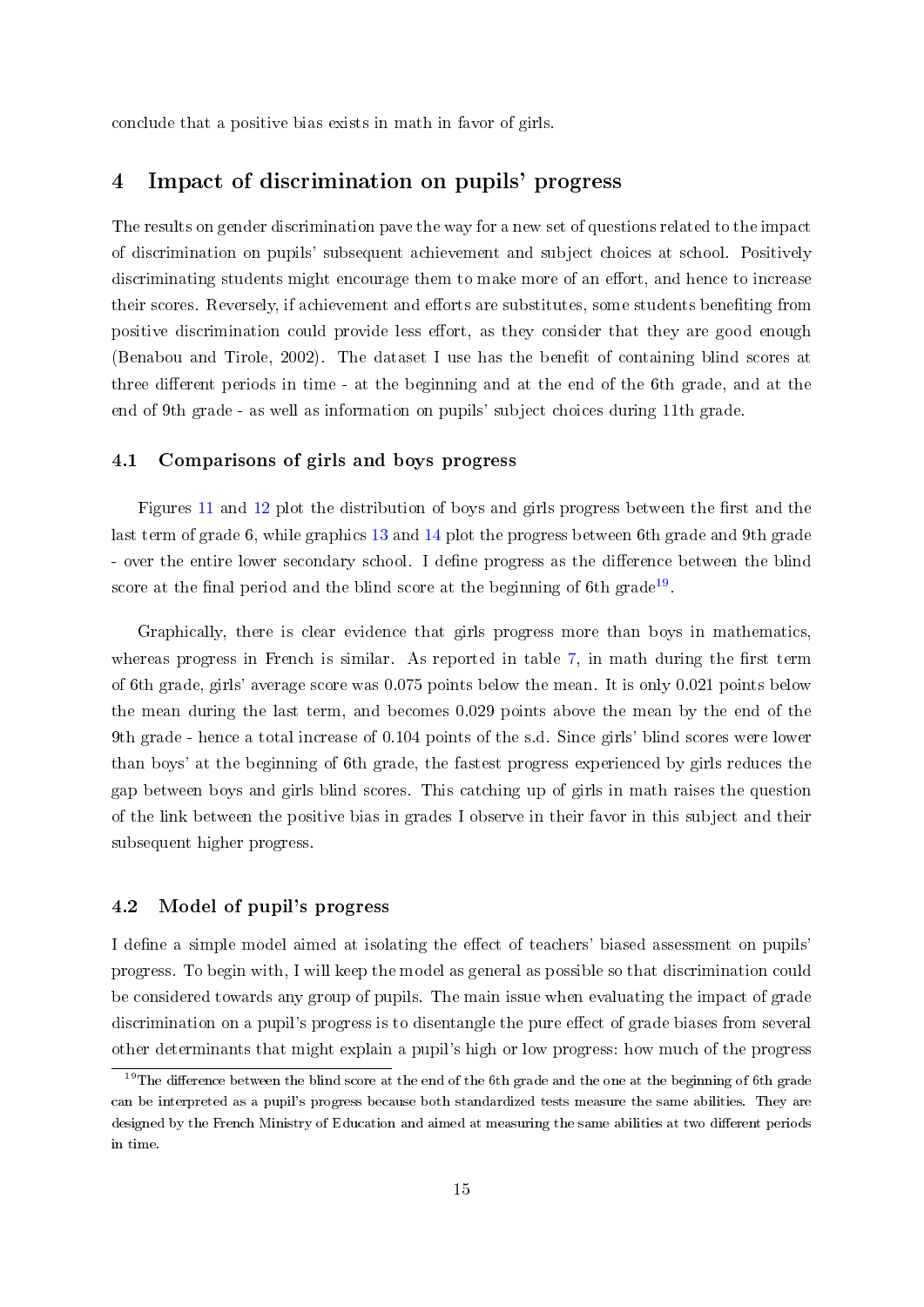is due to discrimination? How much is due to specific characteristics of the discriminated group? For instance, girls might have an intrinsic tendency to progress more than boys over the school year, without any discrimination. Similarly, low-achievers might have an initial higher propensity to progress than high-achievers, again independently from any discrimination. Finally, I want to take into account the fact that some teachers are more able than others to make their entire class progress. Especially, biased teachers might share characteristics that make their pupils progress more. The following model aims at isolating these various determinants of pupils' blind scores evolution over the school year. Equation  $(8)$  below describes blind scores during first term (as defined in section 2.1), while equation  $(9)$  describes blind scores during the third term (or any later period $^{20}$  $^{20}$  $^{20}$ ):

$$
B_{1i} = \theta_{1i} + \epsilon_{B1i} \tag{8}
$$

$$
B_{3i} = \theta_{3i} + \epsilon_{B3i} \tag{9}
$$

For the remaining of the model, all variables and parameters for third term are indexed by 3. A pupil's ability has changed between the first and the last term. I model third term ability as a function of the three effects I want to disentangle: the effect of discrimination, a pupil's independent tendency to progress compared to the others and a teachers' effect on progress:

$$
\theta_{3i} = \delta\theta_{1i} + \alpha G_i + \mu_i T_i + \beta D_{1i} + \omega_i \tag{10}
$$

Third term ability  $\theta_{3i}$  depends on three potential effects: (1) a discrimination effect caused by teachers' biased assessment of their pupils:  $\beta D_{1i}$ , where  $D_{1i}$  corresponds to grade discrimination during first term. Its impact on pupils' third term ability is measured by the coefficient  $\beta$ . It is important to understand that this coefficient captures several channels through which grade biases can affect a pupil's third term score. Motivation or discouragement are direct channels. but effort is also an important channel, as well as change in self-confidence and reduction of stereotypes threats. I will not be able to distinguish between these different channels, that are all captured by the coefficient  $\beta$ . (2) Second, third term ability  $\theta_{3i}$  also depends on the independent tendency to progress of the discriminated group, relatively to other pupils. This is captured by the coefficient  $\alpha$ . In this general model,  $G_i$  is a dummy variable that equals one for pupils belonging to the discriminated group. In a model where only gender discrimination is considered,  $G_i$  would correspond to a girl dummy. (3) Finally, a pupil's progress is affected by his/her teacher's ability to make the entire class progress, where  $T_i$  is a teacher dummy.

Compared to the model of discrimination presented in section 3, I assume here that the blind and non-blind tests measure the same abilities during the first term. This assumption is based on results obtained in the first part. Following the first robustness check, I could not reject the hypothesis that both scores are measuring skills that are perfectly correlated.

<span id="page-17-0"></span> $^{20}$ For the sake of simplicity, I model the progress between the first and last term of grade 6, but the same model remains valid for progress between the beginning of the 6th grade and any later period.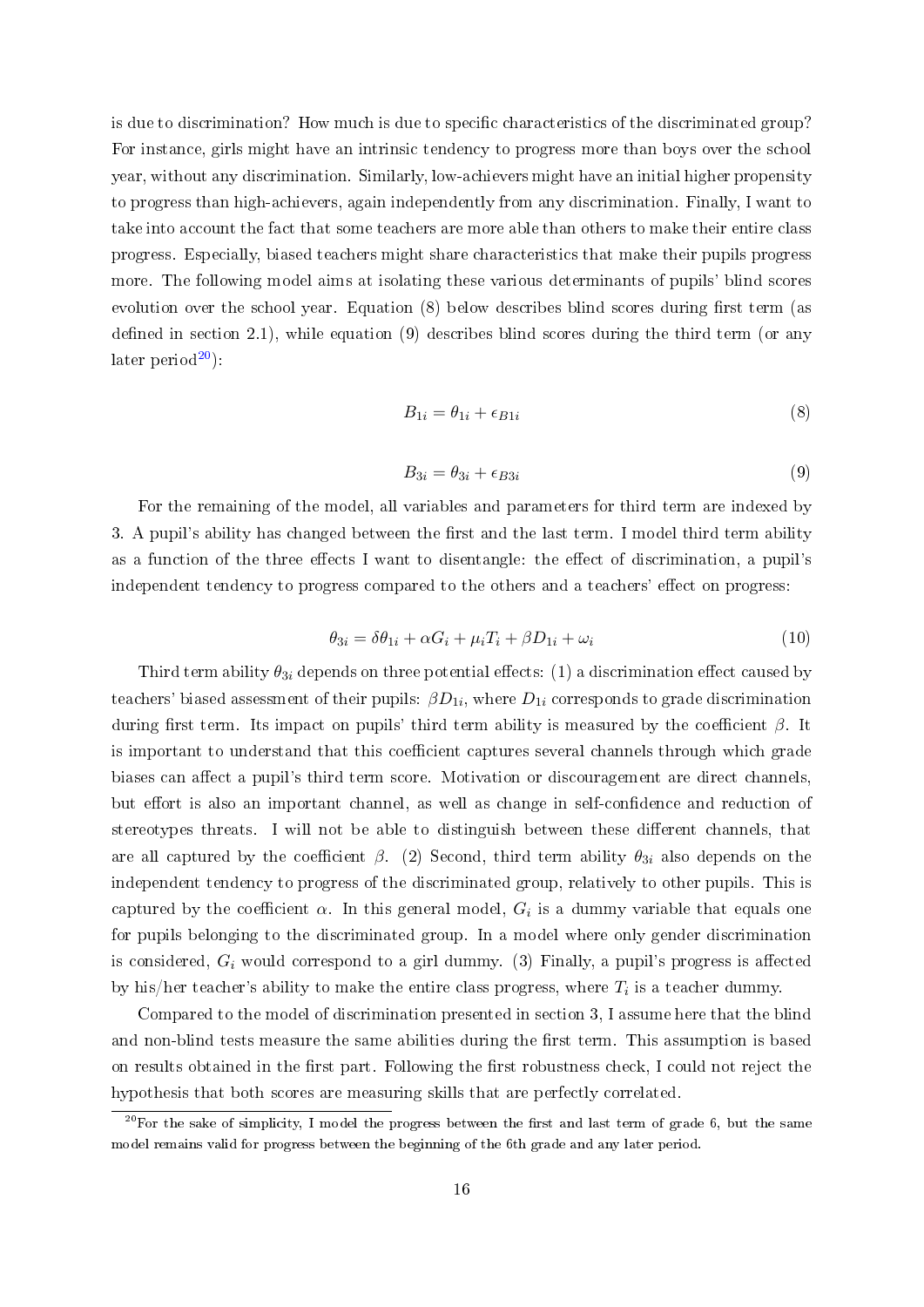In equation (10), I replace the coefficient for discrimination  $D_{1i}$  by  $NB_{1i} - \theta_{1i}$ , which corresponds to the difference between a pupil's ability and the non-blind grade attributed by his/her teacher during the first term. This corresponds to discrimination during the first term. Equation (10) becomes:

$$
\theta_{3i} = \delta\theta_{1i} + \alpha G_i + \mu_i T_i + \beta (NB_{1i} - \theta_{1i}) + \omega_i \tag{11}
$$

By replacing  $\theta_{3i}$  by its expression in equation (11) I obtain:

$$
B_{3i} = \delta\theta_{1i} + \alpha G_i + \mu_i T_i + \beta (NB_{1i} - \theta_{1i}) + \omega_i + \epsilon_{B3i}
$$
\n
$$
\tag{12}
$$

Finally, replacing  $\theta_{1i}$  by its equation gives the following reduced form of the model:

$$
B_{3i} = (\delta - \beta)B_{1i} + \beta NB_{1i} + \alpha G_i + \mu_i T_i + [\omega_i + \epsilon_{B3i} + (\beta - \delta)\epsilon_{B1i}] \tag{13}
$$

This reduced form equation isolates the effect of discrimination  $\beta$ , the discriminated group's independent tendency to progress  $\alpha$ , and  $\mu_i$  the teacher's effect. By rewriting it as below, the interpretation of the coefficients becomes straightforward: once controlled for a pupil's ability  $B_{1i}$ , for a group tendency to progress  $G_i,$  and for a teacher's average effect  $T_i,$  the coefficient  $\beta$ of the difference between non-blind and blind scores captures the effect induced by the fact that a pupil receives a grade higher than expected by his/her ability:

$$
B_{3i} = \delta B_{1i} + \beta (NB_{1i} - B_{1i}) + \alpha G_i + \mu_i T_i + (\omega_i + \epsilon_{B3i} + (\beta - \delta)\epsilon_{B1i})
$$
(14)

#### 4.3 Identification of girls' relative progress due to grade biases

The model defined above is compatible with any kind of grade discrimination (related to gender, ethnicity, achievement, behavior...). To build upon the results found in part 1, I will focus now on the identification of girls progress (relative to boys) due to gender discrimination only. Therefore, in equation (14), the group dummy  $G_i$  becomes a dummy for girls. The term discrimination will always refer to gender biases in the rest of this section. The identification strategy is based on the observation that not all teachers discriminate, and that among teachers who have a biased assessment of girls compared to boys, the degree of the bias also differs across teachers. with some teachers discriminating more than others. I take advantage of this heterogeneity in the degree of discrimination to implement a between-class analysis. It is the variance in teachers' discriminatory behavior that will identify the causal effect of teachers' biased assessment on pupils' achievement<sup>[21](#page-18-0)</sup>. Graphically, this variance is represented by the horizontal axis of the graphics  $15$  and  $16$ . We want to test if classes in which girls benefit from a high degree of discrimination (relatively to boys) are also classes in which girls progress more (relatively to boys). This identification strategy can be seen as a DiD strategy, where the treatment corresponds to

<span id="page-18-0"></span> $^{21}$ Lavy and Sand (2015) use a similar method to identify the effect of teachers' stereotypical attitudes on boys and girls progress separately.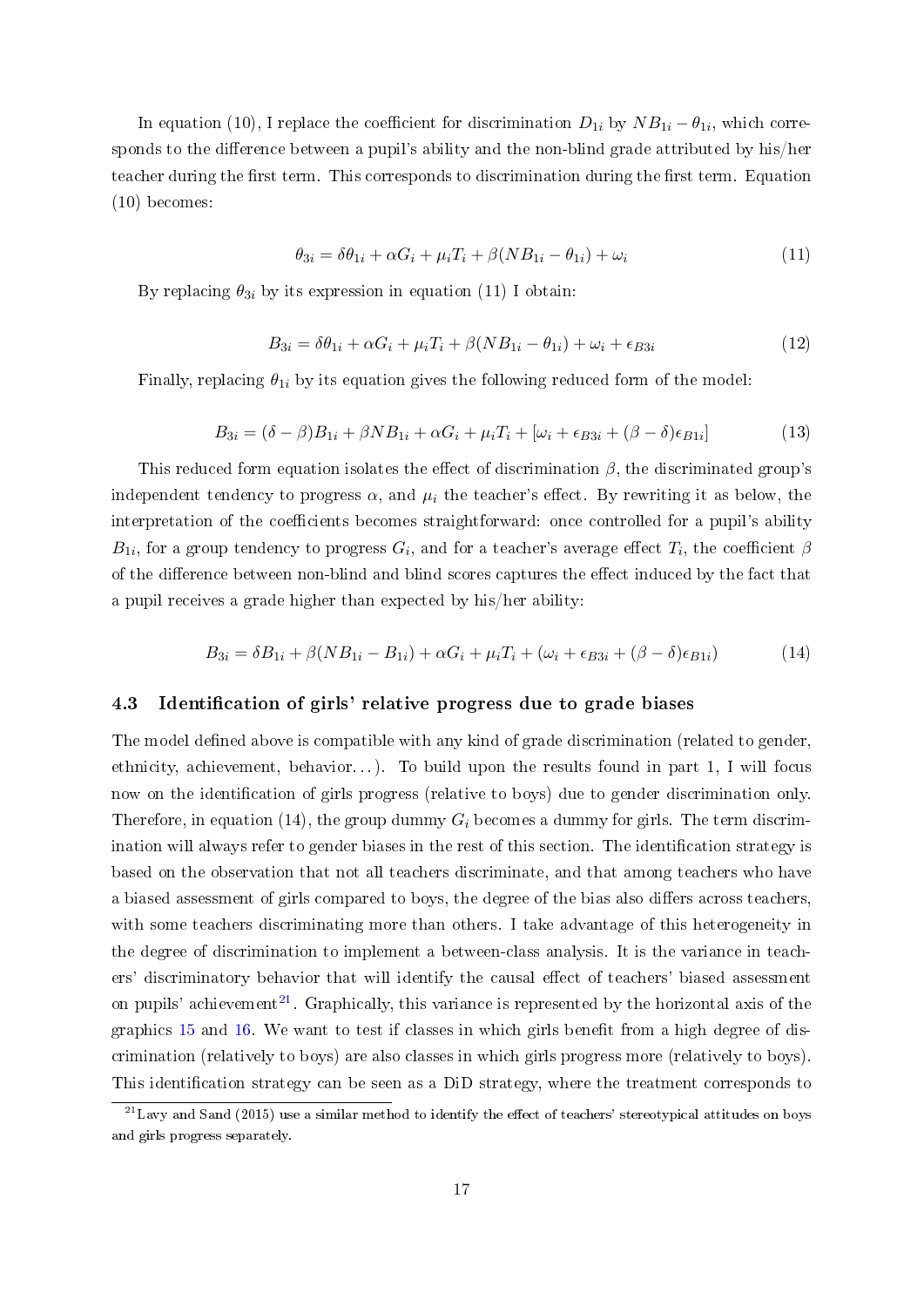discrimination towards girls in some classes and the outcome is girls average third term blind score compared to boys.

It is worth mentioning that the impact of gender discrimination I estimate with this specification captures different elements. Teachers that tend to favor girls in their grades are also likely to have a behavior towards girls that differs from teachers who do not have biased grading. Typically, they might be more encouraging, friendlier, focus more attention on girls, or be less critical. The effect of gender discrimination on progress will capture all these effects. Even without being able to separately identify these elements, it is interesting to know if teachers' biased behaviors – with all elements it embeds – have an impact on girls' progress relative to boys.

Graphics [15](#page-38-1) and [16](#page-38-1) provide a good insight into this question. For each class in the sample, these graphs display the discrimination coefficient and girls' progress relative to boys during the 6th grade. The discrimination coefficient is defined as the class average difference between the non-blind and the blind scores for girls, minus this same difference for boys. It corresponds to the estimate of gender discrimination obtained with the DiD in part 1. Girls' progress relative to boys is measured as the difference between their blind score at the end of the year and this blind score at the beginning of the year, minus this same difference for boys. Graphically, there is clear evidence of a positive correlation between the degree of discrimination and the degree of progress, and this is true in both French and math. It is also interesting to see that in part 1, the results suggest that on average there is no discrimination in French. Graphic [16](#page-38-1) clearly shows that despite this null average, there is an important variance in teachers' biased assessments, which might yield girls' higher or lower progress in these classes.

The identification strategy is based on th[e co](#page-38-1)mpar[ison](#page-38-1) of mean scores between classes. Based on equation 14, this requires aggregating scores at the class level for both girls and boys<sup>22</sup> and

$$
E(B_{3i}/T_i, G_i = 1) = \delta E(B_{1i}/T_i, G_i = 1) + \beta E(NB_{1i} - B_{1i}/T_i, G_i = 1) + \alpha E(G_i/T_i, G_i = 1)
$$
  
+  $\mu_i E(T_i/T_i, G_i = 1) + E(\omega_i/T_i, G_i = 1) + E(\epsilon_{B3i}/T_i, G_i = 1) + (\beta - \delta)E(\epsilon_{B1i}/T_i, G_i = 1)$ 

Symmetrically, boys' average score within a class is given by:

$$
E(B_{3i}/T_i, G_i = 0) = \delta E(B_{1i}/T_i, G_i = 0) + \beta E(NB_{1i} - B_{1i}/T_i, G_i = 0) + \alpha E(G_i/T_i, G_i = 0)
$$
  
+  $\mu_i E(T_i/T_i, G_i = 0) + E(\omega_i/T_i, G_i = 0) + E(\epsilon_{B3i}/T_i, G_i = 0) + (\beta - \delta)E(\epsilon_{B1i}/T_i, G_i = 0)$ 

<sup>&</sup>lt;sup>22</sup> All variables are averaged conditionally to being a girl and having teacher  $T_i$ . Within a class, girls' average third term blind score is given by: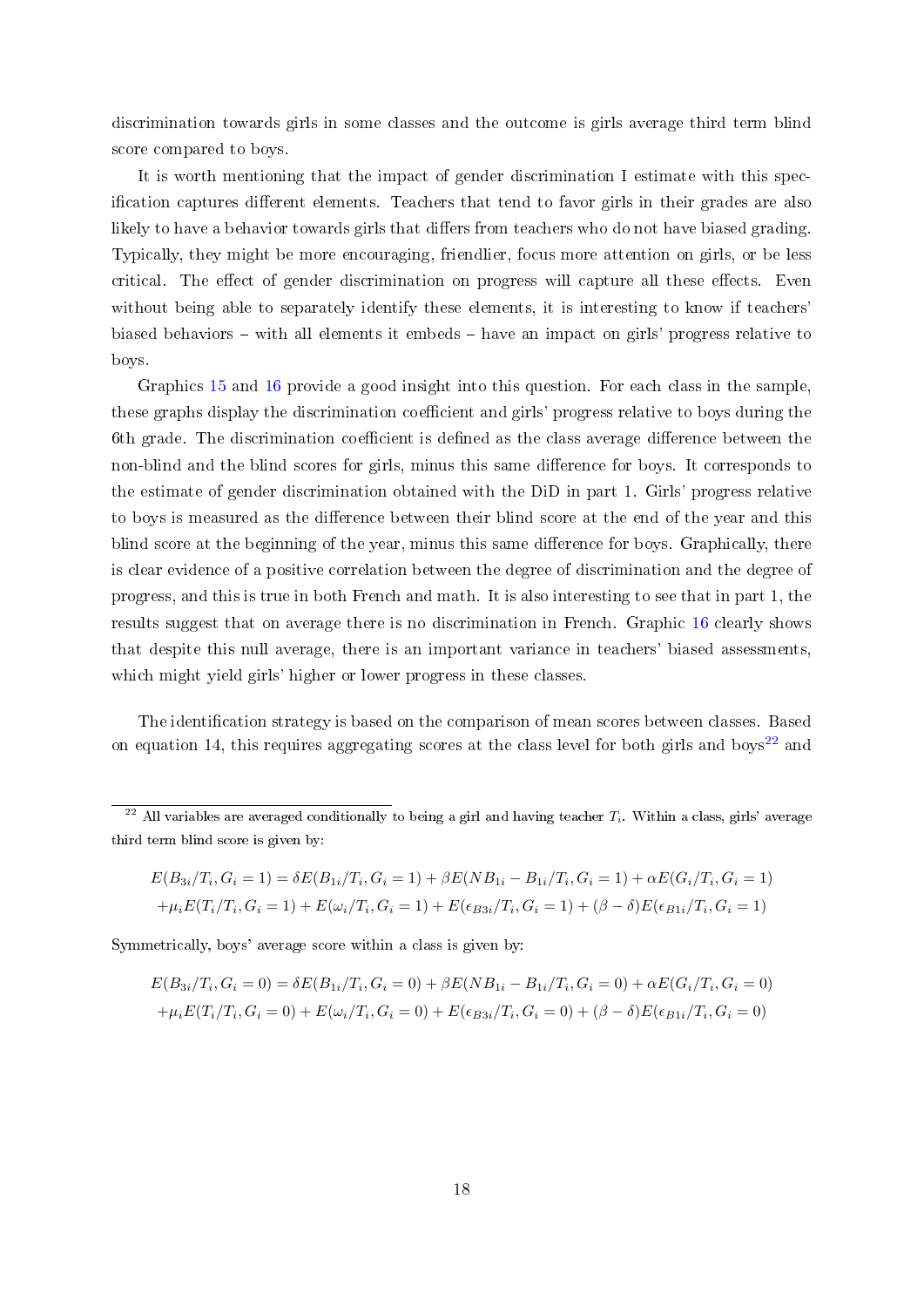calculating the difference in progress between boys and girls in class  $c^{23}$  $c^{23}$  $c^{23}$ :

$$
(B_{3G} - B_{3B})_c = \alpha + \delta (B_{1G} - B_{1B})_c + \beta [(NB_{1G} - B_{1G}) - (NB_{1B} - B_{1B})]_c + (\omega_G - \omega_B)_c \tag{15}
$$

Equation 15 corresponds to the equation aggregated at the class level which I want to estimate to identify the effect of gender discrimination on progress. It is specified as a differentiation between boys and girls average scores at the class level, so that teachers' effects disappear; they affect similarly boys and girls within a class. The double difference at the right hand side of the equation corresponds to the coefficients for gender discrimination estimated in section 3 of the paper – although here there is one coefficient per class<sup>[24](#page-20-1)</sup>. The coefficient  $\beta$  identifies the effect of being assigned a teacher who discriminates girls more or less  $-$  relatively to boys  $-$  on girls' average third term blind score  $-$  relative to boys  $-$  once I control for the initial average difference between boys and girls' blind scores. This coefficient can be seen as a causal effect under the assumption that girls' assignment to a teacher who discriminates is quasi-random. In other words, being assigned a teacher who discriminates is independent from girls' unobserved characteristics  $\omega_i$  that make them potentially progress more than boys, once their initial level is controlled for. I use the term quasi-random to describe the fact that pupils' assignment to teachers is not done through a proper lottery. Yet, an arbitrary assignment of girls with high predicted progress to teachers who discriminate is highly plausible for several reasons. Firstly, pupils considered in this study are in 6th grade, which corresponds to the first year of lower secondary school. When deciding the composition of classes, school heads and teachers have very little information on these new pupils, in particular it is very unlikely that they can predict their progress, and therefore influence their assigned class and teacher. Secondly, assigning teachers who discriminate to girls who have a high probability to progress more than boys would necessitate that school heads know who the teachers are who discriminate girls, which is again unlikely.

Although it is not possible to test this independence assumption, I test if the assignment to a teacher who discriminates is independent from boys and girls observed characteristics. To do so, I first regress the discrimination coefficient (defined at the class level in both French and math) on pupils' gender and find no significant effect: girls are not more assigned to teachers with a high bias than boys. This is true in French and math. Then, for both boys and girls separately,

 $B_{3G} = E(B_{3i}/T_i, G_i = 1), B_{3B} = E(B_{3i}/T_i, G_i = 0)$ ...  $\omega_G = E(\omega_i/T_i, G_i = 1) + E(\epsilon_{B3i}/T_i, G_i = 1) + (\beta - \delta)E(\epsilon_{B1i}/T_i, G_i = 1)$  $\omega_B = E(\omega_i/T_i, G_i = 0) + E(\epsilon_{B3i}/T_i, G_i = 0) + (\beta - \delta)E(\epsilon_{B1i}/T_i, G_i = 0)$ 

<span id="page-20-1"></span><sup>24</sup>It is also worth noticing that in equation 15, assuming  $\delta = 1$  transforms it into a standard DiD equation:

$$
(B_{3G} - B_{3B})_c - (B_{1G} - B_{1B})_c = \alpha + \beta [(NB_{1G} - B_{1G}) - (NB_{1B} - B_{1B})]_c + (\omega_G - \omega_B)_c
$$

where the coefficient  $\beta$  obtained corresponds to the slopes of regressions lines displayed in graphics 16 and 17. For the remainder of the analysis, I use equation 15 which requires less restrictive assumptions.

<span id="page-20-0"></span><sup>23</sup> Where to simplify notations: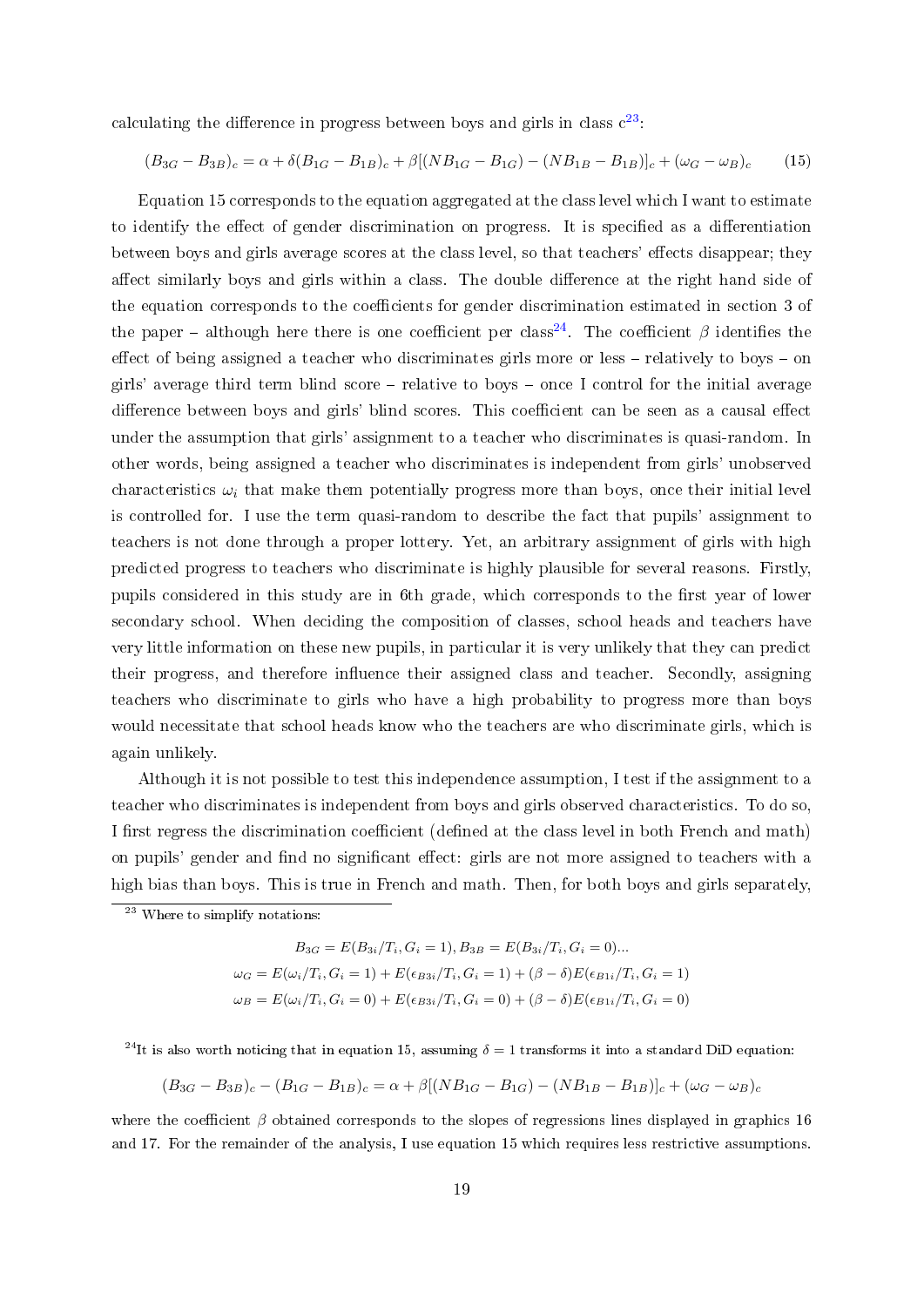I successively regress the discrimination coefficient (in math and in French) on the following set of variables : having upper class parents, having lower class parents, having repeated a grade. I find that these observed characteristics are independent from being assigned a teacher with a high level of bias. The only exception is that boys with upper class parents are slightly less likely to be assigned a teacher who discriminates in math, and that girls having repeated a grade are less likely to be assigned a teacher who discriminates in French. Finally, I argue that being assigned a teacher who discriminates is independent from girls' and boys' averaged random shocks affecting blind scores during first and last term. As long as these shocks recover pure testing noise being ill the day of the exam for instance - it is plausible that they are independent from teachers' assignment [25](#page-21-1) .

This between-class comparison has three advantages compared to an estimation of parameters with individual observations based on equation 13. First, comparing classes rules out the issue of girls' potential higher stress than boys for blind tests. Here the double-differences nature of equation 15 implies that any effect that is common to all classes disappears. As long as pupils' assignment to teachers who discriminate is independent from their unobserved characteristics that make them progress more, then girls with higher stress for standardized tests should be equally distributed between classes. A second concern when analyzing discrimination and progress with individual observation is the potential for reversed causality caused by the fact that teachers might discriminate more pupils they believe have an ex-ante high potential for progress. In my setting, the arbitrary assignment of pupils implies that those with an ex-ante high potential for progress should be equally distributed between classes. Hence, comparing classes rules out this problem. Finally, averaging scores at the class level reduces signicantly the measurement error affecting blind score when measured at the individual level.

#### <span id="page-21-0"></span>4.4 Balance check of the attrition

Three different outcomes are used to estimate the causal effect of teachers' gender biases on girls' relative progress : the blind score at the end of 6th grade, the blind score at the end of 9th grade and pupils' subject choices during 11th grade. Not all the pupils could be followed over the long term, so two types of attrition exist : (1) an attrition at the class level when scores are missing for all pupils in a class and (2) an attrition at the individual level when within a class scores are missing for some pupils. Attrition is not problematic as such. Yet, if attrition at the class level is more important for classes with high (or low) discrimination degree, this could bias my estimate. To test this, I regress the dummy variable for missing classes on the

<span id="page-21-1"></span> $^{25}$ The identification I use is based on the heterogeneity in teachers' discriminatory behaviors between different classes. It is equivalent to implement an IV strategy based on equation 13, where the term  $(NB_{1i} - B_{1i})$  would be instrumented by all the interactions between teachers and girls at the class level. These interactions measure teachers' biased grading in favor of girls. The assumption detailed above - pupils' assignment to a teacher who discriminates is random - is analogous to an exclusion restriction on these instrumental variables.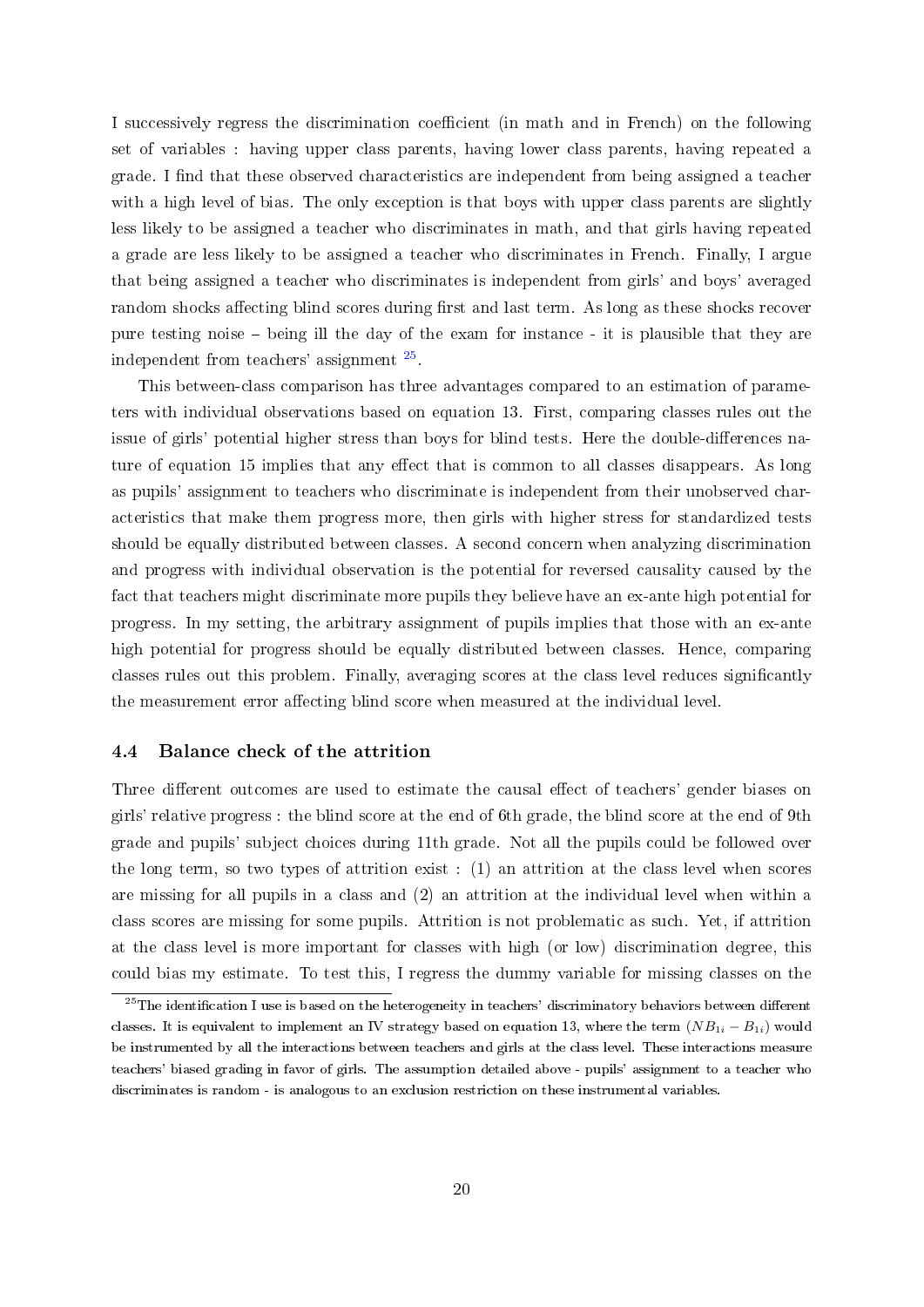discrimination coefficient<sup>[26](#page-22-0)</sup>. Results are presented in table [8.](#page-39-0) Classes included in the analyses of the short-term and long-term progress do not differ regarding the discrimination degree of their teachers. Second, I test if the percentage of girls or boys missing in a class is correlated to the degree of bias of their teacher. To do so, I regress the percentage of girls (per class) on the gender bias. This is done successively for boys and girls. As previously, for each gender, six different regressions are run corresponding to the six columns of the table. Results are presented in table [9.](#page-39-1) Out of twelve coefficients, eleven are statistically non significant, suggesting that attrition of boys and girls is independent from teachers' gender biases.

### 4.5 Empirical results on girls' progress relative to boys

### 4.5.1 Short term progress during the 6th grade

The first regression is based on equation 15. The key result (reported in table 10) suggests that in math, classes in which teachers present a h[igh](#page-40-0) degree of discrimination in favor of girls, are also classes in which girls tend to progress more over one school year compared to boys. The coefficient is high  $(0.281)$  and significant in math. In a class where boys and [gir](#page-40-0)ls would have on average the same initial blind score, positively rewarding girls by increasing their non-blind

score by one s.d compared to boys, would increase the gap between boys and girls third term blind score by  $0.28$  s.d. This effect is substantive, but we should keep in mind that the treatment is also important : increasing teachers' bias by one s.d represents approximatively an increase from the minimum to the maximum value of the bias. It might be more relevant to interpret

this coefficient in light of the first part results. An average discrimination coefficient of  $0.31$  was found in math, which implies that, proportionally, girls' third term blind score would increase by 0.089 points - or 1.7% - compared to boys<sup>27</sup>. This effect of teachers' biases on progress during the 6th grade is observed in math but no significant effect is observed in French over the short term, partly because the standard-error of [the](#page-22-1) estimate is high.

<span id="page-22-0"></span> $^{26}$ Six different regressions are run for each missing variable : blind score in French and math at the end of the sixth grade, blind score in French and math at the end of the ninth grade, and information on course choice during the eleventh grade (regressed on discrimination in both French and math).

<span id="page-22-1"></span> $27$ We should be careful when interpreting the coefficient and keep in mind that the outcome is relative. It corresponds to the difference between girls and boys scores, so that the positive coefficient I find could correspond to a higher progress for girls than for boys, or a blind score that remains constant for girls between first and last term but decreases for boys (due to their feeling of being negatively discriminated compared to girls for instance). Lavy and Sand (2015) provide evidence that teachers' biases in favor of boys have an asymmetric effect on boys and girls. Boys achievement increases while girls' achievement is negatively affected.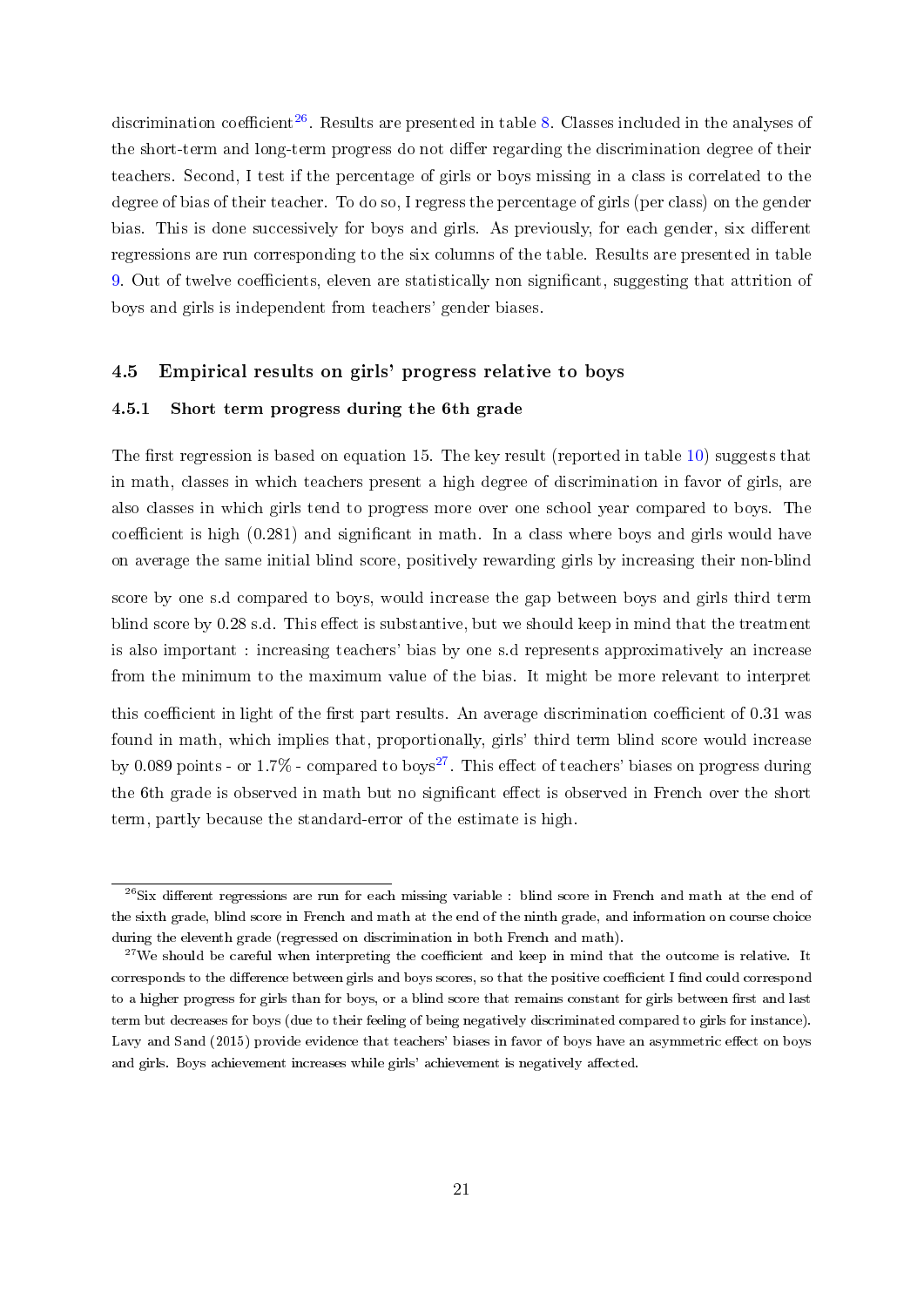#### 4.5.2 Long-term progress until the 9th grade

Beyond the short-term effect, it is interesting to see if the effect of teachers' gender biases during the 6th grade persists over the long term, and if the girls favored by their teachers continue to catch up boys in math. To answer this question, I analyze pupils' progress until grade 9, hence four years after the gender bias is observed. The same specification is used and results are reported in columns 3 and 4 of table [10.](#page-40-0) Teachers' gender biases during grade 6 have a high and significant long-term effect on girls' progress relative to boys, in both math and French. Once controlled for the achievement gap between girls and boys at the beginning of the lower secondary school, increasing girls' grades by 1 s.d compared to boys will increase the gender achievement gap at the end of lower secondary school by 0.375 points in math and 0.421 in French. As previously, the magnitude of this effect can be interpreted with regard to the average gender bias found in the first part of the analysis. For the average estimate of teachers' bias, girls' long term achievement would increase by 0.116 s.d in math and 0.131 in French, compared to boys. This long-term effect observed in French is interesting. It shows that despite the fact that we found no average bias in teachers' grades, there exists an important variance in teachers' discriminatory behaviors which has an effect on girls' relative progress.

To build upon these results, it is interesting to see whether the catching up of girls that we observe in math, first during the 6th grade, and then until the 9th grade, would still have occurred without the gender discrimination. The descriptive statistics presented in table [2](#page-32-0) show that, in math during third term the gap between girls and boys blind score equals -0.041 points of the s.d, while it equals -0.147 during first term. This represents a relative improvement of girls compared to boys of 0.106 s.d. My results suggest that, in the absence of a gender bias, the achievement gap during third the term would have been equal to -0.130 instead of -0.041, therefore a relative improvement of girls of 0.017 instead of 0.106. Hence, in the absence of discrimination, girls would not have progressed more than boys during the 6th grade. The catching up we observe in math during the 6th grade is almost entirely driven by the positive effect of the gender discrimination on girls' progress. Following the same reasoning, it is easy to show that, over the long term, about half of girls catch-up of boys is caused by teachers' biased behavior in  $\text{math}^{28}$  $\text{math}^{28}$  $\text{math}^{28}$ .

#### 4.5.3 Effect of teachers' biases on course choice

I finally test if teachers' biases in favor of girls affect the type of high school and courses they chose compared to boys. The 9th grade corresponds to the last grade of the lower (and compulsory)

<span id="page-23-0"></span><sup>&</sup>lt;sup>28</sup>The calculus is as follows : the descriptive statistics presented in table 2 show that, in math at the end of the 9th grade, the achievement gap between girls and boys blind score equals +0.058 points of the s.d, while it is -0.147 at the beginning of the 6th grade. This represents a relative improvement of girls compared to boys of 0.205 points of the s.d. My estimates show that due to teachers' biases, girls' long term achievement relative to boys increase by 0.116 points of the s.d in math. This represents a little bit more than half of girls' total relative progress.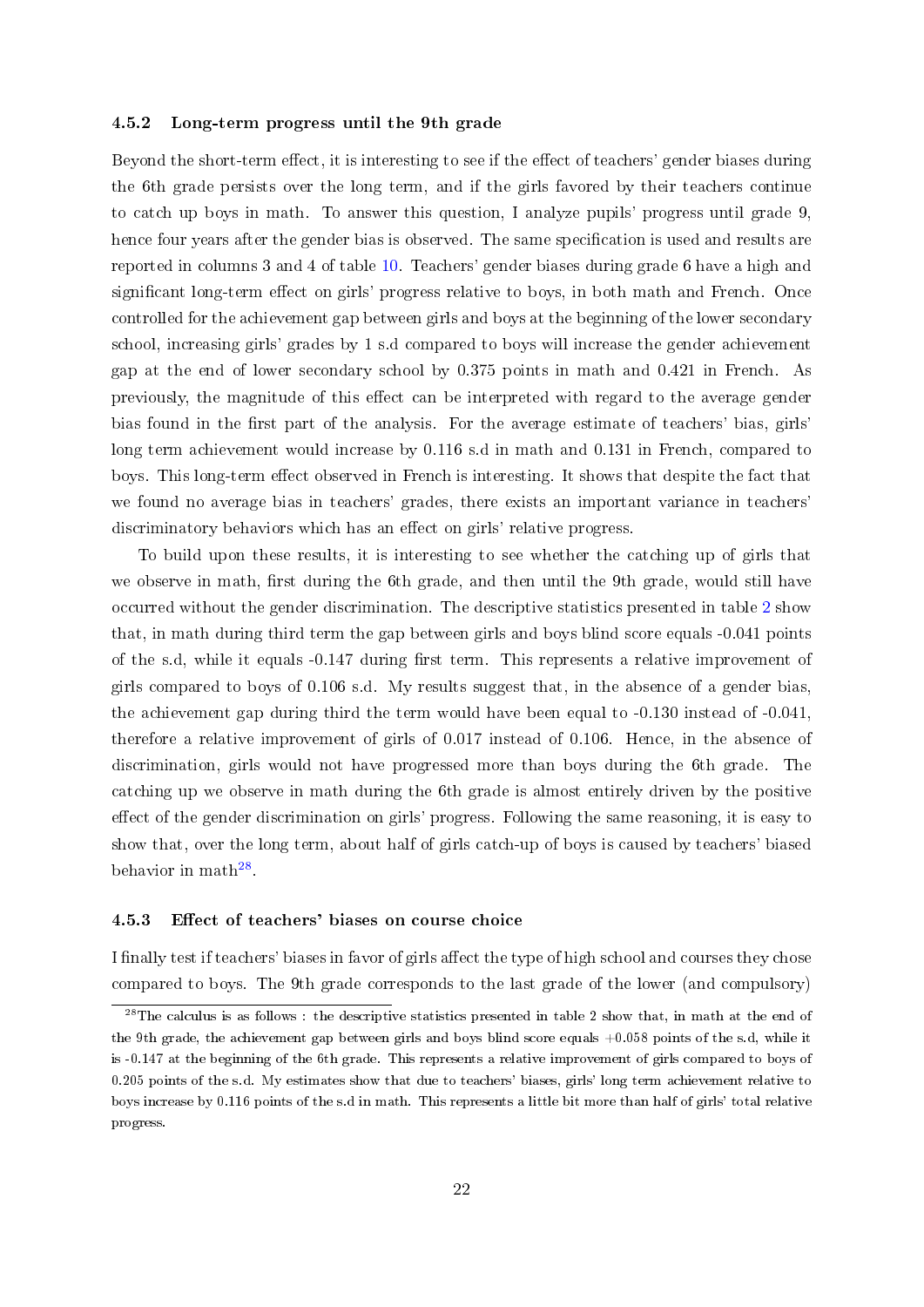secondary school. After this grade, pupils can chose between a vocational, technical or general high school, the latter being chosen by the majority as it provides the most opportunities to continue studies at university. In our sample, 50.9% of the girls choose a general high school and 40.3% of boys. For the pupils who decided to attend a general high school, everyone attends the same courses during the 10th grade, but pupils have to specialize when they enter the 11th grade. Three options are available to them: sciences, humanities or economics and social sciences. In this sample, among girls in general high school,  $32.8\%$  chose the scientific course, while  $40.2\%$ of the boys did so. This reversal of the gender probability is striking as the scientic path is the most prestigious one, and the one that leads to higher education in science, technology, engineering and math (STEM) fields. These fields of studies are highly gender unbalanced in most countries. Therefore, it would be interesting to know if favoring girls is a mean to fight these persistent gender differences.

Using the same specification as before, I su[cce](#page-40-1)ssively analyze the effect of teachers' discriminatory behavior during the 6th grade on three outcomes: girls' relative probability to attend a general highschool, to chose a scientific course and to repeat a grade. Results are presented in table 11. The dependent variable is the difference between girls and boys probability to attend a general highschool in grade 10 (columns 1 and 2), to chose a scientic course in grade 11 (colu[mns](#page-40-1) 3 and 4) or to repeat one of the grades between grade 6 and grade 11 (columns 5 and 6).

First, I find that being assigned a teacher who favors girls in the 6th grade increases girls' relative probability to attend a general highschool (rather than a professional or technical one) by 0.15 percentage points when the discrimination is in a math course and 0.16 percentage points when the discrimination is in French. Knowing that on average in this sample, girls are 10.6% more likely than boys to attend a general highschool, the magnitude of the effect is very high : it multiplies by two girls higher probability than boys to chose a general highschool. This effect is however in line with Lavy and Sand  $(2015)$  who find that "the estimated effect of math teachers' stereotypical attitude [in favor of boys] on enrollment in advance studies in math is positive and significant for boys  $(0.093, SE=0.049)$  and negative and significant for girls  $(-0.073,$  $SE=0.044$ ". This significant effect is also consistent with the preceding result on girls higher progress than boys until grade 9. The likelihood that a pupil attends a general highschool in grade 10 is highly correlated to his/her results at the end the lower secondary school (grade 9). Second, the results reported in columns 3 and 4 suggest that teachers' biases positively affect girls' relative probability to chose a scientic course during the 11th grade. As previously, this effect is observed whether the gender bias is in French  $(+0.095)$  or in math  $(+0.107)$ . Although the coefficients are positive, it is interesting to notice that they are significantly lower than the preceding ones (on the probability to chose a general highschool). This observation is interesting because the scientific path is the most prestigious one, and the one that leads to higher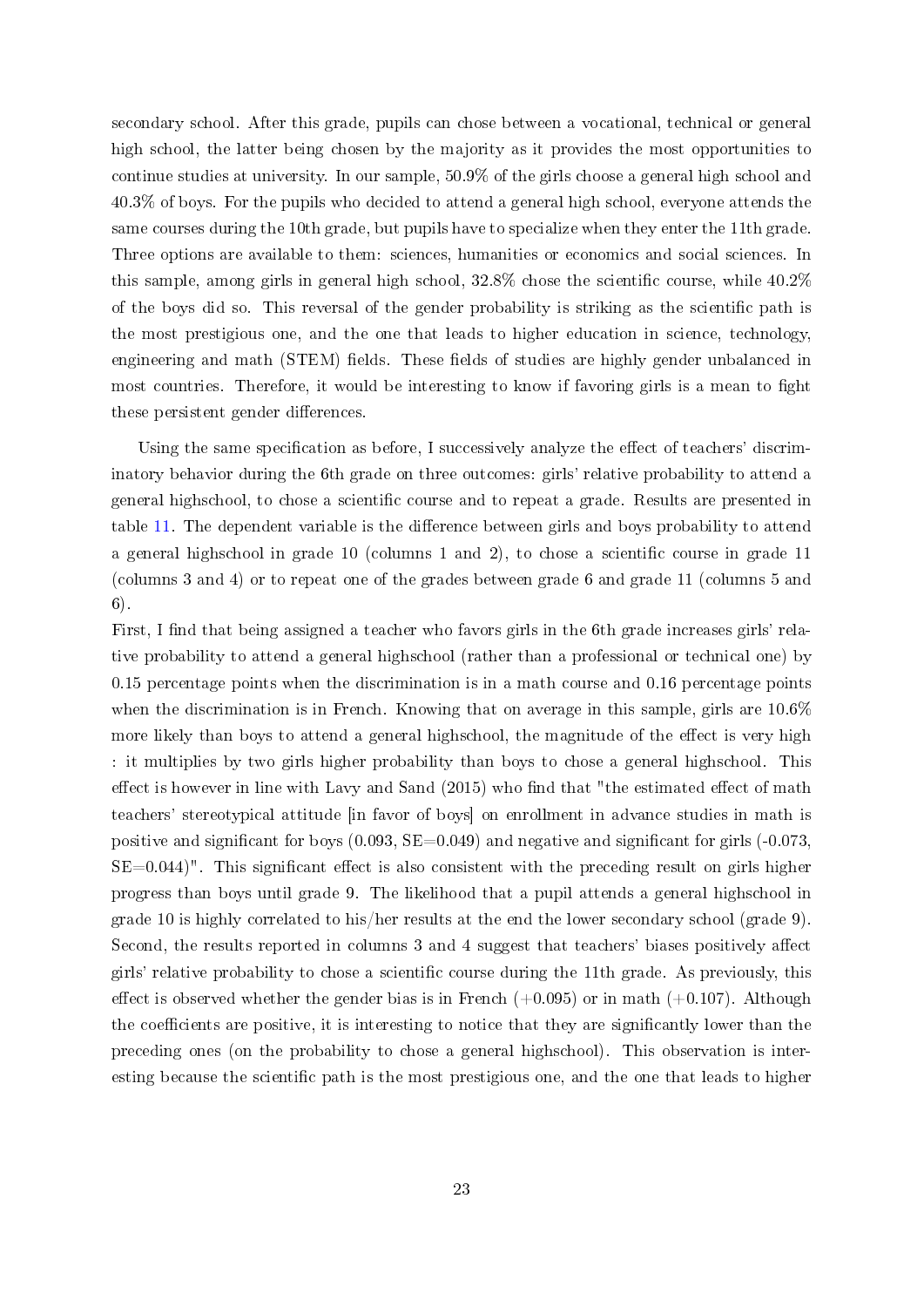education in STEM fields. Although rewarding girls make them progress more (compared to boys) and attend more general highschool, this suggests that girls still face barriers that prevent them from increasing in the same proportion their likelihood to chose scientific courses. I am not able to provide evidence on the existence of such barriers, but recent papers show that lowincome students are less likely to apply to prestigious and high-achieving college, hence creating an academic "undermatch"<sup>[29](#page-25-0)</sup>. Since  $68\%$  of the pupils in this sample have low SES parents, this mechanism is relatively plausible. Finally, teachers' biased behavior slightly decreases girls relative probability to repeat a grade in math, but not in French.

All together, the positive effect of teachers biases on both girls' relative progress and schooling decisions is consistent with different mechanisms mentioned in prior literature. Firstly, positively rewarding girls can reduce the stereotype threat effect. In situations where stereotypes are perceived as important, some girls have been proved to perform poorly for the sole reason that they fear confirming the stereotypes (Spencer et al. 1999). If math is perceived by girls as more affected by teachers' stereotypes, over-grading girls in this subject can reduce their anxiety to be judged as poor performers, and therefore favor their progress. Over the short term, the fact that biases affect girls' relative progress in math but not in French is consistent with a reduction of the stereotype threat, which might be more prevalent in math than in French. My findings are also consistent with prior research highlighting a 'contrast effect' according to which a student's academic self-concept is positively influenced by his or her individual achievement, but negatively affected by other peers-average achievement - usually composed of peers in the classrooms - once controlled for individual achievement (Trautwein et al. 2006, Marsh and Craven, 1997). With regard to this contrast effect, giving higher grades to girls would have a twofold effect: from an absolute point of view, higher grades will positively affect girls' self-concept, and self-confidence in math, and from a relative point of view, girls' higher grades compared to boys will reduce the achievement gap between boys and girls, and therefore increase girls relative academic selfconcept. Finally, my result tends to challenge Mechtenberg's (2009) theoretical predictions according to which girls are reluctant to internalize good grades in math, because they believe their grades are biased.

# 5 Conclusion

In most OECD countries, at the earliest stage of schooling, boys outperform girls in mathematics, but they underperform in humanities. Then over the school years, this achievement gap tends to vanish in math but persist in French. This paper studies how teachers biased grades can explain both the achievement gap between boys and girls and its evolution over time. I use data containing both blind and non-blind scores at different periods in time to identify, first the effect of teachers' stereotypes on their grades, and second the effect of biased rewards on pupils progress and course choice. Firstly regarding discrimination, my results suggest that an impor-

<span id="page-25-0"></span> $^{29}$ See for instance Hoxby and Avery 2013, Smith et al. 2013, Dillon et al. 2013.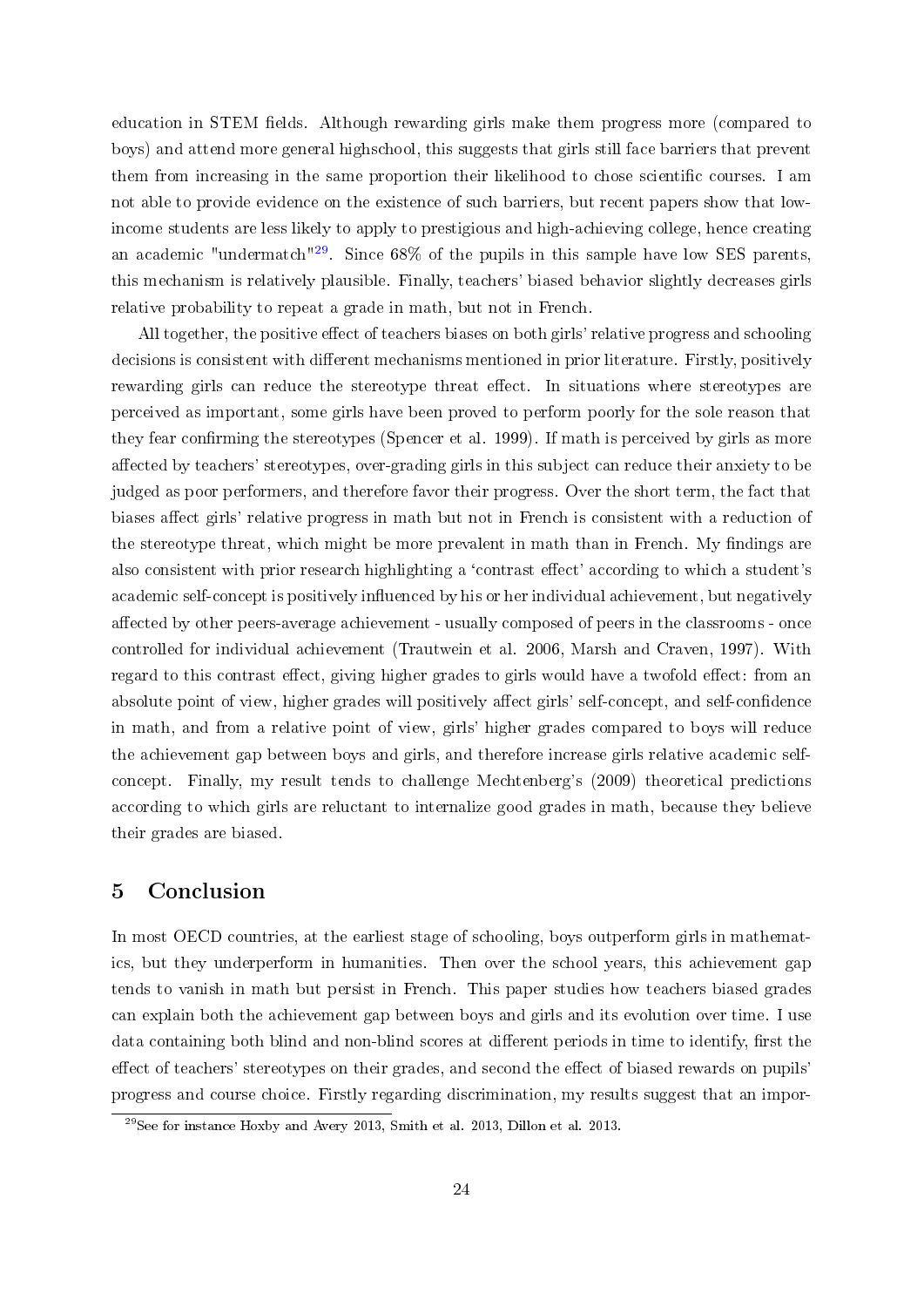tant positive discrimination exists in math towards girls, while no bias is observed in French. This gender bias cannot be explained by girls' better behavior than boys. However it partially captures girls' initial lower achievement in math. Regarding the impact of discrimination on girls' progress relative to boys, I observe that classes in which teachers present a high degree of discrimination in favor of girls during the 6th grade, are also classes in which girls tend to progress more compared to boys. This is true over the short and long term, hence suggesting a positive effect of rewards on girls' relative progress. Teachers' biases also affect girls relative likelihood to attend a general high school during the 10th grade (rather than a professional or technical one) and to choose a scientific course during grade 11. These results provide new empirical evidence on gender discrimination in grades and how it affects the gender achievement gap over the short term and long term.

I am however unable to disentangle the different channels through which a gender bias can affect girls' relative achievement. On the one hand, positively rewarding pupils could motivate them, make them increase their efforts, increase their self-confidence, and reduce the stereotypethreat they suffer from. On the other hand, if pupils consider effort and abilities as substitutes, a higher grade might be an incentive to reduce effort and work. Unfortunately, I am not able to disentangle these effects that might compensate or reinforce each other. This is an interesting question for future research. Another concern is the external validity of my results. In this study, I use a dataset that has been collected in schools of a relatively deprived educational district. This must be considered for issues of external validity of this analysis. Teachers assigned to deprived areas are on average younger than teachers in more advantaged schools, and we have seen that unexperienced teachers are more biased. Similarly, pupils in these areas might face more constraints (financial or self-censorship) regarding their schooling decisions.

Finally, this analysis provides several policy-relevant results regarding teachers grading. First, my findings suggest that marks given by teachers do not reflect only pupils' ability. They are affected by pupils' characteristics or attitudes. This raises the question of the relevance of some elements included in grades. Should a grade reflect a pupil's gender, his/her initial achievement, or behavior? The answer is not clear and seems to depend on the objective pursued. On the one hand, if grades are wished to measure only a pupil's ability, then the influence of a pupils' gender seems problematic, especially since several important decisions in school life are made on the basis of student grades (choice of stream at the beginning of upper secondary school, whether to repeat a year, choice of subject paths, etc). A simple and non-costly policy to remedy gender biases would consist of informing teachers about conscious or unconscious stereotyping and its potential effects on the grades that they give. French teachers have currently neither training nor information provided on the risks they face of judging their students through the lens of stereotypes. Making them aware of these risks might be a simple solution to signicantly reduce biases in grades. Considering that teachers biases are problematic is also related to the ongoing debate on the use of grades as evaluation tools. The earlier teachers give grades to students, the higher the potential for discrimination. In several education systems,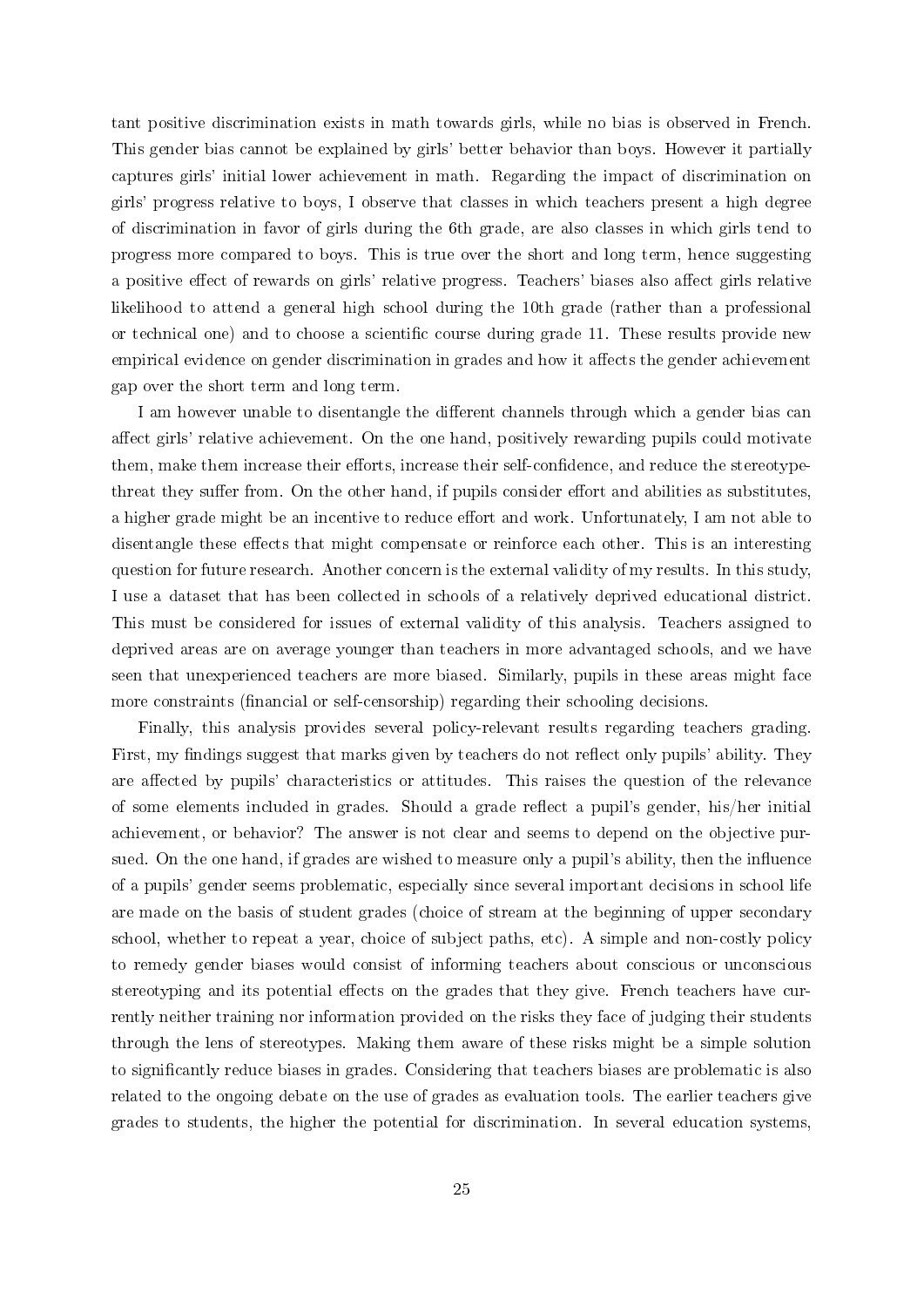pupils do not receive any grades before they turn 11 or more (Sweden for instance). On the other hand, grades could be considered as an instrument with which teachers improve student progress. In this case, teachers' grades could be a way to reduce the inequalities in achievement between boys and girls, by encouraging girls in math and boys in French to eliminate their lag.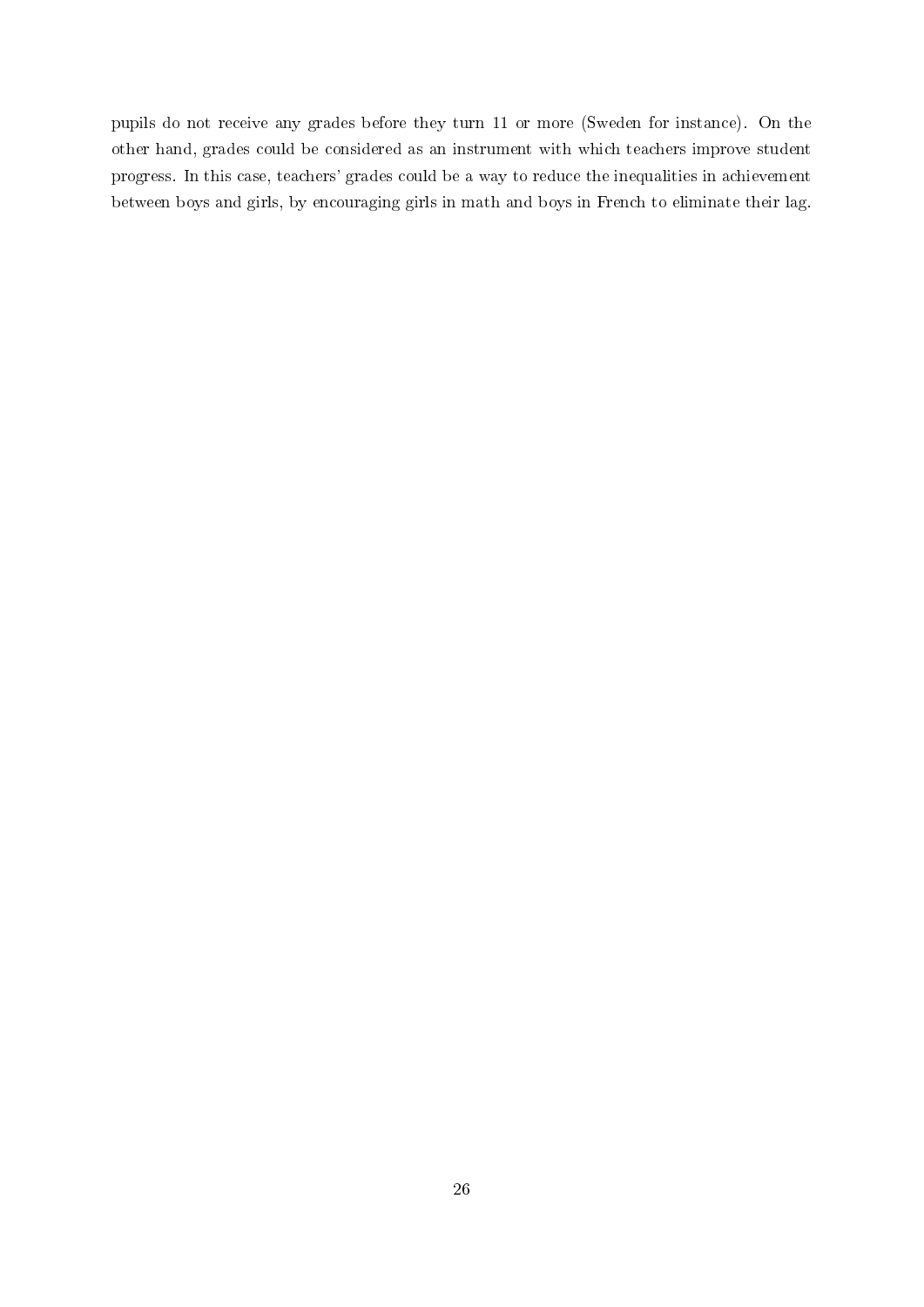# References

- [1] Bar, Talia, and Asaf Zussman. « Partisan grading ». American Economic Journal: Applied Economics 4, no 1 (2012): 30-48.
- [2] Bénabou, Roland, and Jean Tirole. « Self-Confidence and Personal Motivation ». The Quarterly Journal of Economics 117, no 3 (8 janvier 2002): 871:915.
- [3] Bertrand, Marianne, Esther Duflo, and Sendhil Mullainathan. « How Much Should We Trust Differences-in-Differences Estimates? ». National Bureau of Economic Research Working Paper Series No. 8841 (2002).
- [4] Blank, Rebecca M. « The Effects of Double-Blind versus Single-Blind Reviewing: Experimental Evidence from The American Economic Review . The American Economic Review 81, no 5 (1 décembre 1991): 1041-67.
- [5] Bonesrønning, Hans. « The effect of grading practices on gender differences in academic performance . Bulletin of Economic Research 60, no 3 (2008): 245-64.
- [6] Bouguen, Adrien. Adjusting content to every students' needs : further evidence from a teacher training program». Ongoing research.
- [7] Breda, Thomas, and Son Thierry Ly. Do professors really perpetuate the gender gap in science? Evidence from a natural experiment in a French higher education institution ». CEP WP, june 2012.
- [8] Burgess, Simon, and Ellen Greaves. Test Scores, Subjective Assessment and Stereotyping of Ethnic Minorities ». Journal of Labor Economics 31, (2013): 535-576
- [9] Cornwell, Christopher, David B. Mustard and Jessica Van Parys. Noncognitive Skills and the Gender Disparities in Test Scores and Teacher Assessments: Evidence from Primary School ». J. Human Resources Winter 48, no 1 (2013): 236-264
- [10] Crawford, Claire, Lorraine Dearden, and Costas Meghir. When you are born matters: the impact of date of birth on child cognitive outcomes in England », octobre 2007.
- [11] Dee, Thomas S. « A Teacher Like Me: Does Race, Ethnicity, or Gender Matter? ». American Economic Review 95, no 2 (2005): 158-65.
- [12]  $\longrightarrow$  « Teachers and the Gender Gaps in Student Achievement ». The Journal of Human Resources 42, no 3 (1 juillet 2007): 528-54.
- [13] Dillon, Eleanor Wiske and Jeffrey Andrew Smith. « The Determinants of Mismatch Between Students and Colleges ». NBER Working Paper no 19286 (August 2013).
- [14] Else-Quest, Nicole M, Janet Shibley Hyde, and Marcia C Linn. Cross-national patterns of gender differences in mathematics: a meta-analysis ». Psychological Bulletin 136, no 1 (janvier 2010): 103-27.
- [15] Falch, Torberg, and Linn Renée Naper. Educational evaluation schemes and gender gaps in student achievement ». Economics of Education Review 36 (octobre 2013): 12-25.
- [16] Fennema, Elizabeth, Penelope L. Peterson, Thomas P. Carpenter, and Cheryl A. Lubinski. « Teachers' Attributions and Beliefs about Girls, Boys, and Mathematics . Educational Studies in Mathematics 21, no 1 (1 février 1990): 55-69.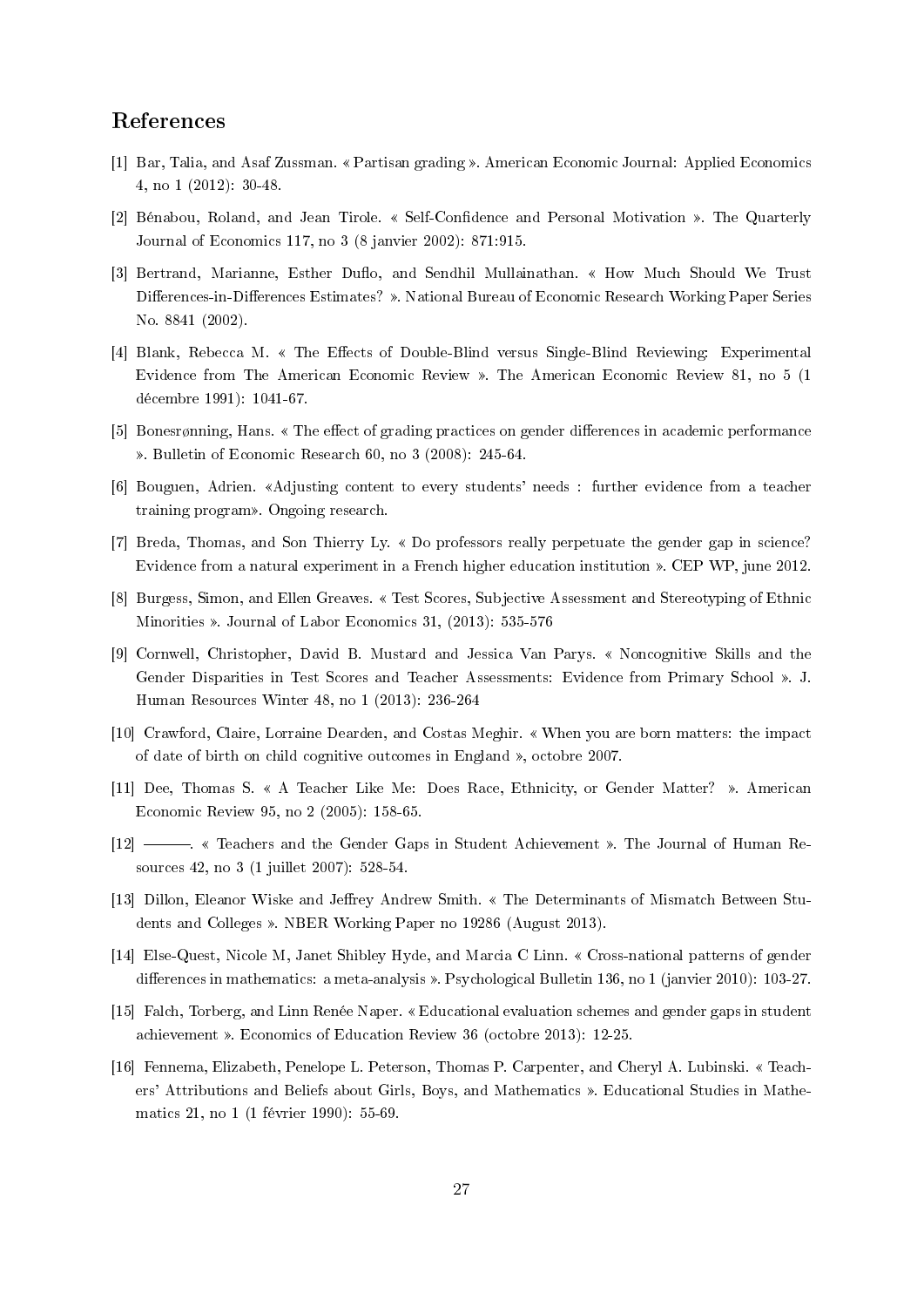- [17] Fryer, Roland G and Steven Levitt. An Empirical Analysis of the Gender Gap in Mathematics . American Economic Journal: Applied Economics, no 2 (2010): 210-40.
- [18] Gneezy, Uri, Murial Niederle, and Aldo Rustichini. "Performance in competitive Environments: Gender Differences". Quarterly Journal of Economics, 118, no 3 (2003): 1049-1074.
- [19] Goldin, Claudia. « Notes on Women and the Undergraduate Economics Major. » CSWEP Newsletter, Summer 2013, 15 édition.
- [20] Goldin, Claudia, and Cecilia Rouse. « Orchestrating Impartiality: The Impact of "Blind" Auditions on Female Musicians . American Economic Review 90, no 4 (septembre 2000): 715-41.
- [21] Hanna, Rema N. and Leigh L. Linden. « Discrimination in Grading ». American Economic Journal: Economic Policy 4, no 4 (2012): 146-168.
- [22] Heckman, James J., Jora Stixrud, and Sergio Urzua. « The Effects of Cognitive and Noncognitive Abilities on Labor Market Outcomes and Social Behavior . Journal of Labor Economics 24, no 3 (2006): 411-482.
- [23] Hinnerich, Björn Tyrefors, Erik Höglin, and Magnus Johannesson. Are boys discriminated in Swedish high schools? ». Economics of Education Review 30, no 4 (août 2011): 682-90.
- [24] Hoff, Karla, and Privanka Pandey. « Discrimination, Social Identity, and Durable Inequalities » The American Economic Review 96, no 2 (1 mai 2006): 206-11.
- [25] Hoxby, Caroline and Christopher Avery. « The Missing "One-Offs": The Hidden Supply of High-Achieving, Low-Income Students ». Brookings Papers on Economic Activity, (Spring 2013)
- [26] Lavy, Victor. Do gender stereotypes reduce girls' or boys' human capital outcomes? Evidence from a natural experiment ». Journal of Public Economics 92, no 10-11 (octobre 2008): 2083-2105.
- [27] Lavy, Victor and Edith Sand. « On The Origins of Gender Human Capital Gaps: Short and Long Term Consequences of Teachers' Stereotypical Biases ». NBER Working Paper no 20909 (January 2015)
- [28] Lindahl, Erica. Does gender and ethnic background matter when teachers set school grades? Evidence from Sweden ». Uppsala University Working paper (2007).
- [29] Machin, Stephen and Sandra McNally. « Gender and Student Achievement in English Schools », Oxford Review of Economic Policy no 21, (2005): 357-72.
- [30] Machin, Stephen and Tuomas Pekkarinen. « Global Sex Differences in Test Score Variability » Science no 322, (2008): 1331-1332
- [31] Marsh, Herbert. W., and Rhonda G. Craven. « Academic self-concept: Beyond the dustbowl. » In G. D. Phye (Ed.), Handbook of classroom assessment. San Diego, CA: Academic Press., 1997, 131:198.
- [32] Marsh, Herbert W., and Rhonda G. Craven. « The Pivotal Role of Frames of Reference in Academic Self-Concept Formation: The Big Fish-Little Pond Effect », 2001.
- [33] Mechtenberg, Lydia. Cheap Talk in the Classroom: How Biased Grading at School Explains Gender Differences in Achievements, Career Choices and Wages ». Review of Economic Studies 76, no 4 (2009): 1431-59.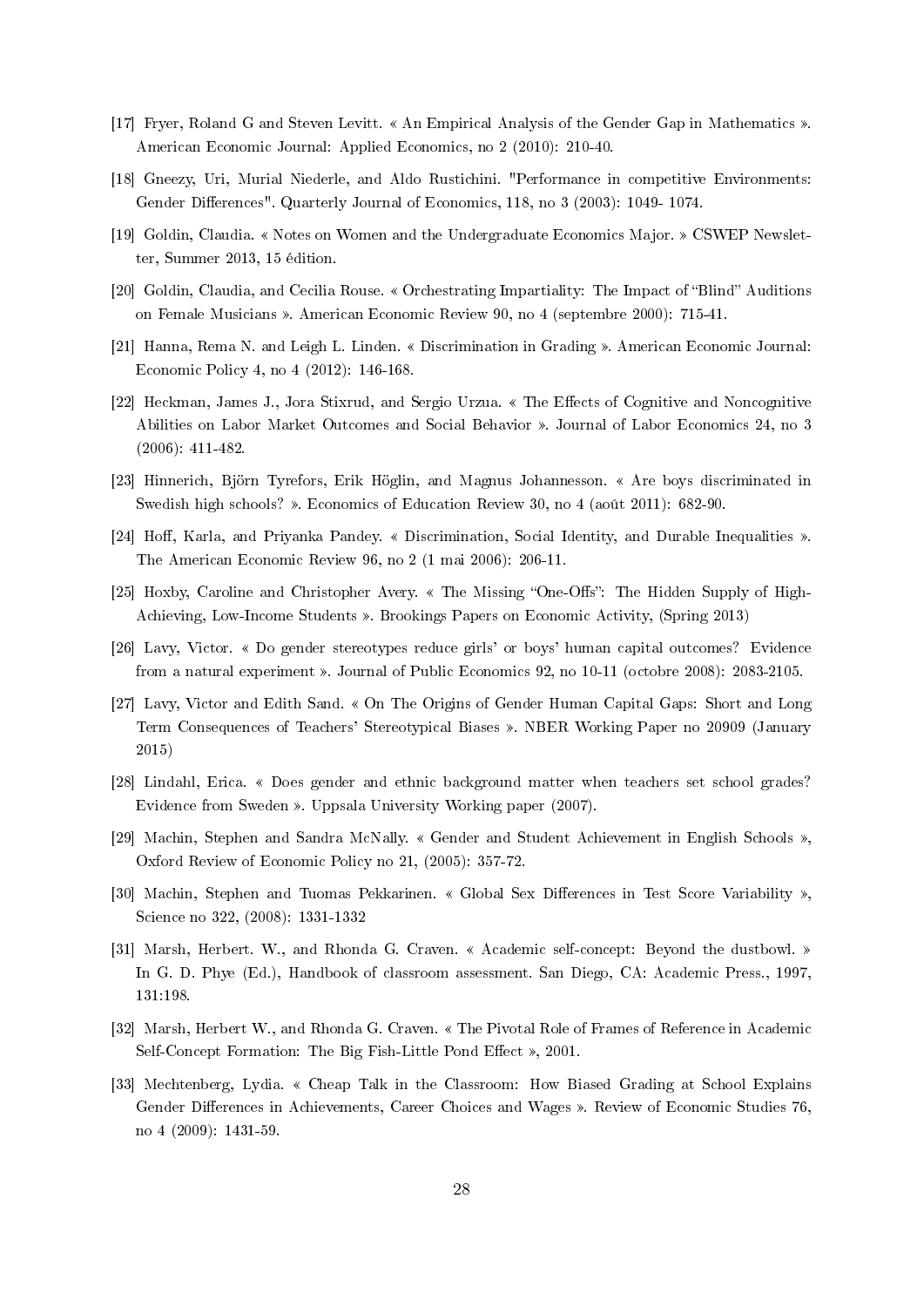- [34] Neblett, Enrique W, Cheri L Philip, Courtney D Cogburn, and Robert M Sellers. « African American Adolescents' Discrimination Experiences and Academic Achievement: Racial Socialization as a Cultural Compensatory and Protective Factor . Journal of Black Psychology 32, no 2 (5 janvier 2006): 199-218.
- [35] OECD. PISA 2009 Results: What Students Know and Can Do Student Performance in Reading, Mathematics and Science, 2010.
- [36] Ouazad, Amine, and Lionel Page. Students' Perceptions of Teacher Biases: Experimental Economics in Schools ». Journal of Public Economics 105 (2013): 116-130.
- [37] Ready, Douglas D., and David L. Wright. Accuracy and Inaccuracy in Teachers' Perceptions of Young Children's Cognitive Abilities ». American Educational Research Journal 48, no 2 (1 avril 2011): 335-60.
- [38] Robinson, Joseph Paul, and Sarah Theule Lubienski. « The Development of Gender Achievement Gaps in Mathematics and Reading During Elementary and Middle School Examining Direct Cognitive Assessments and Teacher Ratings . American Educational Research Journal 48, no 2 (1 avril 2011): 268-302.
- [39] Smith, Jonathan, Matea Pender and Jessica Howell. The full extent of student-college academic undermatch ». Economics of Education Review 32, (February 2013): 247-261.
- [40] Spencer, Steven J., Claude M. Steele, and Diane M. Quinn. « Stereotype Threat and Women's Math Performance ». Journal of Experimental Social Psychology 35, no 1 (janvier 1999): 4-28.
- [41] Steele, Claude M., and Joshua Aronson. « Stereotype threat and the intellectual test performance of African Americans . Journal of Personality and Social Psychology 69, no 5 (1995): 797-811.
- [42] Tiedemann, Joachim. « Gender related beliefs of teachers in elementary school mathematics ». Educational Studies in Mathematics 41 (2000): 191-207.
- [43]  $\longrightarrow$  « Teachers' Gender Stereotypes as Determinants of Teacher Perceptions in Elementary School Mathematics ». Educational Studies in Mathematics 50, no 1 (2002): 49-62.
- [44] Trautwein, Ulrich, Oliver Ludtke, Herbert W. Marsh, Olaf Koller, and Jurgen Baumert. « Tracking Grading, and Student Motivation: Using Group Composition and Status to Predict Self-Concept and Interest in Ninth-Grade Mathematics ». Journal of Educational Psychology 98, no 4 (novembre 2006): 788-806.
- [45] Van Ewijk, Reyn. « Same Work, Lower Grade? Student Ethnicity and Teachers' Subjective Assessments ». Economics of Education Review 30, no 5 (octobre 2011): 1045-58.
- [46] Wei, Thomas E. « Stereotype threat, gender, and math performance: evidence from the national assesment of educational progress ». Working Paper, Harvard University, 2009.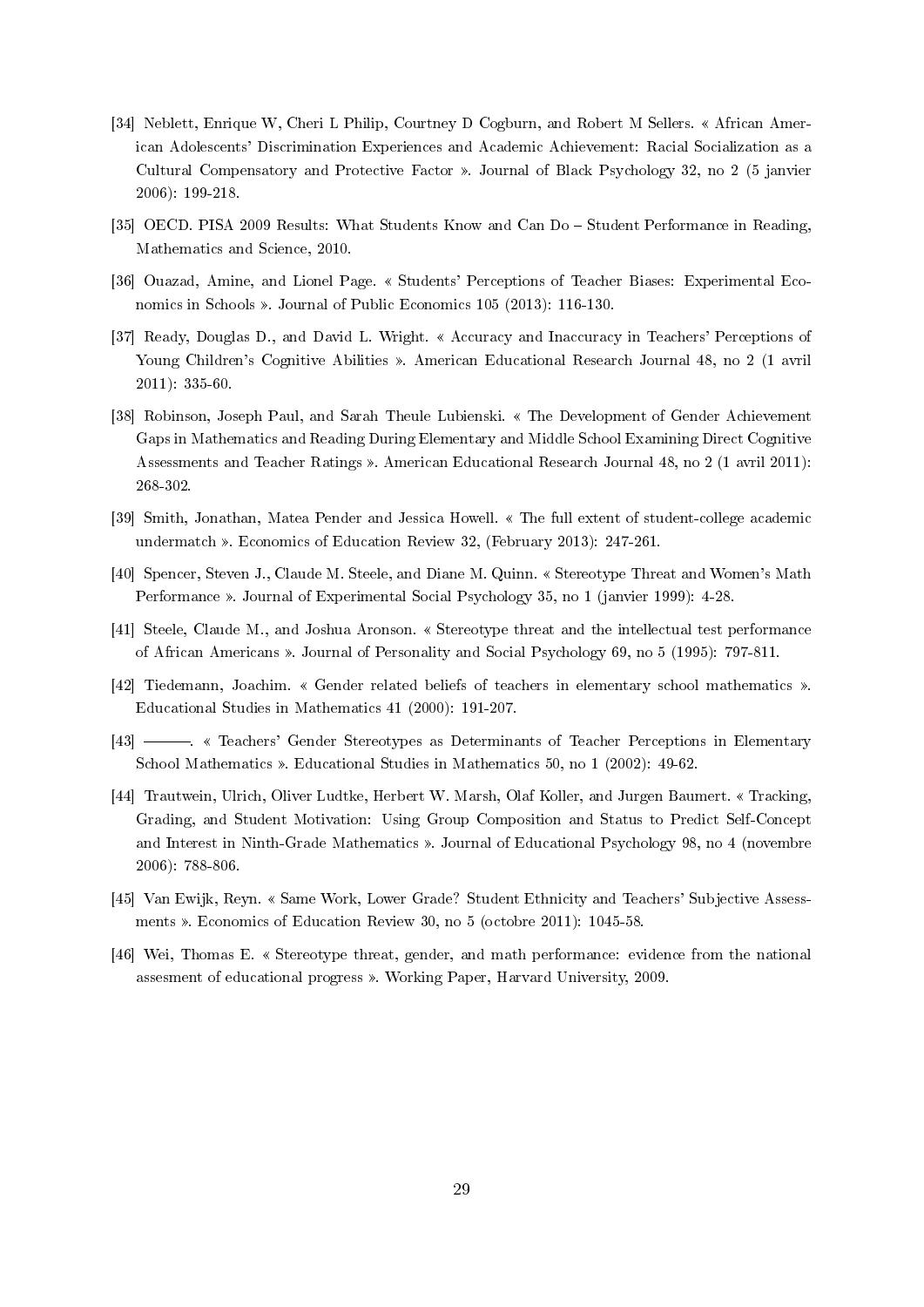<span id="page-31-0"></span>

|                                   | Full     | Sample with | Sample with |                                |         |
|-----------------------------------|----------|-------------|-------------|--------------------------------|---------|
|                                   | Sample   | no missing  | missing     |                                |         |
|                                   | Mean     | Mean        | Mean        | $\mathop{\mathrm{Difference}}$ | p-value |
| Variables                         | (1)      | (2)         | (3)         | $(4)=(3)-(2)$                  |         |
|                                   |          |             |             |                                |         |
| Test scores                       |          |             |             |                                |         |
| Blind t1 - French                 | $-0.000$ | 0.013       | $-0.270$    | $-0.283***$                    | (0.000) |
| Blind t1 - Math                   | 0.000    | 0.011       | $-0.240$    | $-0.251***$                    | (0.000) |
| Non-Blind t1 - French             | 0.000    | 0.021       | $-0.426$    | $-0.447***$                    | (0.000) |
| Non-Blind t1 - Math               | $-0.000$ | 0.018       | $-0.335$    | $-0.354***$                    | (0.000) |
|                                   |          |             |             |                                |         |
| Pupils' characteristics           |          |             |             |                                |         |
| % Girls                           | 0.481    | 0.490       | 0.411       | $-0.079***$                    | (0.000) |
| % Grade repetition                | 0.062    | 0.054       | 0.118       | $0.063***$                     | (0.000) |
| % Disciplinary warning            | 0.062    | 0.061       | 0.077       | $0.016***$                     | (0.000) |
| % Excluded from class             | 0.056    | 0.052       | 0.089       | $0.037***$                     | (0.000) |
| % Temporary exclusion from school | 0.036    | 0.038       | 0.020       | $-0.018***$                    | (0.000) |
|                                   |          |             |             |                                |         |
| Parents' characteristics          |          |             |             |                                |         |
| % High SES                        | 0.178    | 0.182       | 0.143       | $-0.040***$                    | (0.000) |
| % Low SES                         | 0.686    | 0.699       | 0.589       | $-0.109***$                    | (0.000) |
| % Unemployed                      | 0.117    | 0.109       | 0.181       | $0.072***$                     | (0.000) |
|                                   |          |             |             |                                |         |
| Teachers' characteristics         |          |             |             |                                |         |
| % Female teachers - Math          | 0.499    | 0.492       | 0.551       | $0.059***$                     | (0.000) |
| % Female teachers - French        | 0.846    | 0.848       | 0.829       | $-0.019***$                    | (0.000) |
| Teachers' age - Math              | 34.378   | 34.240      | 35.407      | $1.167***$                     | (0.000) |
| Teachers' age - French            | 37.942   | 38.235      | 35.748      | $-2.487***$                    | (0.000) |
|                                   |          |             |             |                                |         |
| Number of observations            | 4490     | 3964        | 526         |                                |         |

Table 1: Descriptive statistics and balance check of the attrition

<sup>†</sup> Notes: Stars correspond to the following p-values: \* p<.05; \*\* p<.01; \*\*\* p<.001. The full sample contains 4490 pupils. The sample with no missing scores during first term contains 3964 pupils. 526 observations are considered as missing since one test score at least is missing during first term.

This table presents the differences between the sample with no test score missing and the sample with missing scores. The fourth column "Difference" reports the coefficients of the regression of various dependent variables on a dummy indicating that the pupil has a score missing. All scores are standardized. Standard errors are robust. Parent's profession: Parents belong to the category high SES if they belong to the French administrative category "corporate manager" or "executive". Parents are classified as low SES if they belong to the categories "worker" or white-collar worker". For both variables, the dummy takes the value 1 if at least one of the parents belongs to the category.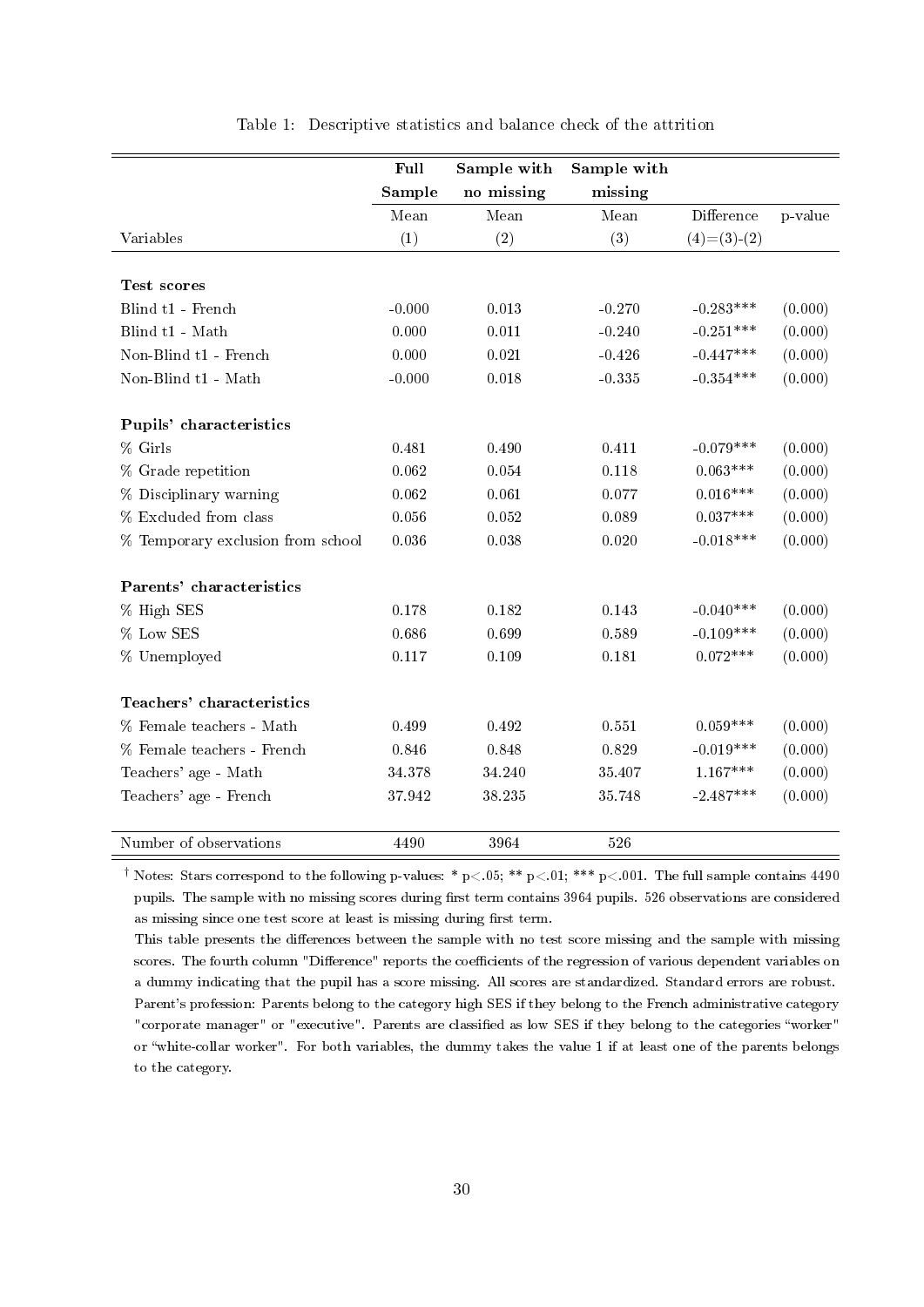<span id="page-32-0"></span>

|              |                |            | Girls   |          | <b>Boys</b> |          |                |         |
|--------------|----------------|------------|---------|----------|-------------|----------|----------------|---------|
|              |                |            | $#$ obs | Mean     | $#$ obs     | Mean     | Diff           | p-value |
| <b>Score</b> | Period         | Subject    |         | (1)      |             | (2)      | $(3)= (1)-(2)$ |         |
| <b>Blind</b> | Grade 6 - t1   | Mathematic | 2020    | $-0.075$ | 2127        | 0.072    | $-0.147***$    | (0.000) |
|              |                | French     | 2022    | 0.223    | 2135        | $-0.211$ | $0.434***$     | (0.000) |
|              |                |            |         |          |             |          |                |         |
|              | Grade $6 - t3$ | Mathematic | 1754    | $-0.021$ | 1804        | 0.020    | $-0.041***$    | (0.000) |
|              |                | French     | 1761    | 0.202    | 1814        | $-0.196$ | $0.398***$     | (0.000) |
|              |                |            |         |          |             |          |                |         |
|              | Grade 9        | Mathematic | 1828    | 0.029    | 1781        | $-0.029$ | $0.058***$     | (0.000) |
|              |                | French     | 1841    | 0.223    | 1799        | $-0.228$ | $0.451***$     | (0.000) |
|              |                |            |         |          |             |          |                |         |
| Non-Blind    | Grade $6 - t1$ | Mathematic | 2042    | 0.087    | 2140        | $-0.083$ | $0.170***$     | (0.000) |
|              |                | French     | 2024    | 0.236    | 2134        | $-0.224$ | $0.460***$     | (0.000) |
|              |                |            |         |          |             |          |                |         |
|              | Grade $6 - t3$ | Mathematic | 2029    | 0.112    | 2127        | $-0.107$ | $0.218***$     | (0.000) |
|              |                | French     | 2008    | 0.234    | 2104        | $-0.224$ | $0.458***$     | (0.000) |
|              |                |            |         |          |             |          |                |         |

Table 2: Comparison between boys' and girls' test scores

† Notes: All tests scores are standardized. Column (1) displays mean scores of girls in mathematics and French, by nature of grading (blind scores at the top and non-blind scores at the bottom), and by period (successively : first term of 6th grade, third term of 6th grade and 9th grade). Column (2) presents the same results for boys. Column (3) corresponds to the differences between girls' and boys' scores.

Distribution of Blind and Non-Blind scores (Grade  $6 - t1$ ) – **French** 

Figure 1: Blind score Figure 2: Non-Blind score

<span id="page-32-1"></span>

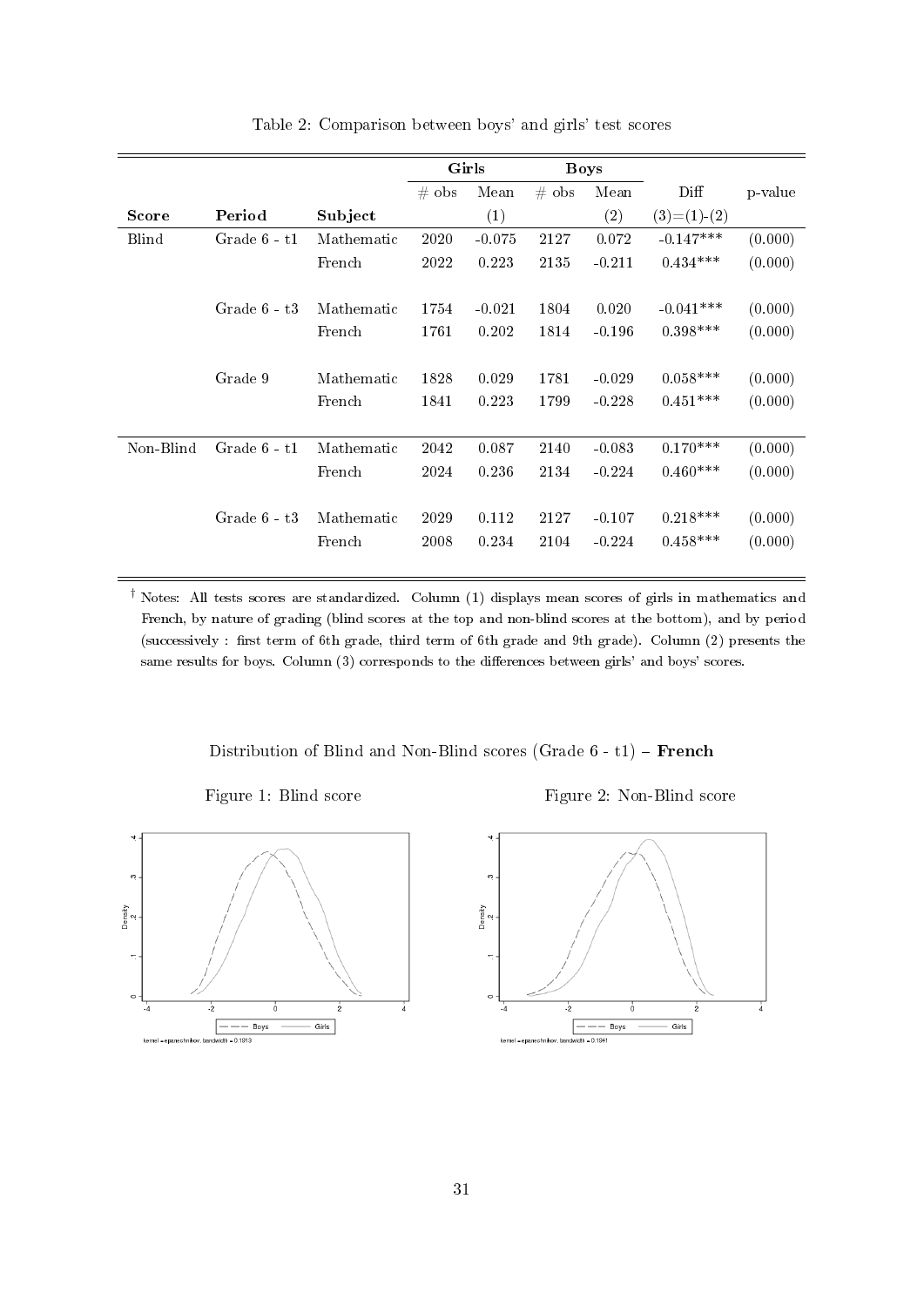Distribution of Blind and Non-Blind scores (Grade  $6 - t1$ ) - Math



<span id="page-33-0"></span>

Evolution of the distribution of Blind scores French

<span id="page-33-1"></span>Figure 5: Grade 6 - t1 Figure 6: Grade 6 - t3 Figure 7: Grade 9









Evolution of the distribution of Blind scores –  $\mathbf{Math}$ 

 $\Box$ 

Density

<span id="page-33-2"></span>Figure 8: Grade 6 - t1 Figure 9: Grade 6 - t3 Figure 10: Grade 9





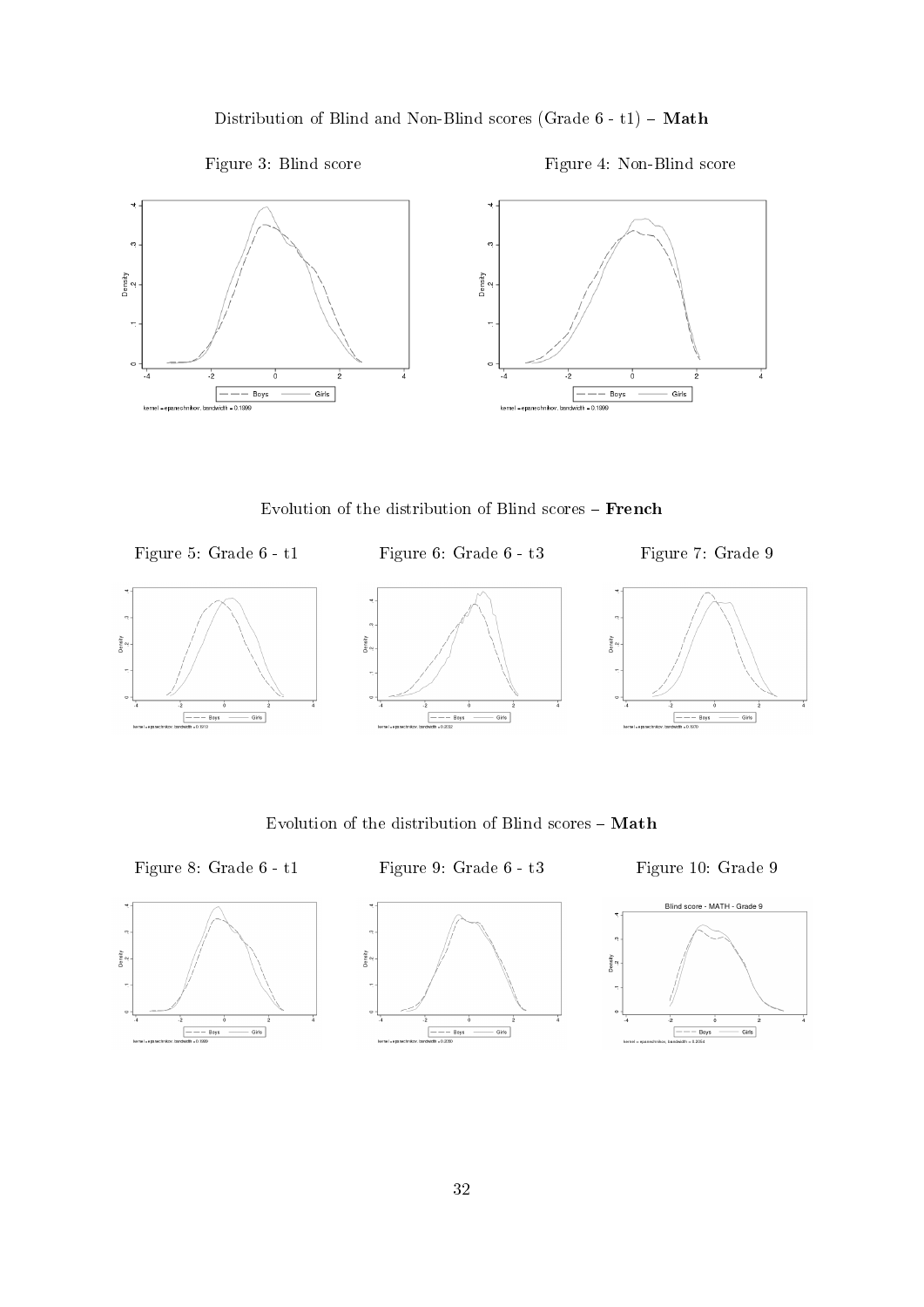<span id="page-34-0"></span>

|                        | <b>Balanced Sample</b> |                | Full sample |            |
|------------------------|------------------------|----------------|-------------|------------|
|                        | Math                   | French<br>Math |             | French     |
| Dep var : Scores       |                        |                |             |            |
| Girls                  | $-0.164***$            | $0.411***$     | $-0.152***$ | $0.426***$ |
|                        | (0.028)                | (0.019)        | (0.028)     | (0.018)    |
| Non-Blind Score        | $-0.153**$             | $-0.019$       | $-0.156**$  | $-0.011$   |
|                        | (0.053)                | (0.045)        | (0.052)     | (0.045)    |
| Girl x Non-Blind       | $0.323***$             | 0.043          | $0.318***$  | 0.027      |
|                        | (0.026)                | (0.031)        | (0.027)     | (0.032)    |
| Constant               | $4.740***$             | $3.672***$     | $2.361***$  | $0.450***$ |
|                        | (0.045)                | (0.027)        | (0.133)     | (0.117)    |
| Class FE               | Yes                    | Yes            | Yes         | Yes        |
| R2                     | 0.116                  | 0.159          | 0.118       | 0.158      |
| Number of observations | 8136                   | 8116           | 8329        | 8315       |

Table 3: Estimation of the gender bias using Double-Differences

Notes: The dependent variable is the score (both blind and non-blind) obtained by a pupil in French or math during the first term. Standard-errors are in parentheses and have been estimated with school level clusters. Stars correspond to the following p-values: \* p<.05; \*\* p<.01; \*\*\* p<.001.

Each pupil has two observations: one for the blind score and one for the non-blind. The balanced sample contains 4068 pupils in math and 4058 in French for which both the blind and non-blind scores are non-missing. The full sample contains 4519 pupils. Some of them do not have two observations if the blind or non-blind score is missing.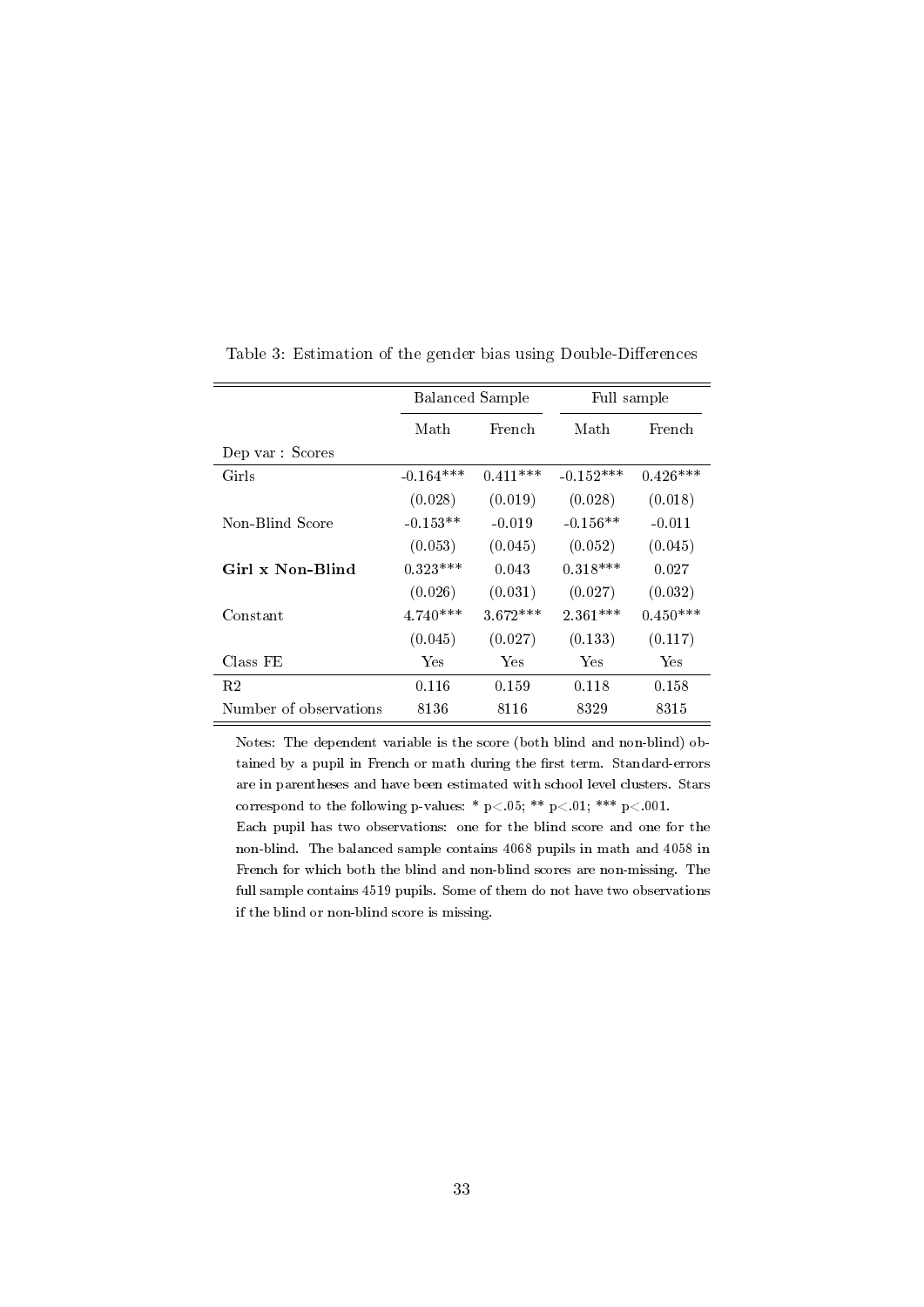<span id="page-35-0"></span>

|                                  | (1)        | (2)                   | (3)         | (4)                   | (5)                   | (6)                   |
|----------------------------------|------------|-----------------------|-------------|-----------------------|-----------------------|-----------------------|
| Dep var: Math scores             |            |                       |             |                       |                       |                       |
| Girls                            | $-0.146**$ | $-0.211***$           | $-0.152***$ | $-0.133***$           | $-0.086**$            | $-0.160***$           |
|                                  | (0.040)    | (0.039)               | (0.028)     | (0.027)               | (0.027)               | (0.028)               |
| Non-Blind Score                  | $-0.170*$  | $-0.147*$             | $-0.156**$  | $-0.191**$            | $-0.148*$             | $-0.150**$            |
|                                  | (0.064)    |                       | (0.052)     |                       |                       |                       |
| Girl x Non-Blind                 | $0.327***$ | (0.067)<br>$0.317***$ | $0.318***$  | (0.054)<br>$0.294***$ | (0.057)<br>$0.289***$ | (0.051)<br>$0.313***$ |
|                                  | (0.031)    | (0.029)               | (0.027)     | (0.027)               | (0.029)               | (0.027)               |
|                                  |            |                       |             |                       |                       |                       |
| Controls for punishment          |            | $-0.566***$           |             |                       |                       |                       |
| Punishment                       |            |                       |             |                       |                       |                       |
|                                  |            | (0.076)               |             |                       |                       |                       |
| Punishment x Non-Blind           |            | $-0.153*$             |             |                       |                       |                       |
|                                  |            | (0.071)               |             |                       |                       |                       |
| Punishment x Non-Blind x Girl    |            | $-0.301$              |             |                       |                       |                       |
|                                  |            | (0.157)               |             |                       |                       |                       |
| Controls for initial achievement |            |                       |             |                       |                       |                       |
| Decile 1                         |            |                       |             | $-1.625***$           | $-1.465***$           |                       |
|                                  |            |                       |             | (0.039)               | (0.040)               |                       |
| Decile 1 x Non-Blind             |            |                       |             | $0.248***$            | $0.229***$            |                       |
|                                  |            |                       |             | (0.059)               | (0.060)               |                       |
| Decile 1 x Non-Blind x Girl      |            |                       |             | $0.245***$            | $0.203**$             |                       |
|                                  |            |                       |             | (0.067)               | (0.067)               |                       |
| Decile 10                        |            |                       |             |                       | $1.491***$            |                       |
|                                  |            |                       |             |                       | (0.028)               |                       |
| Decile 10 x Non-Blind            |            |                       |             |                       | $-0.331***$           |                       |
|                                  |            |                       |             |                       | (0.036)               |                       |
| Decile 10 x Non-Blind x Girl     |            |                       |             |                       | $-0.019$              |                       |
|                                  |            |                       |             |                       | (0.050)               |                       |
| Controls for grade repetition    |            |                       |             |                       |                       |                       |
| Grade repetition                 |            |                       |             |                       |                       | $-0.352***$           |
|                                  |            |                       |             |                       |                       | (0.090)               |
| Repetition x Non-Blind           |            |                       |             |                       |                       | $-0.076$              |
|                                  |            |                       |             |                       |                       | (0.133)               |
| Repetition x Non-Blind x Girl    |            |                       |             |                       |                       | 0.077                 |
|                                  |            |                       |             |                       |                       | (0.112)               |
| Constant                         | $4.717***$ | $5.034***$            | $2.361***$  | $2.631***$            | $1.853***$            | 2.492***              |
|                                  | (0.062)    | (0.067)               | (0.133)     | (0.134)               | (0.138)               | (0.127)               |
| Class FE                         | Yes        | Yes                   | Yes         | Yes                   | Yes                   | Yes                   |
| $\mathbf{R}2$                    | $0.105\,$  | $0.136\,$             | $0.118\,$   | $0.313\,$             | 0.461                 | 0.125                 |
| Number of observations           | 4413       | 4413                  | $8329\,$    | $8329\,$              | $8329\,$              | 8329                  |

Table 4: Double-Differences with control variables for pupils' characteristics

Notes: Standard-errors are in parentheses and have been estimated with school level clusters. Stars correspond to the following p-values: \*  $p<.05$ ; \*\*  $p<.01$ ; \*\*\*  $p<.001$ . The dependent variable is the score (both blind and non-blind) obtained by a pupil in math during first term. The full sample is used in columns 3 to 5. The sample used in columns 1 and 2 is the full sample, to which pupils for which a punishment variable is missing have been removed.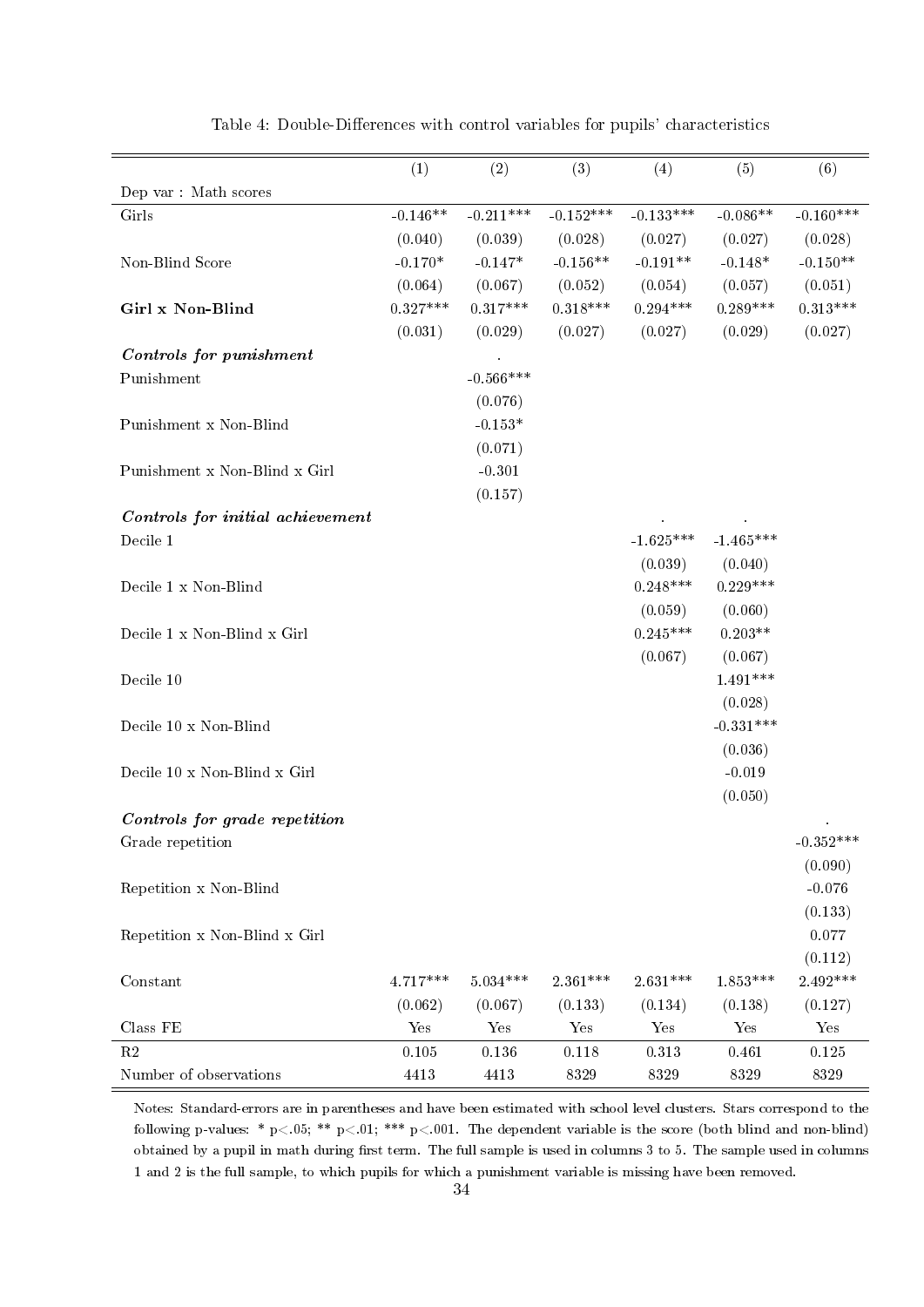|                        | Math        | French      |
|------------------------|-------------|-------------|
| Dep var : Ranks        |             |             |
| Girls                  | $1.193***$  | $-2.806***$ |
|                        | (0.204)     | (0.179)     |
| Non-Blind Score        | $1.289***$  | $0.339**$   |
|                        | (0.101)     | (0.110)     |
| Girl x Non-Blind       | $-2.247***$ | $-0.430*$   |
|                        | (0.177)     | (0.175)     |
| Constant               | $2.521***$  | $-4.617***$ |
|                        | (0.241)     | (0.141)     |
| Class FE               | Yes         | Yes         |
| R2                     | 0.048       | 0.091       |
| Number of observations | 8329        | 8315        |

<span id="page-36-0"></span>Table 5: Estimation of the gender bias with pupils' rank as dependant vaariable

 $\overline{\phantom{0}}$ 

÷

Notes: The dependent variable is the rank (both blind and non-blind) of a pupil in math during first term. Standard-errors are in parentheses and have been estimated with school level clusters. Stars correspond to the following p-values: \*  $p<0.05$ ; \*\* p<.01; \*\*\* p<.001. All tests scores are standardized.

<span id="page-36-1"></span>

| Table 6: Comparison of DiD estimates of |  |  |  |                                         |  |
|-----------------------------------------|--|--|--|-----------------------------------------|--|
|                                         |  |  |  | the gender bias for first and last term |  |

|                     | Math    | French  |
|---------------------|---------|---------|
|                     | (1)     | (2)     |
| Coef Girl*Non-Blind | 0.318   | 0.027   |
| First term          | (0.027) | (0.032) |
|                     |         |         |
| Coef Girl*Non-Blind | 0.259   | 0.064   |
| Last term           | (0.035) | (0.040) |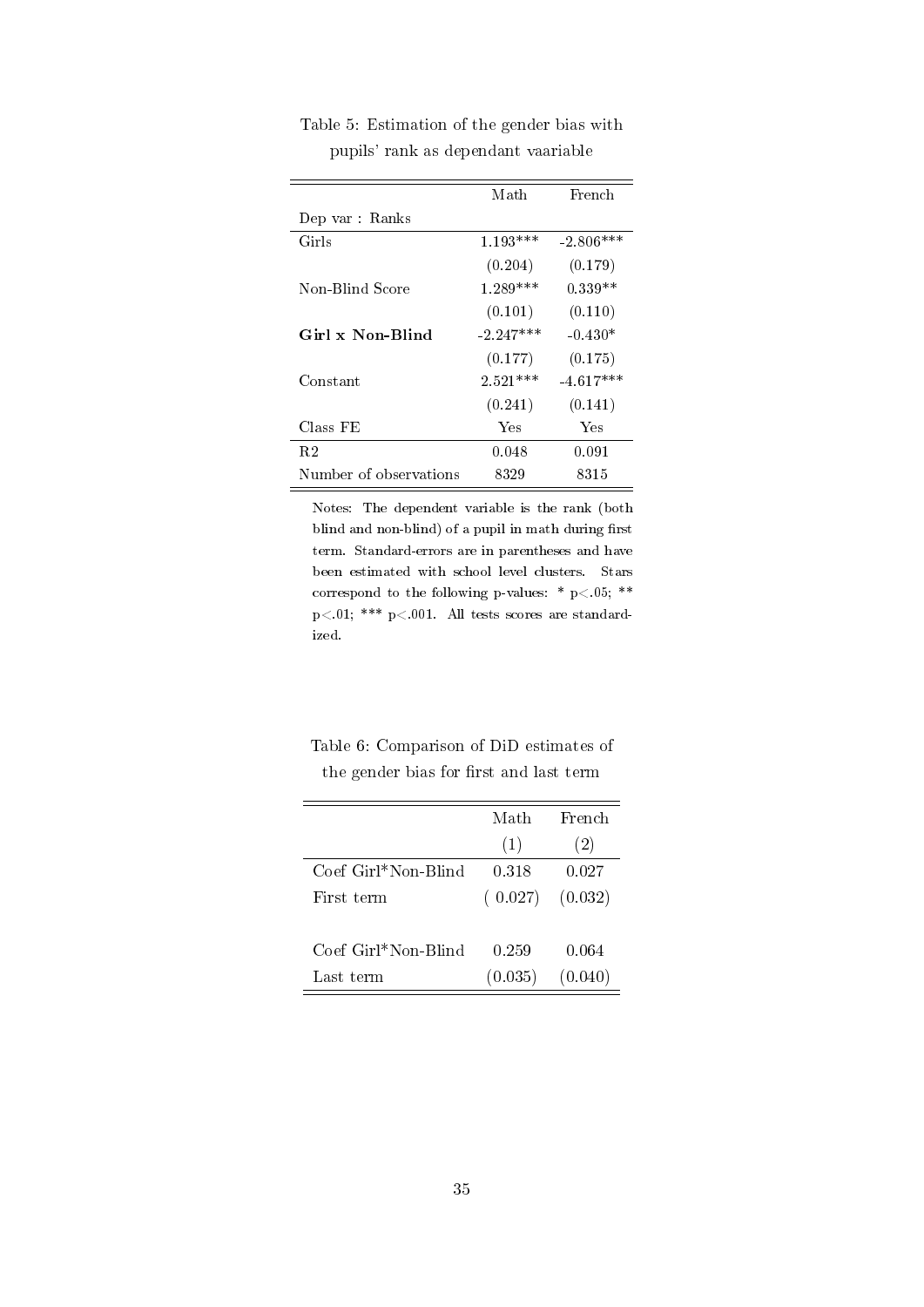|                |            |             | Grade 6 - t1 |          |          | Later period |               |          |
|----------------|------------|-------------|--------------|----------|----------|--------------|---------------|----------|
|                |            |             | $#$ obs      | Mean     | $\#$ obs | Mean         | Diff          | t-stat   |
| Later period   | Subject    | Gender      |              | (1)      |          | (2)          | $(3)=(2)-(1)$ |          |
| Grade $6 - t3$ | Mathematic | Girls       | 2020         | $-0.075$ | 1754     | $-0.021$     | 0.054         | 1.717    |
|                |            | Boys        | 2127         | 0.072    | 1804     | 0.020        | $-0.051$      | $-1.563$ |
|                |            |             |              |          |          |              |               |          |
|                | French     | Girls       | 2022         | 0.223    | 1761     | 0.202        | $-0.021$      | $-0.674$ |
|                |            | Boys        | 2135         | $-0.211$ | 1814     | $-0.196$     | 0.015         | 0.458    |
|                |            |             |              |          |          |              |               |          |
| Grade 9        | Mathematic | Girls       | 2020         | $-0.075$ | 1828     | 0.029        | 0.104         | 3.311    |
|                |            | <b>Boys</b> | 2127         | 0.072    | 1781     | $-0.029$     | $-0.101$      | $-3.068$ |
|                |            |             |              |          |          |              |               |          |
|                | French     | Girls       | 2022         | 0.223    | 1841     | 0.223        | 0.000         | 0.011    |
|                |            | <b>Boys</b> | 2135         | $-0.211$ | 1799     | $-0.228$     | $-0.017$      | $-0.552$ |
|                |            |             |              |          |          |              |               |          |

<span id="page-37-1"></span>Table 7: Evolution of test scores between the first term of grade 6 and later periods

† Note: All tests scores are standardized. Column (1) presents the mean blind score obtained by boys and girls during the first term of 6th grade. Column (2) presents the mean blind scores during a later period (third term of 6th grade or 9th grade). Column (3) is the difference between the second column and the first column.

<span id="page-37-0"></span>

Boys and girls' progress over the 6th grade

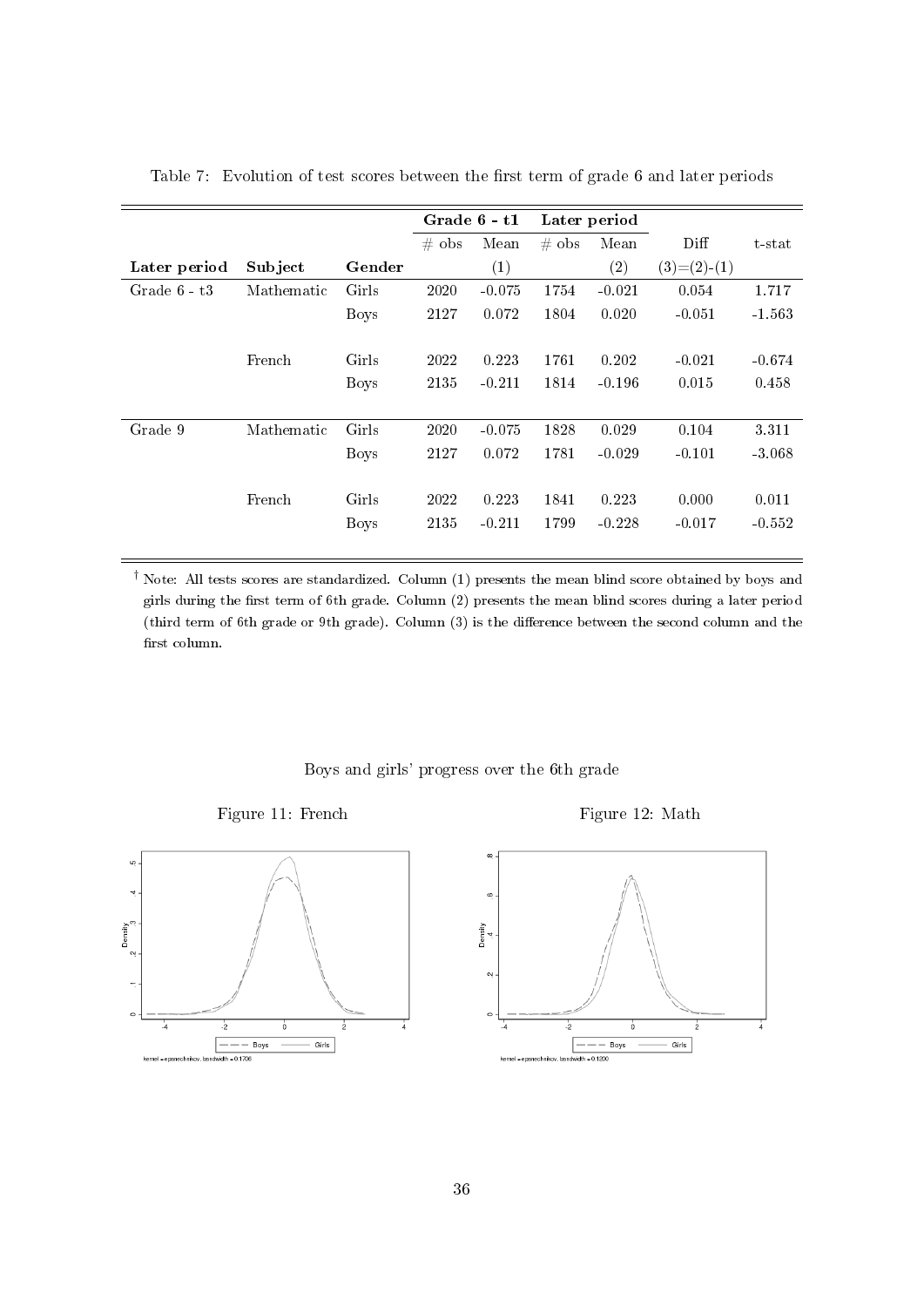<span id="page-38-0"></span>

Boys and girls' progress over the entire lower secondary school

<span id="page-38-1"></span>Correlation between teachers' gender bias and girls' relative progress during the 6th grade.





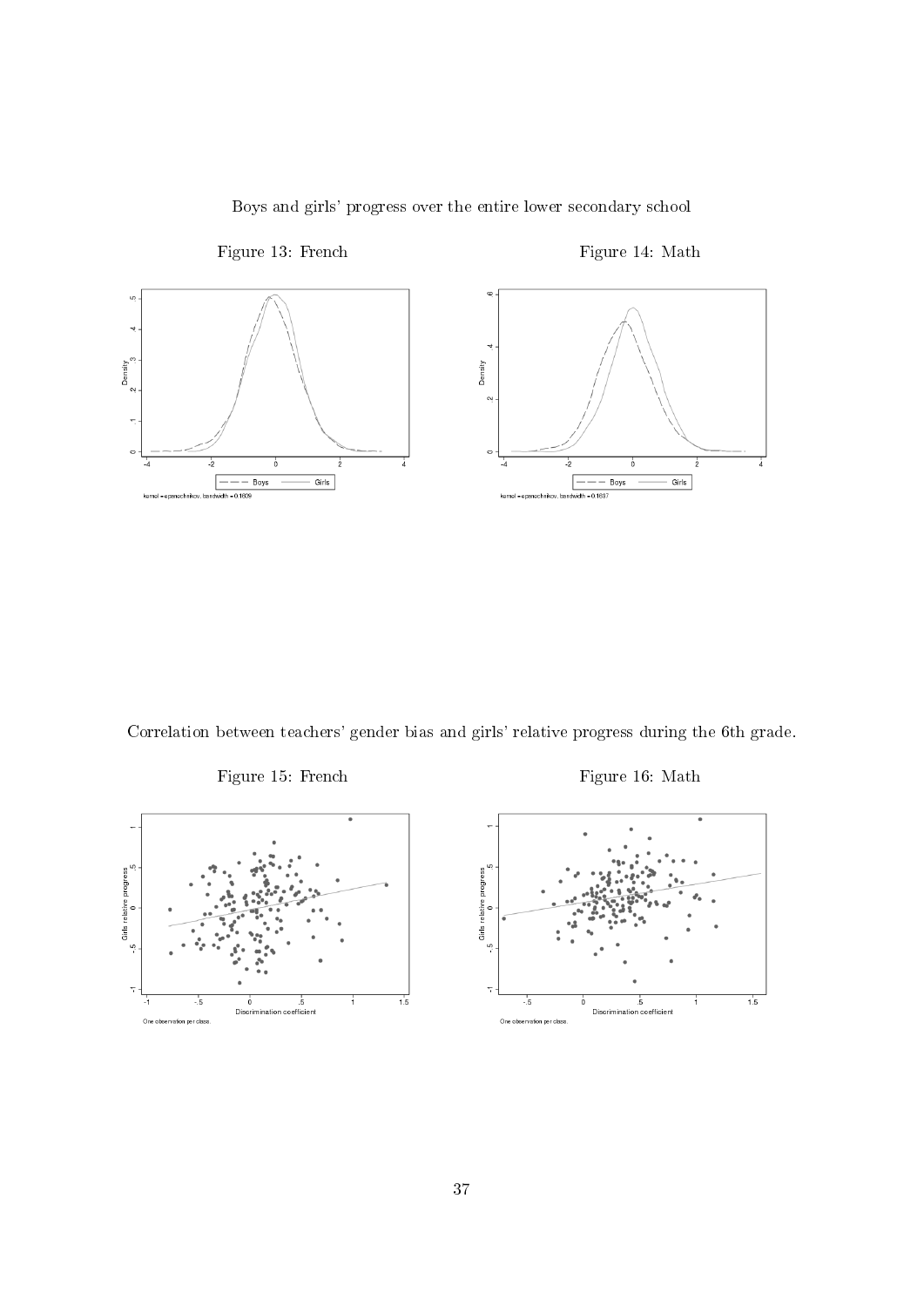<span id="page-39-0"></span>

|                        | Grade $6 - t3$ |          | Grade 9 |         | Grade 11 |         |
|------------------------|----------------|----------|---------|---------|----------|---------|
|                        | Math           | French   | Math    | French  | Math     | French  |
| Dep var: Class missing |                |          |         |         |          |         |
| Discrimination         | 0.041          | $-0.001$ | 0.043   | 0.006   | 0.058    | 0.016   |
|                        | (0.085)        | (0.066)  | (0.062) | (0.018) | (0.055)  | (0.016) |
| Number of observations | 189            | 189      | 189     | 189     | 189      | 189     |

Table 8: Balance check of the attrition at the class level

<sup>†</sup> Notes: Stars correspond to the following p-values: \* p<.05; \*\* p<.01; \*\*\* p<.001. One observation per class. In columns 1 and 2, the dependent variable is a dummy equal to one if all blind scores are missing in a class at the end of grade 6. In columns 3 and 4, the dummy equals one if the blind score at the end of the 9th grade are missing. In columns 5 and 6, the dependent variable is a dummy equal to one if a pupil's course choice during the 11th grade is missing. The difference between column 5 and 6 lies in the subject affected by discrimination (math in column 5 and French in column 6). Robust standard-errors.

<span id="page-39-1"></span>

|                             | Grade $6 - t3$<br>Math<br>French |          |          | Grade 9 | Grade 11 |          |
|-----------------------------|----------------------------------|----------|----------|---------|----------|----------|
|                             |                                  |          | Math     | French  | Math     | French   |
| Dep var: $\%$ girls missing |                                  |          |          |         |          |          |
| Discrimination              | 0.028                            | $-0.010$ | 0.010    | 0.004   | 0.073    | $-0.004$ |
|                             | (0.080)                          | (0.066)  | (0.044)  | (0.038) | (0.056)  | (0.042)  |
| Dep var: $%$ boys missing   |                                  |          |          |         |          |          |
| Discrimination              | 0.064                            | 0.077    | $0.110*$ | 0.059   | 0.005    | 0.051    |
|                             | (0.073)                          | (0.062)  | (0.051)  | (0.032) | (0.028)  | (0.030)  |
| Number of observations      | 189                              | 189      | 189      | 189     | 189      | 189      |

Table 9: Balance check of the attrition for boys and girls

<sup>†</sup> Notes: Stars correspond to the following p-values: \* p<.05; \*\* p<.01; \*\*\* p<.001. One observation per class. Respectively in the upper and bottom part of the table, the dependent variable corresponds to the percentage of girls (resp boys) with a missing score. In columns 1 and 2, the dependent variable is the percentage of girls (resp boys) for which the blind score is missing at the end of grade 6 (blind score missing in math in column 1 and French in column 2). In columns 3 and 4, the dependent variable is the percentage of girls (resp boys) for which the blind score is missing at the end the 9th grade. In columns 5 and 6, the dependent variable is the percentage of girls (resp boys) for which course choice during the 11th grade is missing. Robust standard-errors.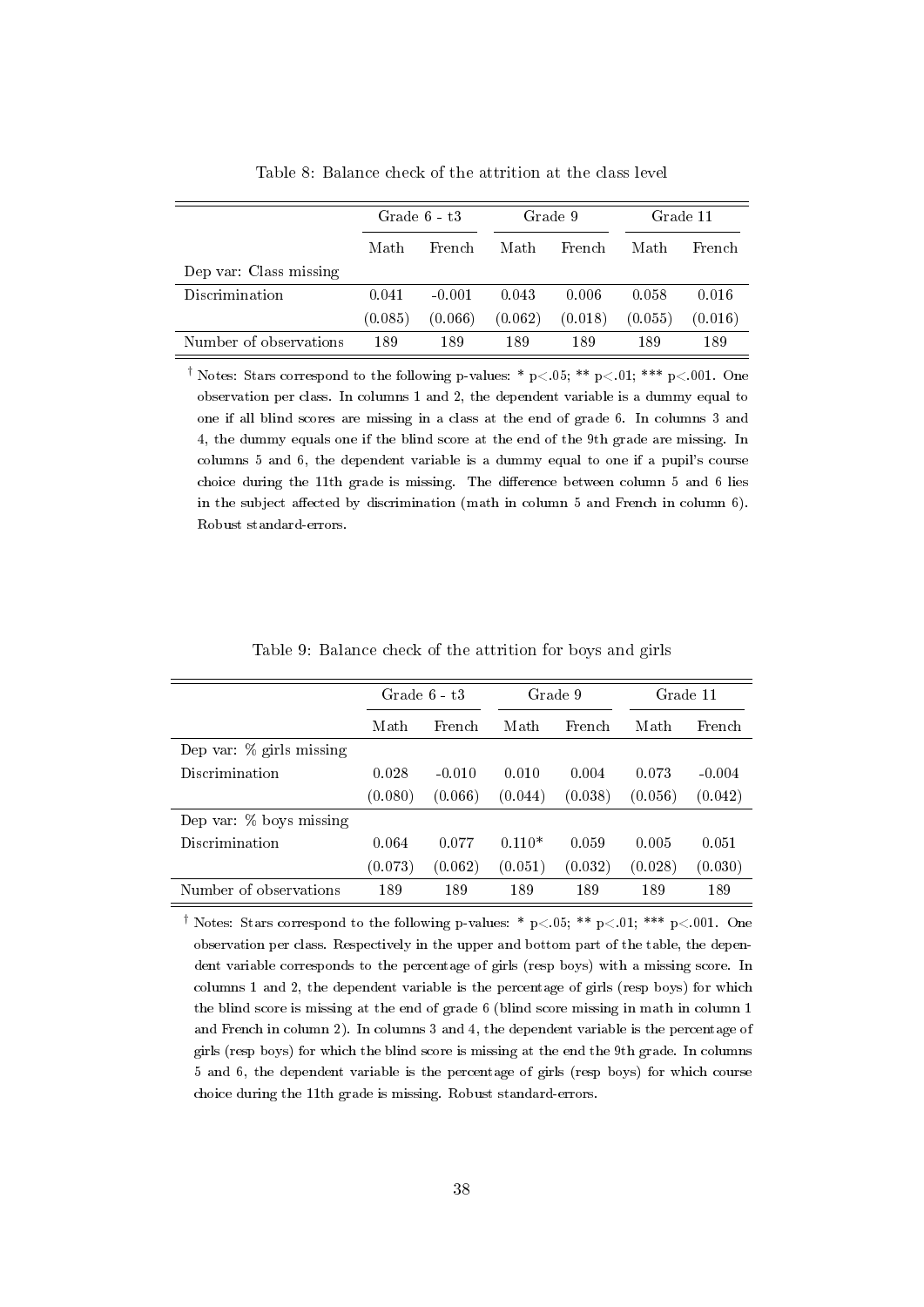|                                        |                        | Progress over 1 year | Progress over 4 years |            |  |
|----------------------------------------|------------------------|----------------------|-----------------------|------------|--|
|                                        | French<br>Math<br>Math |                      | French                |            |  |
| Dep var: End of period $(B_G - B_B)_c$ |                        |                      |                       |            |  |
| Gender bias - Grade 6 - t1             | $0.281**$              | 0.169                | $0.375***$            | $0.421***$ |  |
|                                        | (0.079)                | (0.100)              | (0.093)               | (0.091)    |  |
| Gender achievement gap - Grade 6 - t1  | $0.878***$             | $0.864***$           | $0.611***$            | $0.692***$ |  |
|                                        | (0.065)                | (0.113)              | (0.057)               | (0.066)    |  |
| Constant                               | $-0.010$               | 0.025                | 0.029                 | $0.141**$  |  |
|                                        | (0.037)                | (0.055)              | (0.040)               | (0.044)    |  |
| R <sub>2</sub>                         | 0.548                  | 0.423                | 0.327                 | 0.335      |  |
| Number of observations                 | 175                    | 171                  | 186                   | 186        |  |

<span id="page-40-0"></span>Table 10: Effect of the gender discrimination on girls' progress relative to boys

† Notes: The unit of observation is a class. In columns 1 and 2, the dependent variable is the gap between girls and boys third term blind score. In columns 3 and 4, the dependent variable is the gap between girls and boys score obtained at the end of the 9th grade national evaluation. The right hand side variable "Gender bias - Grade 6 - t1" corresponds to  $[(NB_{1G} - B_{1G}) - (NB_{1B} - B_{1B})]_c$ . The variable "Gender achievement gap - Grade 6 - t1" corresponds to  $(B_{1G} - B_{1B})_c$ . Standarderrors are in parentheses and have been estimated with school level clusters. Stars correspond to the following p-values: \* p<.05; \*\* p<.01; \*\*\* p<.001. Regressions are weighted by class-size.

<span id="page-40-1"></span>Table 11: Effect of the gender discrimination on girls' course choice and grade repetition relative to boys

|                                              | General training |            |            | Scientific course |             | Grade repetition |  |
|----------------------------------------------|------------------|------------|------------|-------------------|-------------|------------------|--|
|                                              | Math             | French     | Math       | French            | Math        | French           |  |
| Dep var: End of period $(Prob_G - Prob_B)_c$ |                  |            |            |                   |             |                  |  |
| Gender bias - Grade 6 - t1                   | $0.153**$        | $0.163**$  | $0.107**$  | $0.095*$          | $-0.097*$   | $-0.061$         |  |
|                                              | (0.044)          | (0.048)    | (0.031)    | (0.040)           | (0.038)     | (0.040)          |  |
| Gender achievement gap - Grade 6 - t1        | $0.233***$       | $0.297***$ | $0.166***$ | $0.160***$        | $-0.104**$  | $-0.107*$        |  |
|                                              | (0.035)          | (0.036)    | (0.026)    | (0.028)           | (0.035)     | (0.041)          |  |
| Constant                                     | $0.084**$        | $-0.035$   | $-0.014$   | $-0.076***$       | $-0.067***$ | $-0.032$         |  |
|                                              | (0.027)          | (0.022)    | (0.014)    | (0.017)           | (0.017)     | (0.019)          |  |
| R <sub>2</sub>                               | 0.182            | 0.212      | 0.165      | 0.113             | 0.055       | 0.039            |  |
| Number of observations                       | 188              | 188        | 188        | 188               | 188         | 188              |  |

† Notes: The unit of observation is a class. In columns 1 and 2, the dependent variable is the gap between girls' and boys' probability to chose a general track from grade 10. In columns 3 and 4, the dependent variable is the gap between girls' and boys' probability to chose a scientific track in grade 11. In columns 5 and 6, the dependent variable is the gap between girls' and boys' probability to repeat a grade. The right hand side variable "Gender bias - Grade 6 - t1" corresponds to  $[(NB_{1G}-B_{1G})-(NB_{1B}-B_{1B})]_c$ . The variable "Gender achievement gap - Grade 6 - t1" corresponds to  $(B_{1G} - B_{1B})_c$ . Standard-errors are in parentheses and have been estimated with school level clusters. Stars correspond to the following p-values: \* p<.05; \*\* p<.01; \*\*\* p<.001. Regressions are weighted by class-size.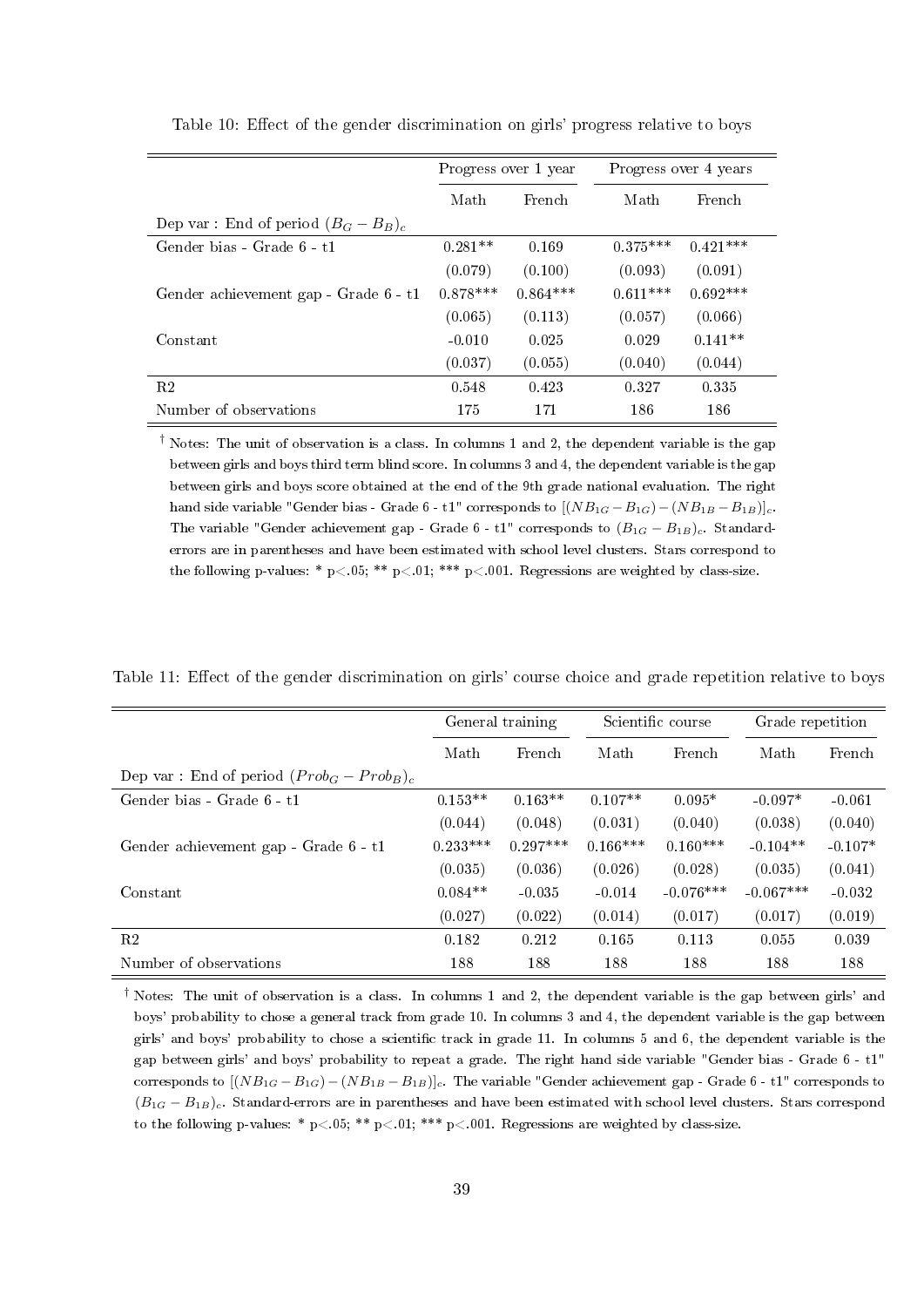# <span id="page-41-0"></span>A Appendix

#### Do teachers' characteristics affect the gender bias?

Contrary to prior research that find that girls tend to benefit from discrimination in all subjects (Lindhal 2007, Lavy 2008, Robinson and Lubienski 2011, Falch and Naper 2013, Cornwell et al. 2013), these results suggest that girls are favored only in math. To explain this difference, it is interesting to focus our attention on some characteristics of the teachers that could influence their grading practices, and that would be different for maths and French teachers. Both teachers' gender and their experience respect these two conditions. As displayed in table 1, while in math the share of men and women teachers is the same, the pattern is very different in French where 85% of the teachers are female. Similarly, math teachers are on average 3.5 years younger than French teachers.

Several studies show that the interplay between student and teacher gender plays a role in teachers' assessment (Dee 2005, Falch and Naper 2013, Lavy 2008, Ouazad and Page 2012, Lindhal 2007). To test if teachers' gender explain their discriminatory behavior, I run the previous DiD regressions separately on the sub-sample of male and female teachers. I find that teachers' gender has no effect on teachers discriminatory behavior in French, and a small and non significant difference in math. In this subject, female teachers' grades are less biased in favor of girls than male teachers' grades: the average gender bias equals 0.294 for women teachers and 0.343 for male teachers, but this difference is not significant<sup>[30](#page-41-1)</sup>. These estimates decomposed by teachers experience are displayed in the graphic below.



Figure 17: Discrimination coefficient by teachers' gender and years of experience

<span id="page-41-1"></span> $30$ My findings are in line with Falch and Naper (2013) who find a limited or no effect of teachers' gender on the gender bias in grades. They do not confirm Lavy (2008) whose results suggest that all the gender bias in math is driven by male teachers.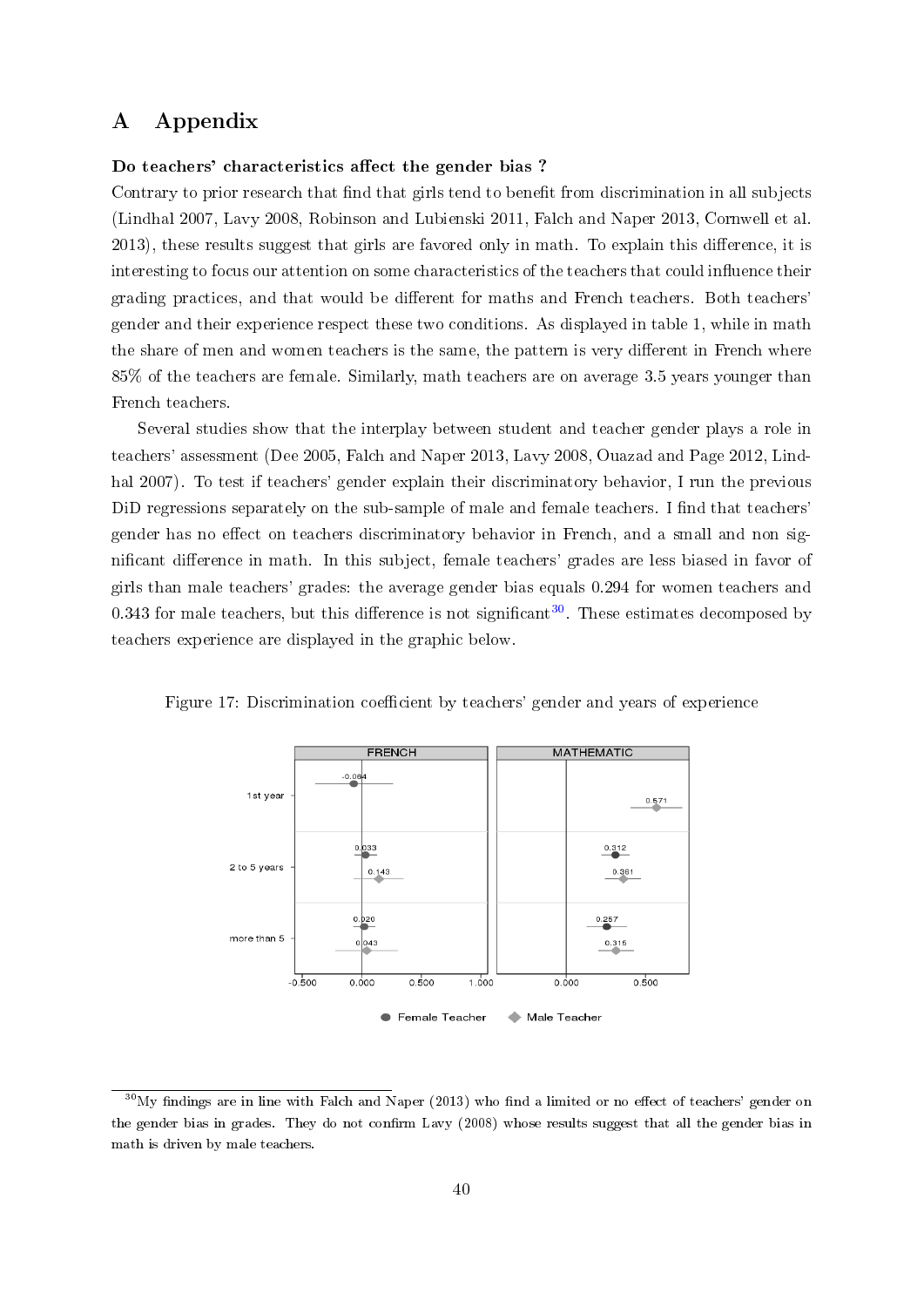Second, I test if teachers' experience affects the gender bias. To do so, I decompose the sample into three groups of teachers depending on their experience : first year of experience. two to five years, and more than five years. This focus on the first years of experience results from the young average age of the teachers in this sample: 58.1% of the math teachers have 5 or less years of experience, 45% for French teachers. I run the DiD regression on each of the three samples. The results suggest that in mathematics, teachers in their first year of teaching are more biased than more experienced teachers : the average gender bias represents 0.571 points of a s.d for new math teachers versus 0.295 for teachers with more than five years of experience. In French, teachers' experience has no effect on their gender biases.

## <span id="page-42-0"></span>B Appendix

Estimation of the gender bias if the blind and non-blind scores do not measure the same abilities.

In mathematical terms the assumption that both tests measure the same ability is equivalent to  $\rho = 1$  and  $v_i = 0$  in equation [\(3\)](#page-9-1) defined in section [3.1:](#page-8-0)  $\theta_{2i} = \rho \theta_{1i} + v_i$ . If we release this hypothesis, we are back to the reduced form equation presented previously:

$$
NB_i = \alpha_0 + \rho B_i + \alpha_2 G_i + (\epsilon_{iNB} + v_i - \rho \epsilon_{iB})
$$

A way to test the validity of the hypothesis is to directly estimate the reduced form equation above and to verify if the coefficient  $\rho$  is significantly different from one. If not, both tests can be assumed to measure abilities which are perfectly correlated and DiD estimates can safely be assumed to be unbiased<sup>[31](#page-42-1)</sup>. However to correctly estimate the parameter  $\rho$  in this equation, I have to get rid of the measurement error bias on  $B_i$ . Since  $B_i$  is a noisy measure of ability  $\theta_{1i}$ , it is correlated to the measurement error  $\epsilon_{iB}$ . I solve this endogeneity issue by instrumenting  $B_i$ . A pupil's month of birth is used as an instrument that is correlated to his/her blind score but independent from the error term.

In the literature, students' month of birth has been shown to be an important determinant of pupils' success at school (Crawford et al. 2007, Bedard and Dhuey 2006 and Grenet 2012). I test the correlation between blind scores and pupils' month of birth by running a regression of blind scores in French and math on a set of 11 dummies for each month of birth. January is taken as the reference month so that all coefficients should be interpreted relatively to this month. Figure [18](#page-43-0) presents the correlation coefficients.

<span id="page-42-1"></span> $31$ I will discuss in a further section an additional assumption required for the DiD to be unbiased. Although we cannot test whether  $v_i = 0$ , the term  $v_i$  should be equally distributed between boys and girls.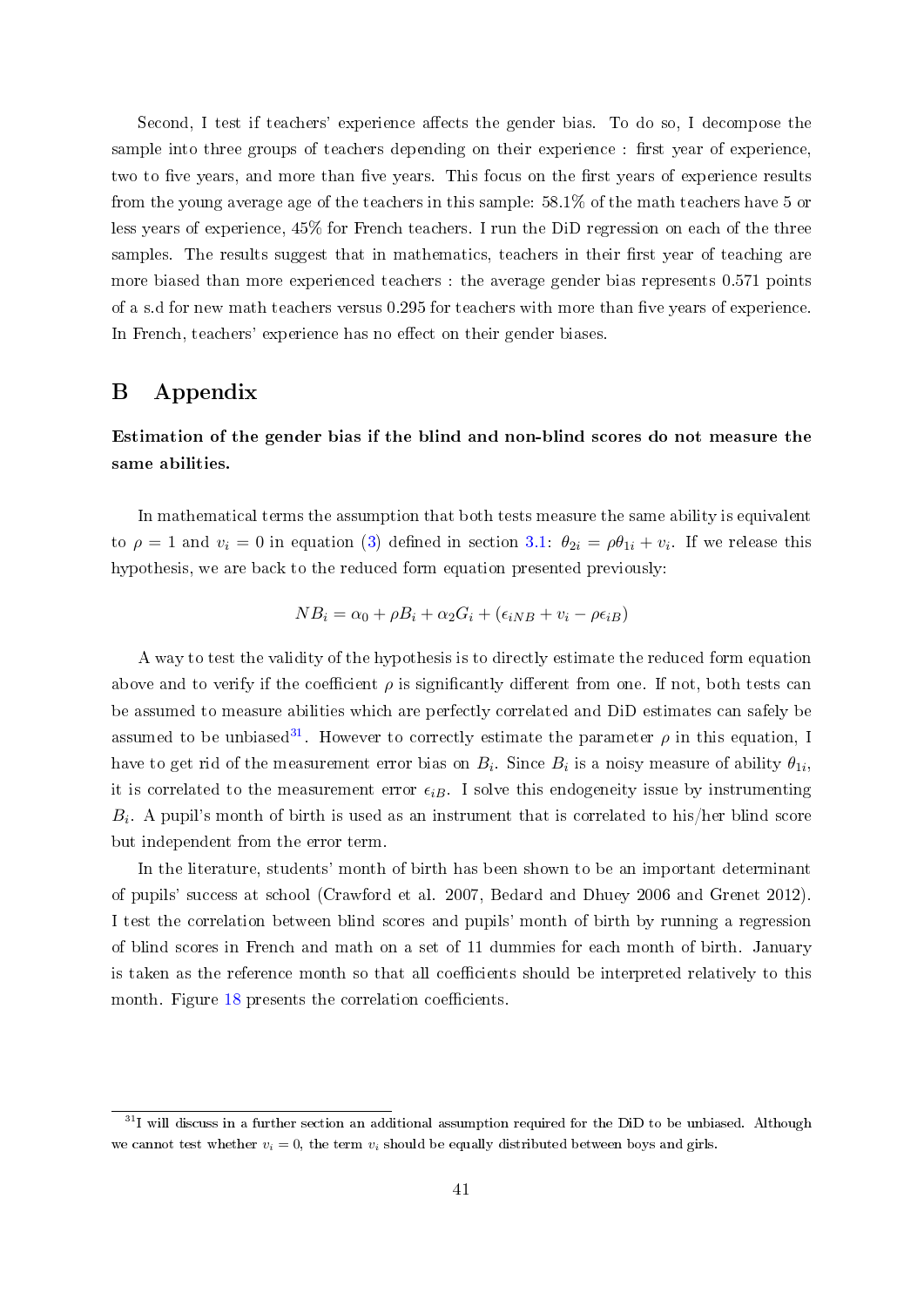

<span id="page-43-0"></span>Figure 18: Correlation between pupil's month of birth and the blind score.

<span id="page-43-1"></span>Table 12: First stage - Correlation between blind score and being born at the end of the year

|                        | Math        | French      |
|------------------------|-------------|-------------|
| Dep var : Blind t1     |             |             |
| Born End of Year       | $-0.150***$ | $-0.173***$ |
|                        | (0.041)     | (0.040)     |
| Girl                   | $-0.177***$ | $0.386***$  |
|                        | (0.042)     | (0.041)     |
| Punishment             | $-0.469***$ | $-0.522***$ |
|                        | (0.071)     | (0.067)     |
| Grade repetition       | $-0.323**$  | $-0.204*$   |
|                        | (0.099)     | (0.082)     |
| High SES               | $0.410***$  | $0.412***$  |
|                        | (0.055)     | (0.053)     |
| $\rm Constant$         | $0.137***$  | $-0.149***$ |
|                        | (0.039)     | (0.038)     |
| R <sub>2</sub>         | 0.060       | 0.112       |
| Number of observations | 2175        | 2127        |
| F stat                 | 14.12       | 18.01       |

Notes: The dependent variable is the blind score obtained by a pupil in during first term. Standard-errors are in parentheses. Stars correspond to the following p-values: \*  $p < .05$ ; \*\*  $p < .01$ ; \*\*\*  $p < .001$ . All tests scores are standardized.

There is clear evidence that pupils born at the end of the year have lower results than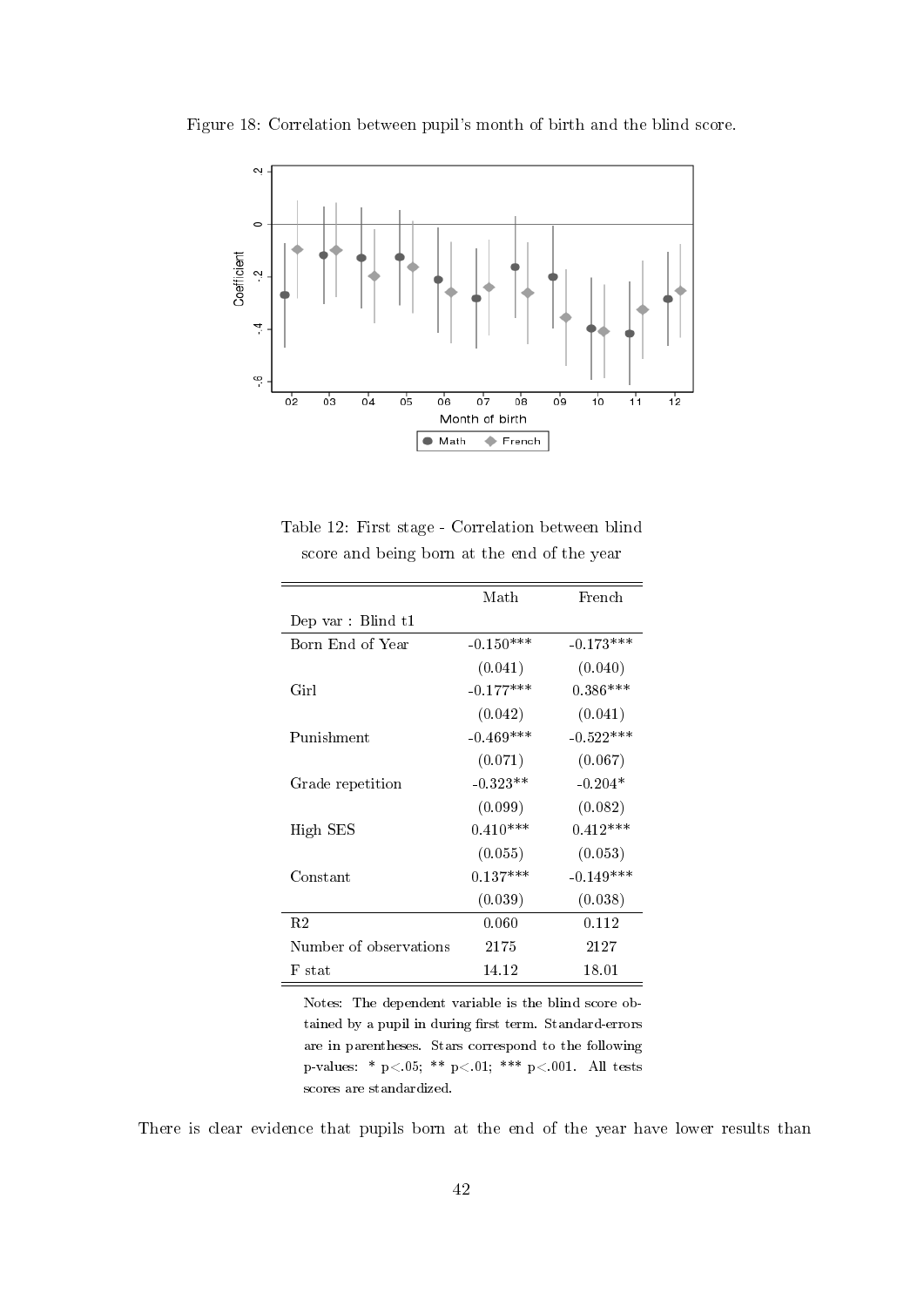those born at the beginning of the year. From this observation, and to avoid including too many instrumental variables in the equation, I create dummy variable for pupils born after July. Results of the first stage regression are displayed in table [12.](#page-43-1) Once controlled for covariates. being born at the end of the year has an important negative effect on blind scores  $-0.150$ points of the s.d in math and 0,173 in French. The F-stat reported at the bottom of the table corresponds to the stat obtained when the blind score is regressed on the instrument only.

Being born at the end of the year will be a valid instrument if the following exclusion restriction holds: the only reason why a pupil's month of birth affects teachers' grades is because being born at the end of the year impacts his ability  $-$  measured by the blind score  $-$  once controlled for other covariates. In other words, being born at the end of the year is uncorrelated to the random shocks that enter the error term of equation (5):  $\epsilon_{iNB} + v_i - \rho \epsilon_{iB}$ . I claim this restriction is valid, provided that I control for pupils' behavior, parents' profession and grades retention, three variables that might be correlated to being born at the end of the year. The reduced form equation  $(5)$  is estimated, first with standard OLS, and second by instrumenting the blind score. Results are presented in table  $13$  and commented directly in the paper.<sup>[32](#page-44-1)</sup>

<span id="page-44-0"></span>

|                          | <b>OLS</b>  |             | IV          |              |
|--------------------------|-------------|-------------|-------------|--------------|
|                          | Math        | French      | Math        | French       |
| Dep var: Non-Blind score |             |             |             |              |
| Blind score              | $0.760***$  | $0.684***$  | $1.090***$  | $0.964***$   |
|                          | (0.019)     | (0.031)     | (0.100)     | (0.099)      |
| Girl                     | $0.264***$  | $0.172***$  | $0.339***$  | 0.080        |
|                          | (0.028)     | (0.043)     | (0.032)     | (0.057)      |
| Constant                 | $-4.794***$ | $-9.031***$ | $-7.617***$ | $-11.585***$ |
|                          | (0.190)     | (0.309)     | (0.846)     | (0.896)      |
| Class FE                 | Yes         | Yes         | Yes         | Yes          |
| Controls                 | Yes.        | Yes         | Yes         | Yes.         |
| R2                       | 0.687       | 0.607       | 0.594       | 0.549        |
| Number of observations   | 2175        | 2127        | 2175        | 2127         |
| $p-value(Blind=1)$       |             |             | 0.37        | 0.72         |

Table 13: OLS and IV estimates of the reduced form

Notes: Standard-errors are in parentheses and have been estimated with school level clusters. Stars correspond to the following p-values : \*  $p < .05$ ; \*\*  $p < .01$ ; \*\*\*  $p < 0.01$ . The unit of observation is a pupil. The sample contains 2175 pupils in math for which the blind score, non-blind score and punishment variable are non-missing, 2127 in French. The instrument is a dummy variable equal to one if a pupil is born between July and December.

Control variables included : grade repetition, punishment and high SES.

<span id="page-44-1"></span> $32\text{As}$  previously, all regressions include class fixed-effects. They are run on a sample that contains 2175 pupils in math for which the blind score, non-blind score and punishment variable are non-missing, and 2127 in French. Standard errors are estimated with school level clusters to take into account common shocks at the school level.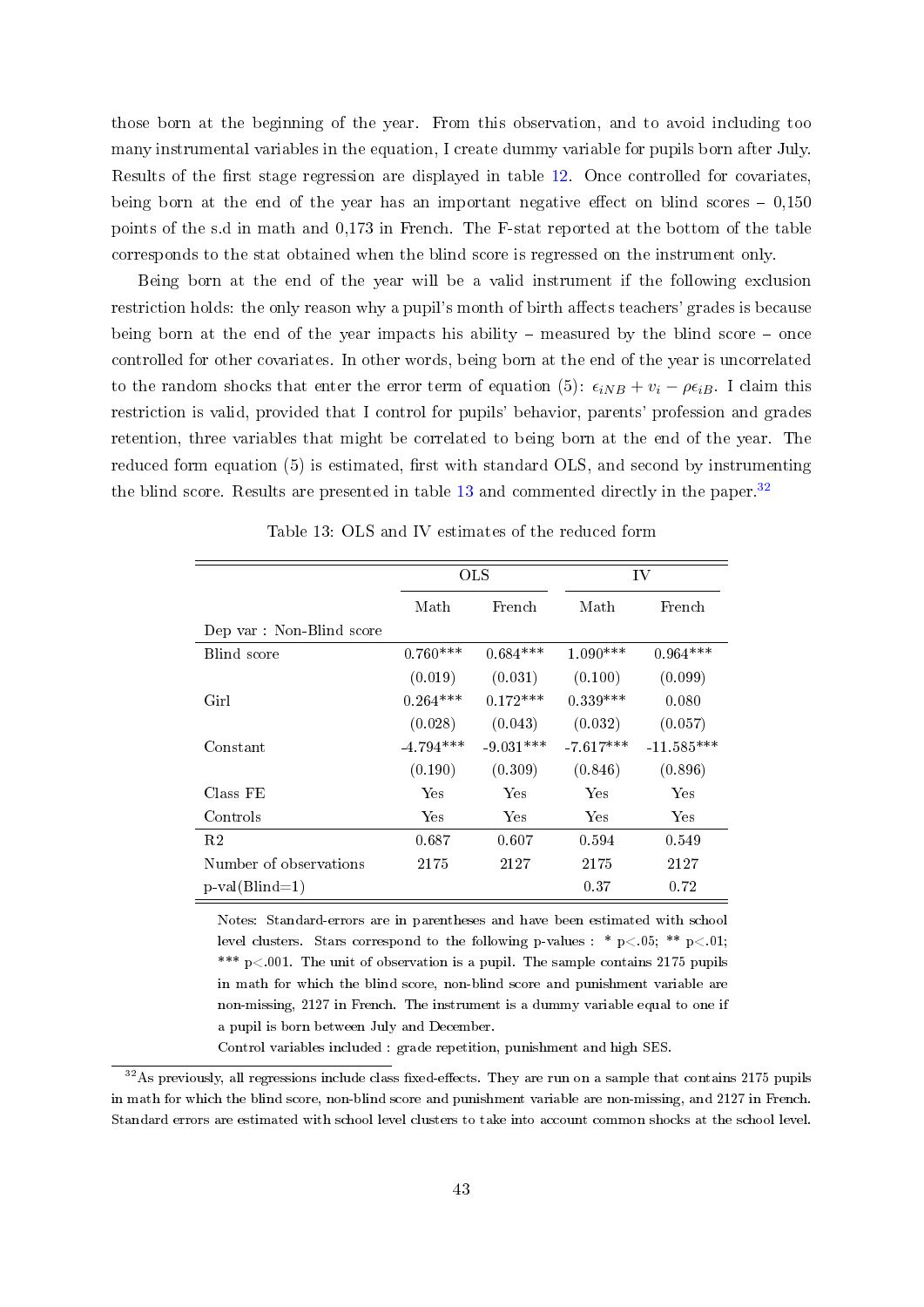Finally, regarding the exclusion restriction, some might argue that once controlled for the abilities measured by the blind score, being born at the end of the year is not perfectly independent from unobserved specific skills  $v_i$  tested by the non-blind score only. If this is the case, it is likely that being born at the end of the year would also be negatively correlated with these unobserved skills. Therefore the IV estimates of  $\rho$  might be an upper bond for the true value of  $\rho$ , while the OLS would be a lower bound (due to the downward measurement error bias). Indeed, the IV estimate is  $\rho_{IV} = \frac{Cov(NB_i, EndYear_i)}{Cov(B_i, EndYear_i)}$  $\frac{Cov(NB_i, EnaYear_i)}{Cov(B_i, EndYear_i)}$ . If a correlation exists between  $v_i$  and being born at the end of the year, this would affect the numerator of the formula by increasing  $Cov(NB_i, EndYear_i)$ . Hence  $\rho_{IV}$  would be an upper bound for the parameter  $\rho$ .

# <span id="page-45-0"></span>C Appendix

#### Measure of the omitted variable bias affecting  $\rho$  and  $\alpha_2$ .

Since girls perform initially lower than boys in mathematics, and higher in French, the blind score is correlated to a pupils' gender. The downward bias on  $\rho$  could affect the estimate of  $\alpha_2$ . Using the formula of the omitted variable bias allows me to determine the direction of the bias that affects both  $\rho$  and  $\alpha_2$  (Bouguen, 2014).

The well-known formula of the omitted variable bias is :

$$
E(b_1/X) = \beta_1 + (X_1'X_1)^{-1}X_1'X_2\beta_2\tag{16}
$$

where  $X_1$  is a vector of the observed variables,  $X_2$  is a vector of the unobserved variables,  $\beta_1$  is the vector of the estimated coefficients of the observed variables, and  $\beta_2$  is the vector of the coefficients of the unobserved variables

In my setting, the observed variables are the blind score  $B_i$  and a pupil's gender  $G_i,$  and the unobserved variable is the error term affecting the blind score  $\epsilon_{Bi}$ :

$$
X_1 = \begin{pmatrix} B_1 & G_1 \\ B_2 & G_2 \\ \vdots & \vdots \\ B_n & G_n \end{pmatrix}, \beta_1 = \begin{pmatrix} \rho \\ \alpha_2 \end{pmatrix}, X_2 = \begin{pmatrix} \epsilon_{B,1} \\ \epsilon_{B,2} \\ \vdots \\ \epsilon_{B,n} \end{pmatrix}, \beta_2 = -\rho
$$

In the following, I simplify notations as follows:  $\sum_{i=1}^{N} = \sum$  and  $\epsilon_{B_i} = \mathcal{E}_i$ Hence :

$$
(X_1'X_1) = \begin{pmatrix} \sum B_i^2 & \sum B_i G_i \\ \sum B_i G_i & \sum G_i^2 \end{pmatrix}
$$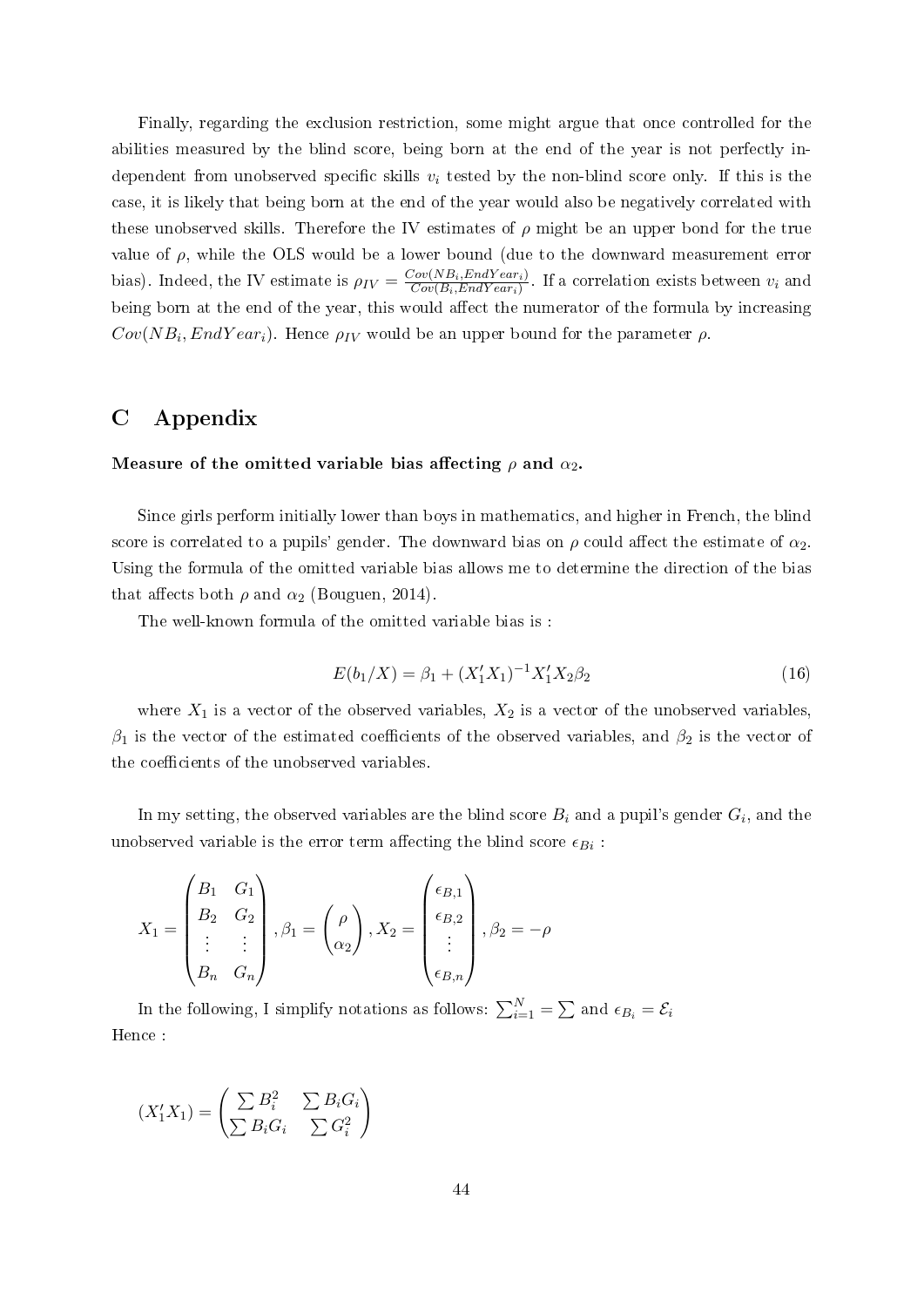$$
(X_1'X_1)^{-1} = \frac{1}{\sum B_i^2 \sum G_i^2 - (\sum B_i G_i)^2} \left( \sum B_i^2 - \sum B_i G_i \right)
$$
  
\n
$$
(X_1'X_2) = \left( \sum B_i \mathcal{E}_i \right)
$$
  
\n
$$
(X_1'X_1)^{-1}(X_1'X_2) = \frac{1}{\sum B_i^2 \sum G_i^2 - (\sum B_i G_i)^2} \left( \sum B_i^2 \sum B_i \mathcal{E}_i - \sum B_i G_i \sum G_i \mathcal{E}_i \right)
$$
  
\n
$$
(X_1'X_1)^{-1}(X_1'X_2) = \frac{1}{\sum B_i^2 \sum G_i^2 - (\sum B_i G_i)^2} \left( \sum B_i^2 \sum C_i \mathcal{E}_i - \sum B_i G_i \sum B_i \mathcal{E}_i \right)
$$
  
\n
$$
(X_1'X_1)^{-1}(X_1'X_2)\beta_2 = \frac{1}{\sum B_i^2 \sum G_i^2 - (\sum B_i G_i)^2} \left( \sum \beta_i^2 \sum B_i \mathcal{E}_i + \rho \sum B_i G_i \sum G_i \mathcal{E}_i \right)
$$

The first row gives the bias which affects the estimates of the coefficient of  $B_i$ . The second row corresponds to the bias on the coefficient  $\alpha_2$  of the variable  $G_i$  :

$$
E(\hat{\alpha_2}) = \alpha_2 - \rho \frac{\sum B_i^2 \sum G_i \mathcal{E}_i - \sum B_i G_i \sum B_i \mathcal{E}_i}{\sum B_i^2 \sum G_i^2 - (\sum B_i G_i)^2}
$$
(17)

Dividing both the numerator and denominator by  $n^2$ , gives :

$$
E(\hat{\alpha_2}) = \alpha_2 - \rho \frac{V(B_i)Cov(G_i, \mathcal{E}_i) - Cov(B_i, G_i)Cov(B_i, \mathcal{E}_i)}{V(B_i)[V(G_i) - \bar{G}_i] - Cov(B_i, G_i)^2}
$$
(18)

Dividing both the numerator and denominator by  $V(B_i)V(G_i)\sigma_{\mathcal{E}_i}$  gives:

$$
E(\hat{\alpha_2}) = \alpha_2 - \rho \frac{r_{(G_i, \mathcal{E}_i)} - r_{(G_i, B_i)} r_{(B_i, \mathcal{E}_i)}}{1 + \frac{\bar{G}_i}{V(B_i)} - r_{(B_i, G_i)}^2} \frac{\sigma_{\mathcal{E}_i}}{\sigma_{G_i}}
$$
(19)

where  $\sigma_{\mathcal{E}_i}$  is the standard deviation of  $\mathcal{E}_i$ ,  $\sigma_{G_i}$  is the standard deviation of  $G_i$ ,  $r_{(G_i,\mathcal{E}_i)}$  is the correlation coefficient between  $G_i$  and  $\mathcal{E}_i$ ,  $r_{(B_i,\mathcal{E}_i)}$  is the correlation coefficient between  $B_i$  and  $\mathcal{E}_i$ and  $\bar{G}_i$  is the mean of the variable  $G_i$ .

Being a girl is assumed to be orthogonal to the shock affecting the blind score so that  $r_{(G_i,\mathcal{E}_i)}=0$ :

$$
E(\hat{\alpha_2}) = \alpha_2 + \rho \frac{r_{(G_i, B_i)} r_{(B_i, \mathcal{E}_i)}}{1 + \frac{\bar{G}_i}{V(B_i)} - r_{(B_i, G_i)}^2} \frac{\sigma_{\mathcal{E}_i}}{\sigma_{G_i}}
$$
(20)

Based on this formula, the direction of the bias depends on the sign of each of its elements:  $\rho$  is the correlation coefficient between the blind score and the non-blind score. It is positive. By definition, standard deviation and variances are also positive, as is the average value of the dummy  $G_i$ . Finally, we can easily show that  $r_{(B_i,\mathcal{E}_i)}$  is positive<sup>[33](#page-46-0)</sup>. Hence, the direction of the bias

<span id="page-46-0"></span><sup>&</sup>lt;sup>33</sup> In a standard measurement error model  $r_{(B_i, \mathcal{E}_i)} = \frac{Cov(B_i, \mathcal{E}_i)}{\sigma_{B_i} \sigma_{\mathcal{E}_i}} = \frac{V(B_i)}{\sigma_{B_i} \sigma_{\mathcal{E}_i}} = \frac{\sigma_{\mathcal{E}_i}}{\sigma_{B_i}}$  $\frac{\sigma_{\mathcal{E}_i}}{\sigma_{B_i}} > 0$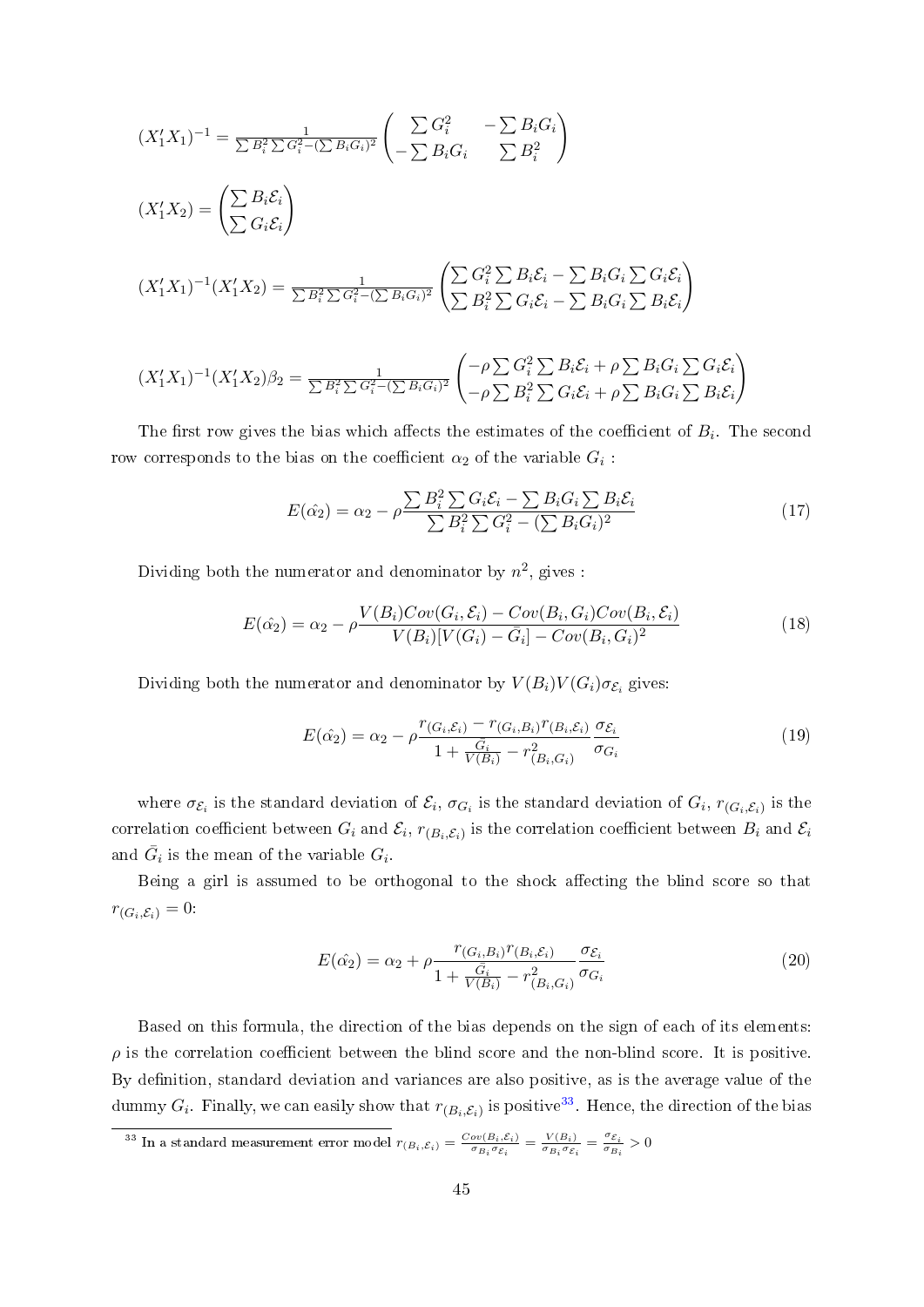is fully determined by the sign of  $r_{(G_i,B_i)}$ . This is the correlation coefficient between  $G_i$  and  $B_i$ . It is positive in French, where girls perform higher than boys for the standardized evaluation, and negative in mathematics where they perform lower at the beginning of the 6th grade. This means that in math, the estimate of the coefficient  $\hat{\alpha_2}$  is a lower bound for the true value of  $\alpha_2$ . In French the estimate is an upper bound.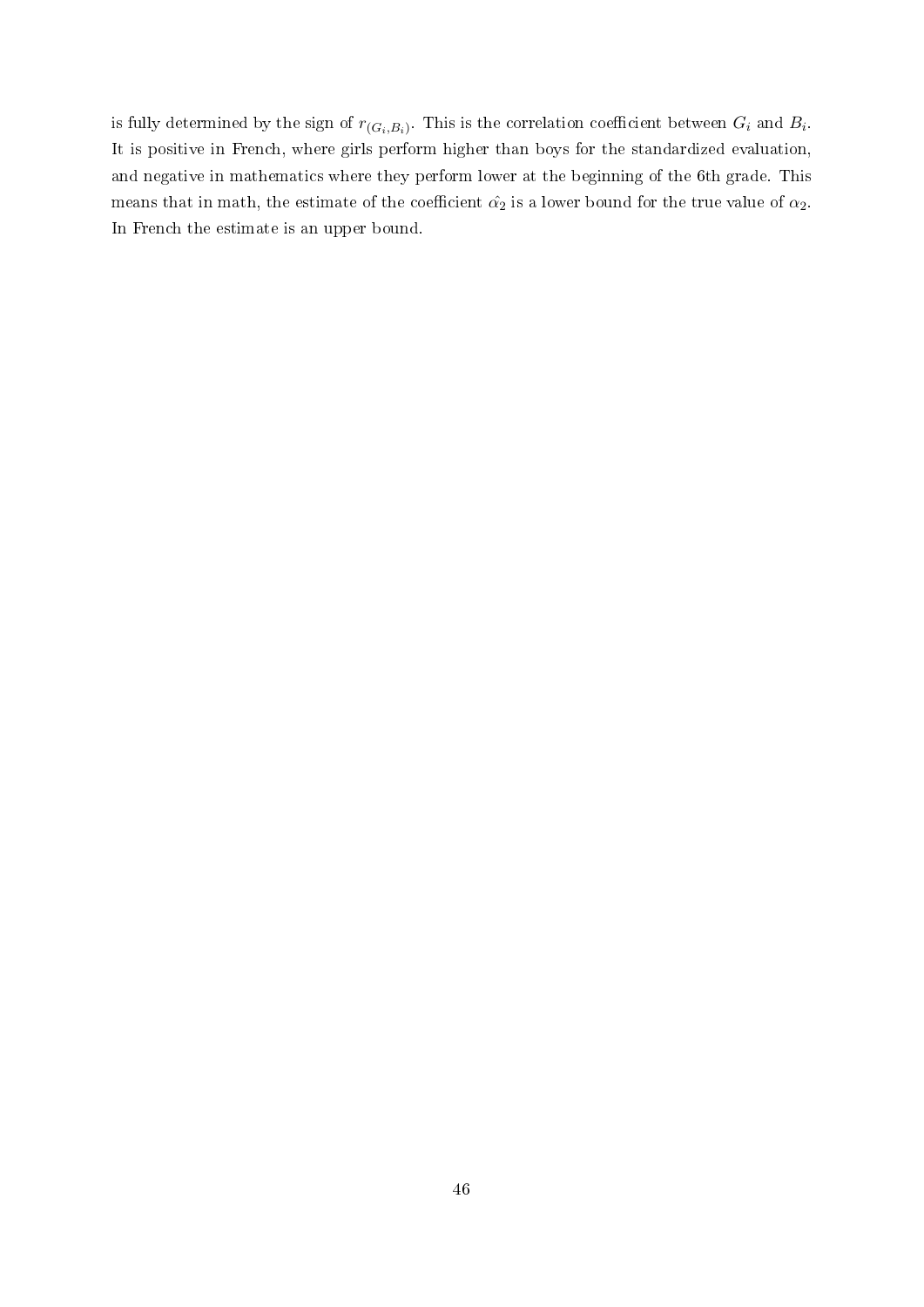# **CENTRE FOR ECONOMIC PERFORMANCE Recent Discussion Papers**

| 1340 | <b>Olivier Marie</b><br>Ulf Zölitz                                   | 'High' Achievers? Cannabis Access and<br><b>Academic Performance</b>                                                  |
|------|----------------------------------------------------------------------|-----------------------------------------------------------------------------------------------------------------------|
| 1339 | Terence C. Cheng<br>Joan Costa-i-Font<br><b>Nattavudh Powdthavee</b> | Do You Have To Win It To Fix It? A<br>Longitudinal Study of Lottery Winners and<br>Their Health Care Demand           |
| 1338 | <b>Michael Amior</b>                                                 | Why are Higher Skilled Workers More<br>Mobile Geographically? The Role of the Job<br>Surplus                          |
| 1337 | <b>Misato Sato</b><br>Antoine Dechezleprêtre                         | <b>Asymmetric Industrial Energy Prices</b><br>and International Trade                                                 |
| 1336 | <b>Christos Genakos</b><br><b>Svetoslav Danchev</b>                  | Evaluating the Impact of Sunday Trading<br>Deregulation                                                               |
| 1335 | Georg Graetz<br><b>Guy Michaels</b>                                  | Robots at Work                                                                                                        |
| 1334 | Claudia Steinwender                                                  | The Roles of Import Competition and Export<br><b>Opportunities for Technical Change</b>                               |
| 1333 | Javier Ortega<br>Gregory Verdugo                                     | The Impact of Immigration on the Local<br>Labor Market Outcomes of Blue Collar<br><b>Workers: Panel Data Evidence</b> |
| 1332 | David Marsden                                                        | Teachers and Performance Pay in 2014: First<br>Results of a Survey                                                    |
| 1331 | Andrea Tesei                                                         | Trust and Racial Income Inequality: Evidence<br>from the U.S.                                                         |
| 1330 | Andy Feng<br>Georg Graetz                                            | Rise of the Machines: The Effects of Labor-<br>Saving Innovations on Jobs and Wages                                   |